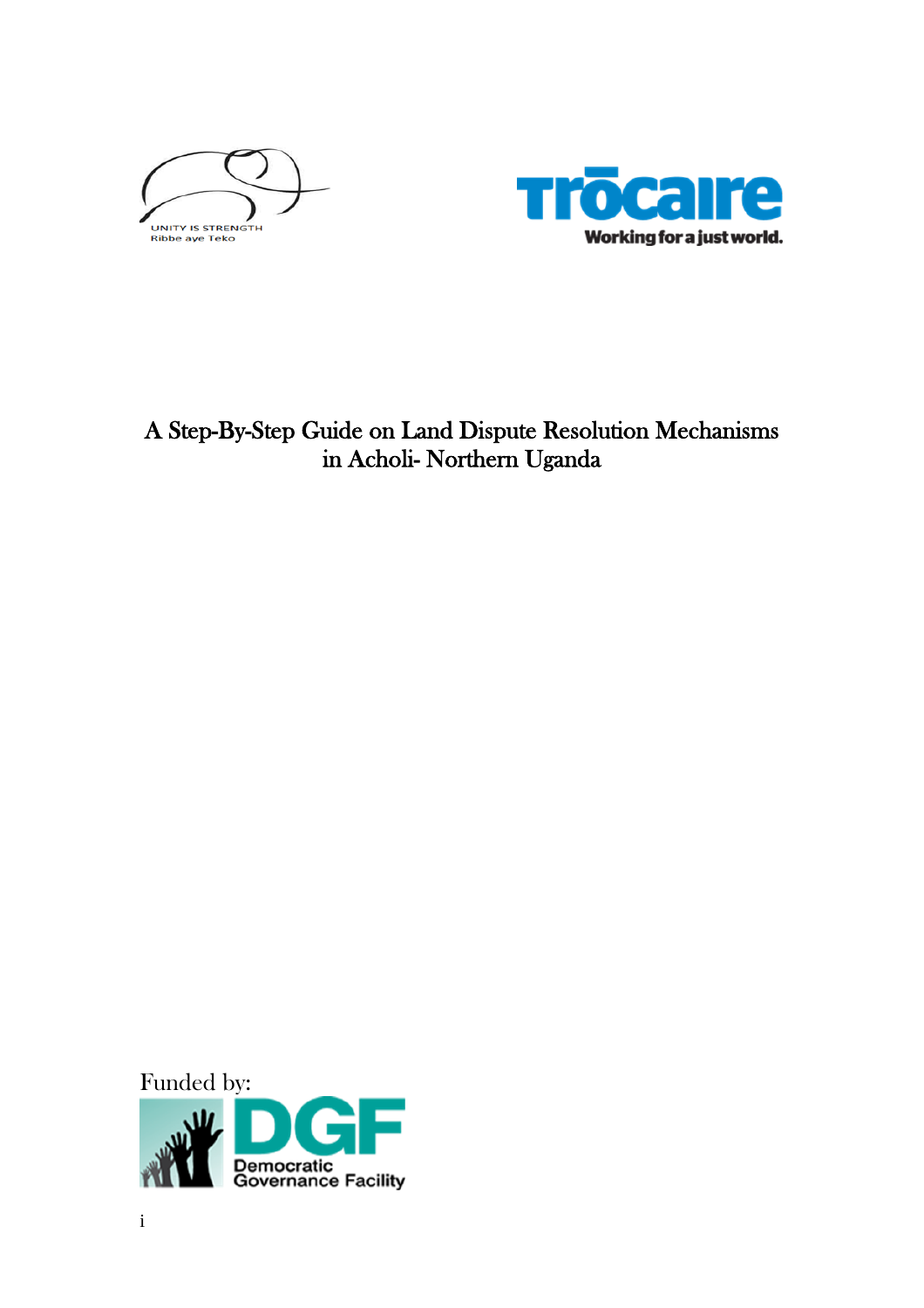## Table of Contents

| <b>ACKNOWLEDGEMENTS</b>                                                                                                                                                                                                                              | $\mathbf{III}$          |
|------------------------------------------------------------------------------------------------------------------------------------------------------------------------------------------------------------------------------------------------------|-------------------------|
| <b>ACKNOWLEDGEMENT OF AUTHOR</b>                                                                                                                                                                                                                     | IV                      |
| <b>FOREWORD</b><br><u> 1989 - Johann Stein, Amerikaansk politiker († 1908)</u>                                                                                                                                                                       | $\mathsf{V}$            |
| <b>NOTE TO USERS</b>                                                                                                                                                                                                                                 | VI                      |
| <b>ACRONYMS</b>                                                                                                                                                                                                                                      | VII                     |
| <b>KEY TERMS</b>                                                                                                                                                                                                                                     | VIII                    |
| <b>INTRODUCTION</b><br>the control of the control of the control of the control of the control of the control of the control of the control of the control of the control of the control of the control of the control of the control of the control | $\mathbf{1}$            |
| <b>CHAPTER ONE: PORO LOK</b>                                                                                                                                                                                                                         | $\overline{2}$          |
| <b>CHAPTER TWO:</b><br><b>RIYO TAL</b>                                                                                                                                                                                                               | $\overline{\mathbf{5}}$ |
| <b>CHAPTER THREE: NEGOTIATION</b>                                                                                                                                                                                                                    | 11                      |
| <b>CHAPTER FOUR: MEDIATION</b>                                                                                                                                                                                                                       | 16                      |
| <b>CHAPTER FIVE:</b><br><b>CONCILIATION</b>                                                                                                                                                                                                          | 21                      |
| <b>CHAPTER SIX: ARBITRATION</b>                                                                                                                                                                                                                      | 25                      |
| <u>CHAPTER SEVEN: ADJUDICATION OR LITIGATION</u>                                                                                                                                                                                                     | 30                      |
| <b>CIVIL LITIGATION</b><br><u>A)</u>                                                                                                                                                                                                                 | 30                      |
| B)<br><b>CRIMINAL LITIGATION</b>                                                                                                                                                                                                                     | 41                      |
| <b>REFERENCES</b>                                                                                                                                                                                                                                    | 45                      |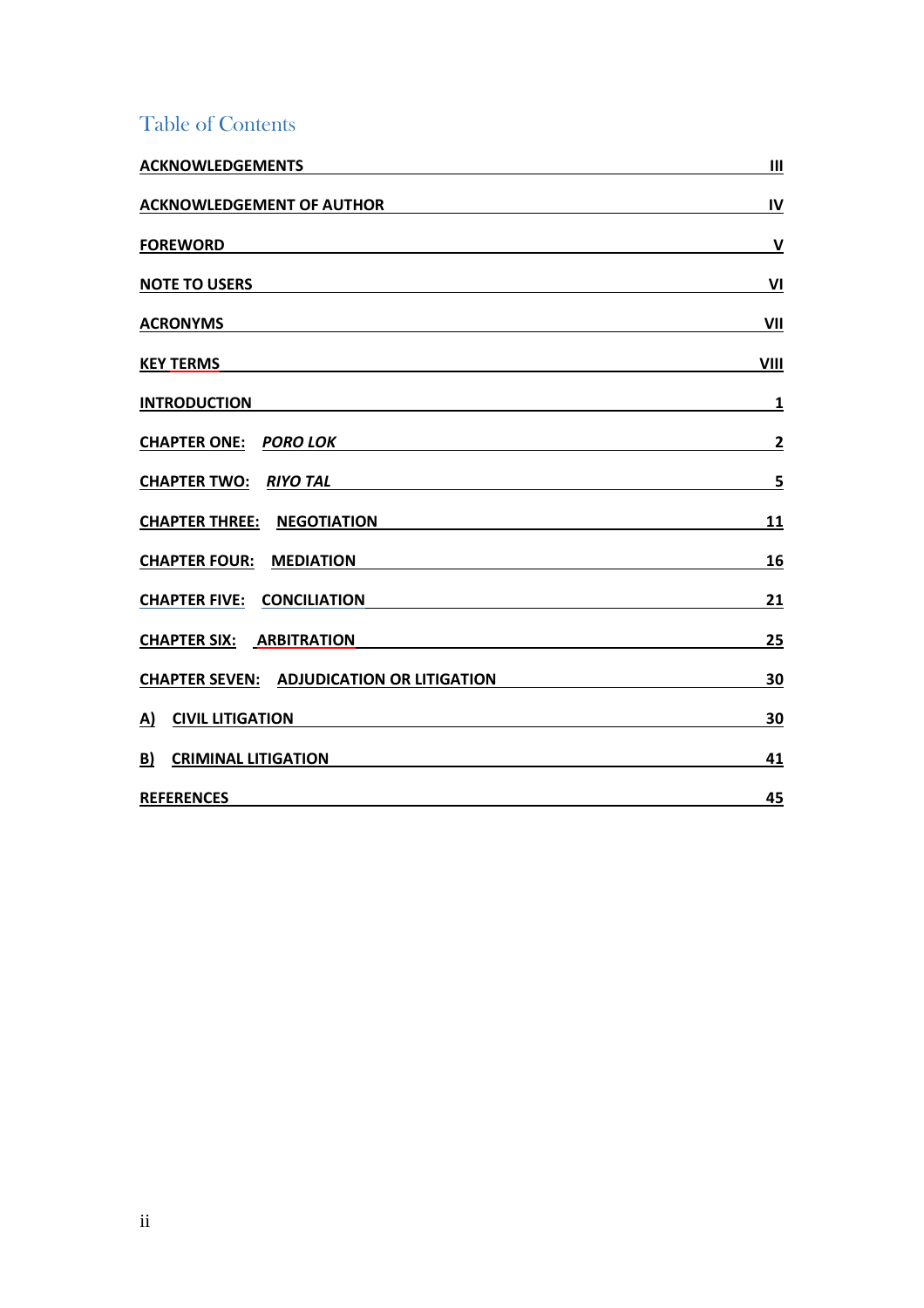## <span id="page-2-0"></span>Acknowledgements

We would like to express our gratitude to the individuals, organisations and institutions that supported, encouraged and assisted us during the process of developing, drafting and validating this Step by Step Guide. Without their invaluable support and contributions, the development of this guide would not have been made possible. We sincerely thank them!

In a special way, the following deserve special mention. The team from Trócaire through Ms Susan Toolit Alobo provided valuable advice, comments and support during the entire process. James Latigo provided priceless comments and Professor Ronald Atkinson shaped the arrangement of the chapters for this Guide.

The Technical Committee of the JASLF on Land, headed by Rev. Fr. Dr. Joseph Okumu provided great encouragement to us from the beginning to the end of this consultancy. The commitment, dedication and enthusiasm with which Dr. Joseph Okumu followed the process was a great encouragement and inspiration to the team.

Mr. Walter Okidi Ladwar, an advocate based in Gulu and Francis Odongyoo, the Executive Director (ED) of Human Rights Focus (HURIFO) provided valuable information for this Guide.

**I** would like to mention the  $\pmb{R}$ wodi'in Agago district who congregate every  $6^\text{\tiny th}$  and  $27^\text{\tiny th}$  day of the month to conduct riyo tal in Lukole, Agago District. In a special, Rwot Lakidi of Paimol, who heads the team.

Several people provided generous and immeasurable contributions in different ways and we would like to mention Mzee Odong Oyango, Bishop MacBaker Ochola, Hon. Justice Galdino, Okello Moro, Dr. Patrick Otim, Dr. Kaddu Mukasa and many others that we may not mention.

As a team we are indebted to you!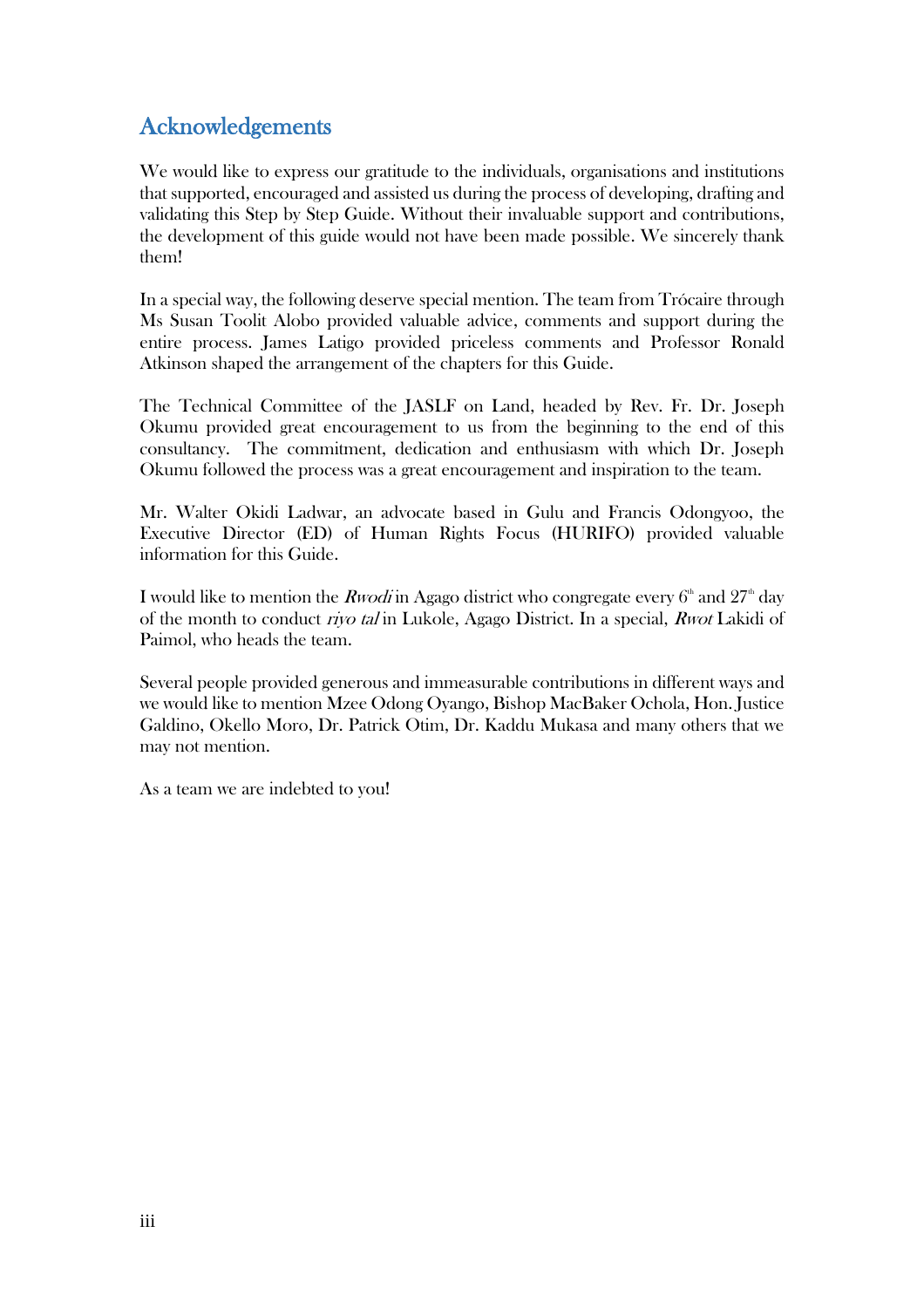## <span id="page-3-0"></span>Acknowledgement of Author

This report was authored by OJOK ADVOCATES (Julius Ojok) as part of the overall research project on customary land practices in Acholi. Physical Address OJOK ADVOCATES Mukwasi House Plot 39A, Lumumba Avenue Kampala Uganda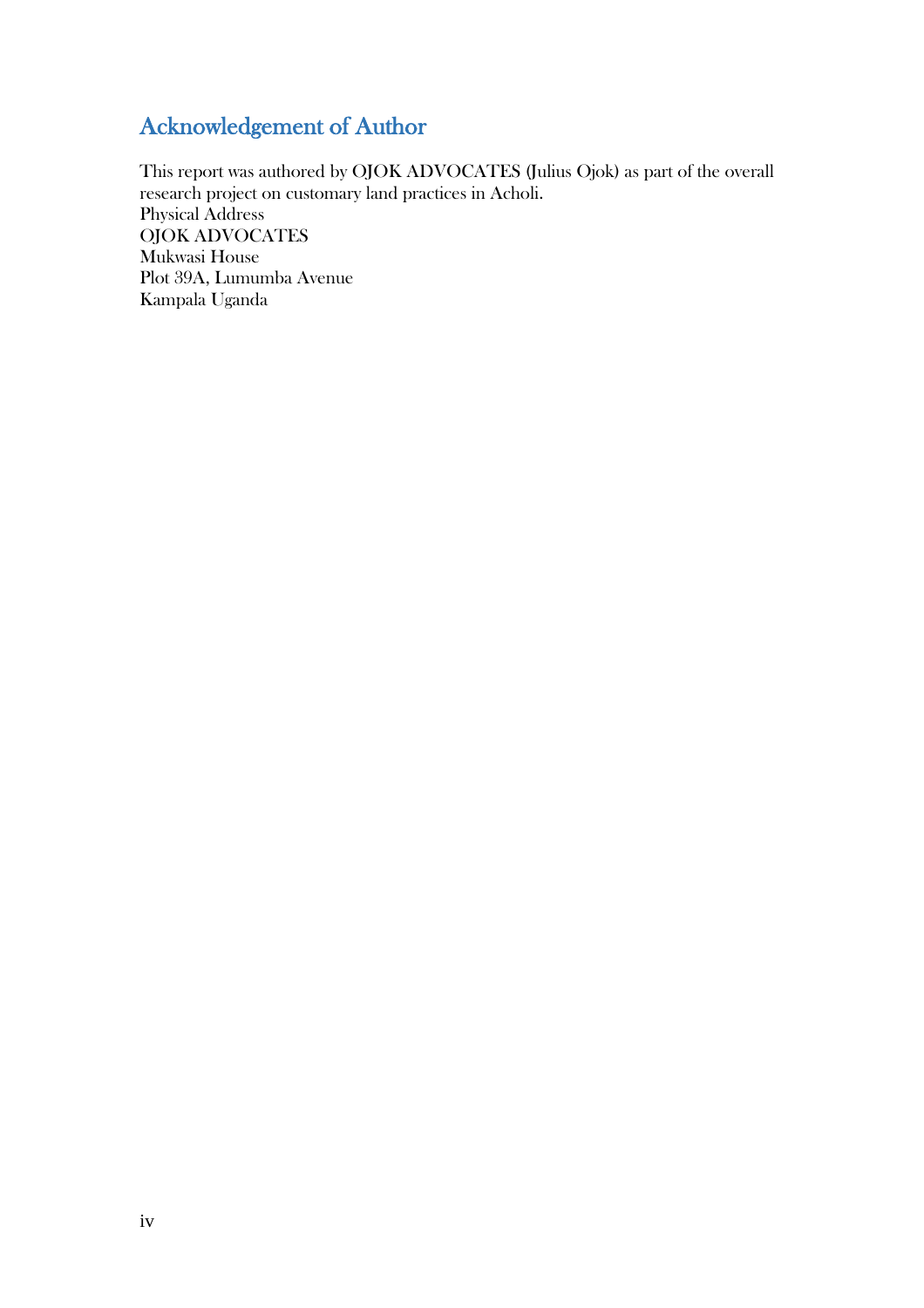## <span id="page-4-0"></span>Foreword

The civil war between the Government of Uganda, and the Lord's Resistance Army (LRA), which lasted for several decades, resulted into unparalleled violence, displacement and encampment of thousands of people in northern Uganda. The effects of this violence on the people of the Acholi sub-region cannot be underrated. In particular, putting people into Internally Displaced People's (IDP) camps created the biggest problem in the region: it eroded the local leadership structures and authority as well as traditional norms and values, which in turn led to numerous problems, including land disputes. It also robbed the formal justice system of its role of effective dispute resolution, as many people lost trust in the justice system.

These land disputes and the weakening of land dispute resolution mechanisms, institutions and organisations have adversely affected the social, economic and political lives of the people of northern Ugandan in general and the Acholi sub-region in particular. Most of the elders who commanded moral authority and knew how to resolve disputes have long died.

This guide is therefore an effort to document the various but relevant processes and procedures of land dispute resolution mechanisms appropriate and applicable within the Acholi sub region. The Guide covers land dispute resolution mechanisms, such as litigation, arbitration, conciliation and mediation. Traditional Acholi land dispute resolution mechanisms like *poor lok* and *riyo tal* are also included in the Guide.

This Guide is intended to help inform the choice of forum and mechanism for land dispute resolution in Acholi sub region by contending parties. At the same time, it is intended to help guide those who are engaged in dispute resolutions. This Guide should also help disputing parties choose cheaper, quicker, effective and accessible dispute resolution mechanism and forum.

Finally, this Guide has been written in a manner that is easy to read and understand. It is a piece of work which if used effectively will go a long way in handling the numerous and diverse land disputes in Acholi sub region.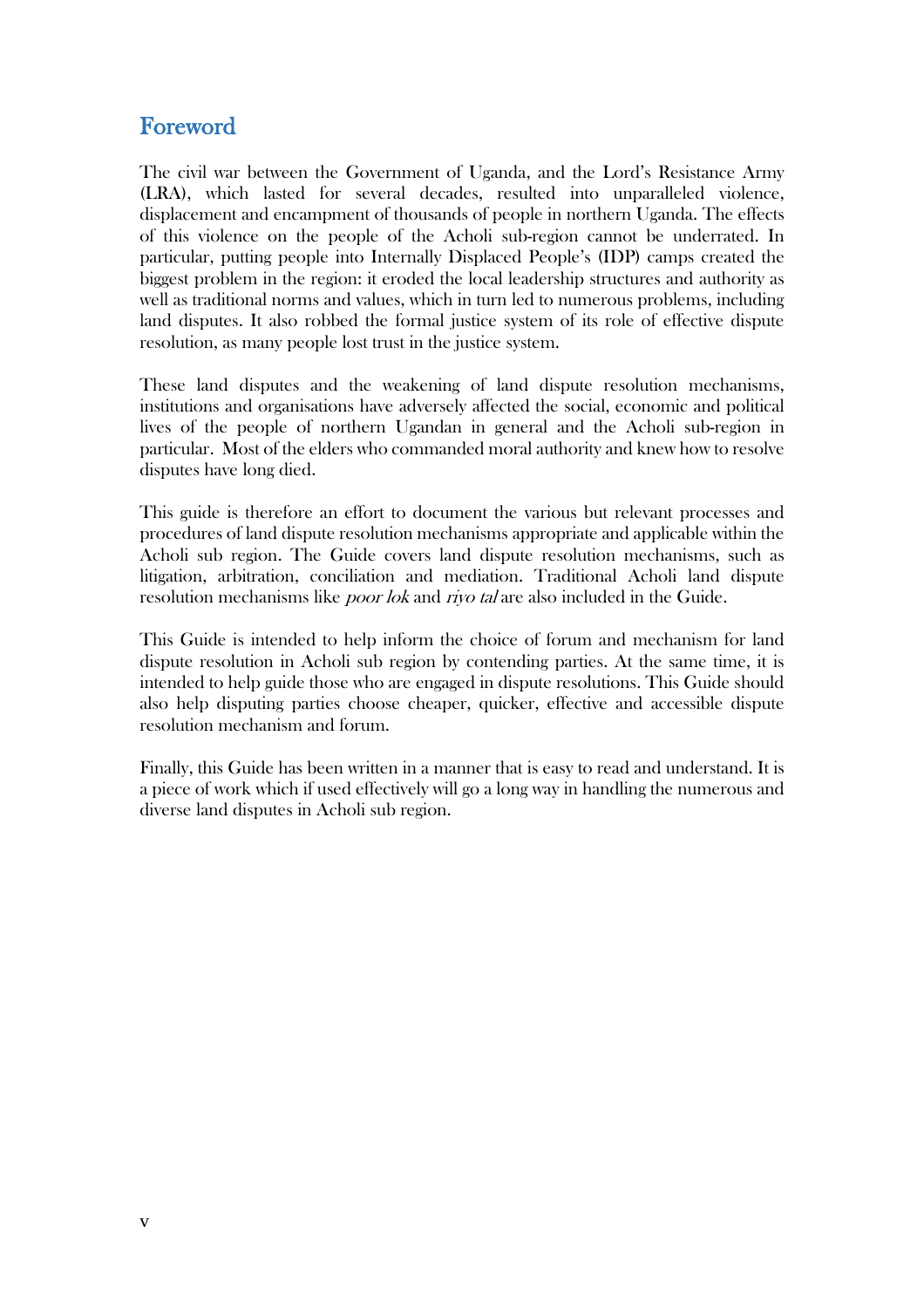## <span id="page-5-0"></span>Note to Users

It is envisaged that this Guide will be used by everybody who is interested in land dispute resolution especially in Acholi sub region. This Guide is intended to provide information on the appropriate and relevant dispute resolution mechanisms. It does not cover all land dispute resolution mechanisms, mechanisms such as rent a judge or mini trial are not considered in this Guide.

This is just a Guide. It is a basic pointer to what may be done. It is not intended to offer or substitute legal advice and counselling that users of this Guide should seek from appropriate and qualified personnel and organisations. Users of this Guide are encouraged to seek advice and counselling from qualified persons in the area of land law and dispute resolution. This Guide is intended to be used by anyone. It is intended for use by those trained and not trained in land law and dispute resolution.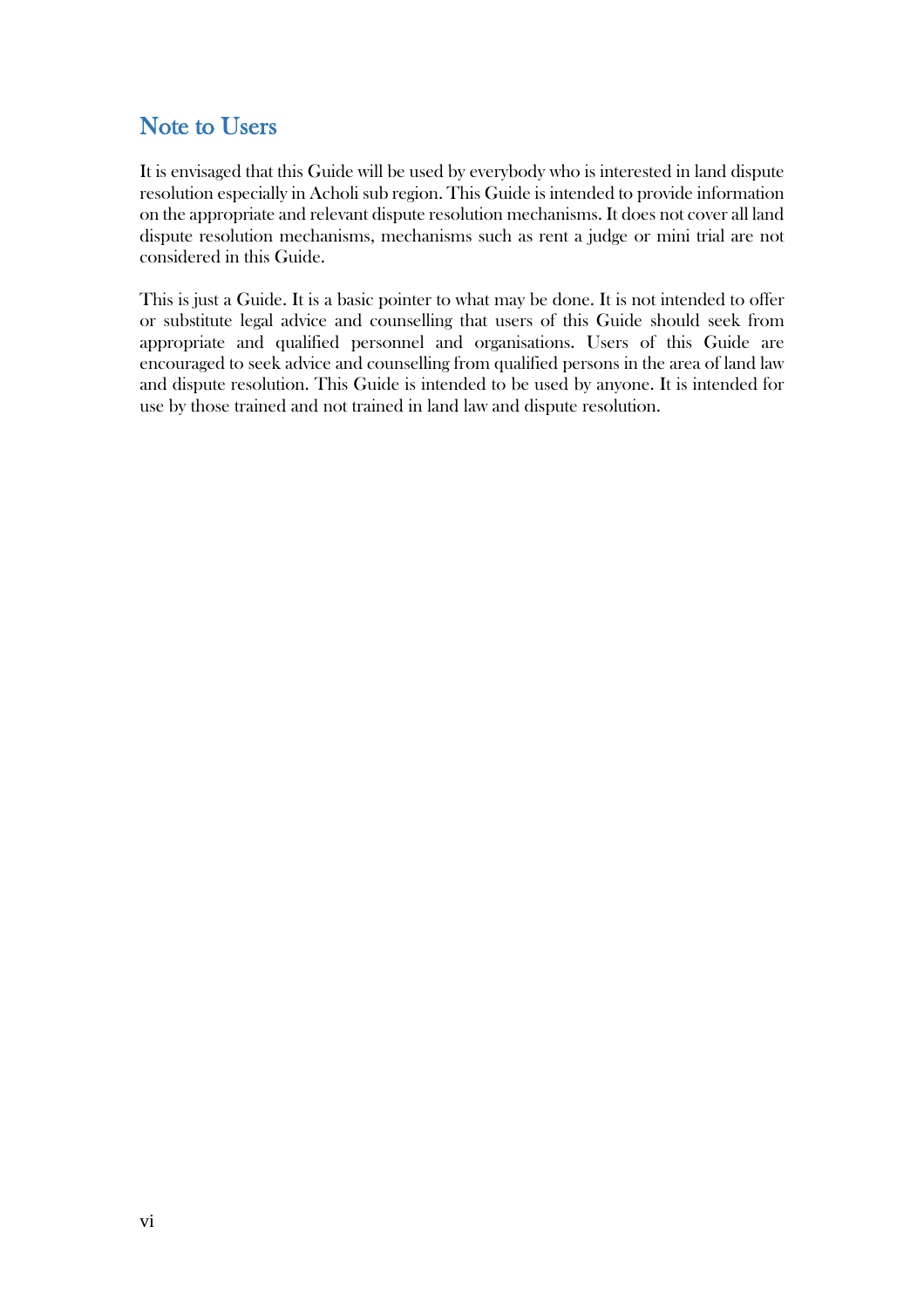### <span id="page-6-0"></span>ACRONYMS

| <b>ADR</b> | <b>Alternative Dispute Resolution</b>   |
|------------|-----------------------------------------|
| <b>DPP</b> | Director of Public Prosecutions         |
| JASLF      | Joint Acholi Sub Regional Leaders Forum |
| LC         | Local Council                           |
| <b>WSD</b> | Written Statement of Defence            |
|            |                                         |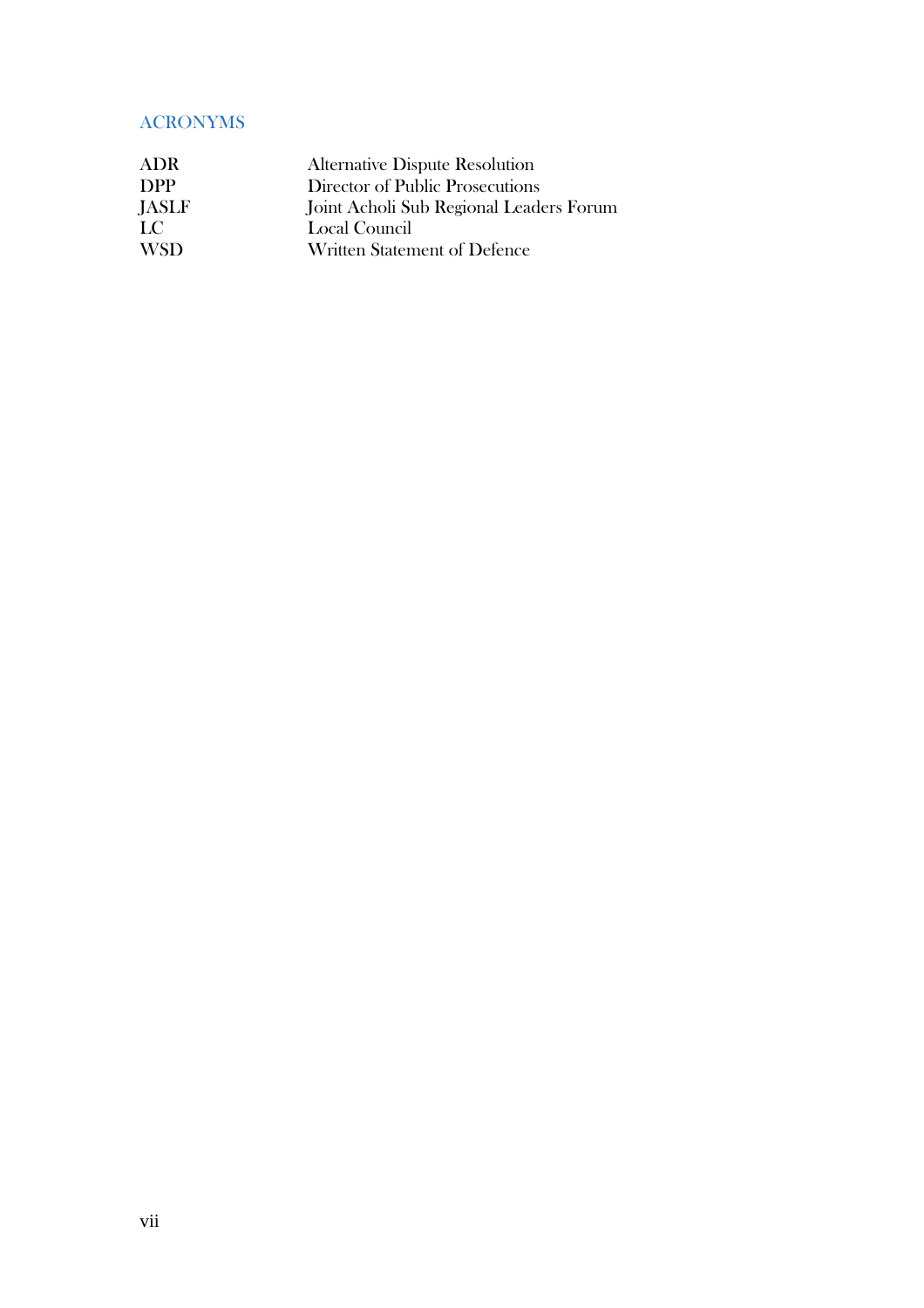# <span id="page-7-0"></span>KEY TERMS

| <b>Accused Person:</b>     | A person who has been charged (taken to court) in court<br>for committing an offence specified in the law. This is<br>only in respect of criminal law not civil law.                                                                                                                                                                            |
|----------------------------|-------------------------------------------------------------------------------------------------------------------------------------------------------------------------------------------------------------------------------------------------------------------------------------------------------------------------------------------------|
| Appeal:                    | A formal step or process taken by a person who is not<br>satisfied with a decision of a lower dispute resolution<br>body like court to a higher body with a view of changing<br>the position decided by the lower body.                                                                                                                         |
| <b>Arbitral Agreement:</b> | A formal undertaking, agreement or contract which must<br>be put in writing by the parties to the undertaking,<br>agreement or contract that any dispute arising between<br>them relating to the undertaking, agreement or contract<br>will be referred to arbitration.                                                                         |
| Arbitral Award:            | A formal decision or judgment of an Arbitrator in the<br>process of arbitration. It is written and signed by the<br>Arbitrator. It contains the facts of the case or what the<br>parties have stated, the law and the reason why the<br>arbitrator decided the way he or she did.                                                               |
| <b>Arbitral Tribunal</b>   | A team of arbitrators conducting a particular arbitration.                                                                                                                                                                                                                                                                                      |
| Charge:                    | This is the summary of the facts and the statement of the<br>offence that has been preferred against an accused person.<br>Simply put, it is information to the accused person of what<br>the person did and the law under which the person has<br>been brought to call to court. It mentions the facts, offence<br>and the section of the law. |
| Charge sheet:              | This is a document signed by the person preferring a<br>charge usually a police officer and also signed by a<br>magistrate.                                                                                                                                                                                                                     |
| Civil Litigation:          | This is the determination of the rights of the parties by<br>court in a case that does not involve criminal matters.                                                                                                                                                                                                                            |
| Claim:                     | A formal written document by a complainant or a claimant<br>stating the facts and reasons why the Arbitrator should<br>award the reliefs or remedies sought by the Complainant<br>or Claimant.                                                                                                                                                  |
| Claimant:                  | The person asking an Arbitrator to award him or her<br>certain reliefs or remedies due to the wrongful action of<br>the person claimed from. The person presents a claim.                                                                                                                                                                       |
| Complainant:               | A person lodging a complaint especially in a mediation or<br>conciliation.                                                                                                                                                                                                                                                                      |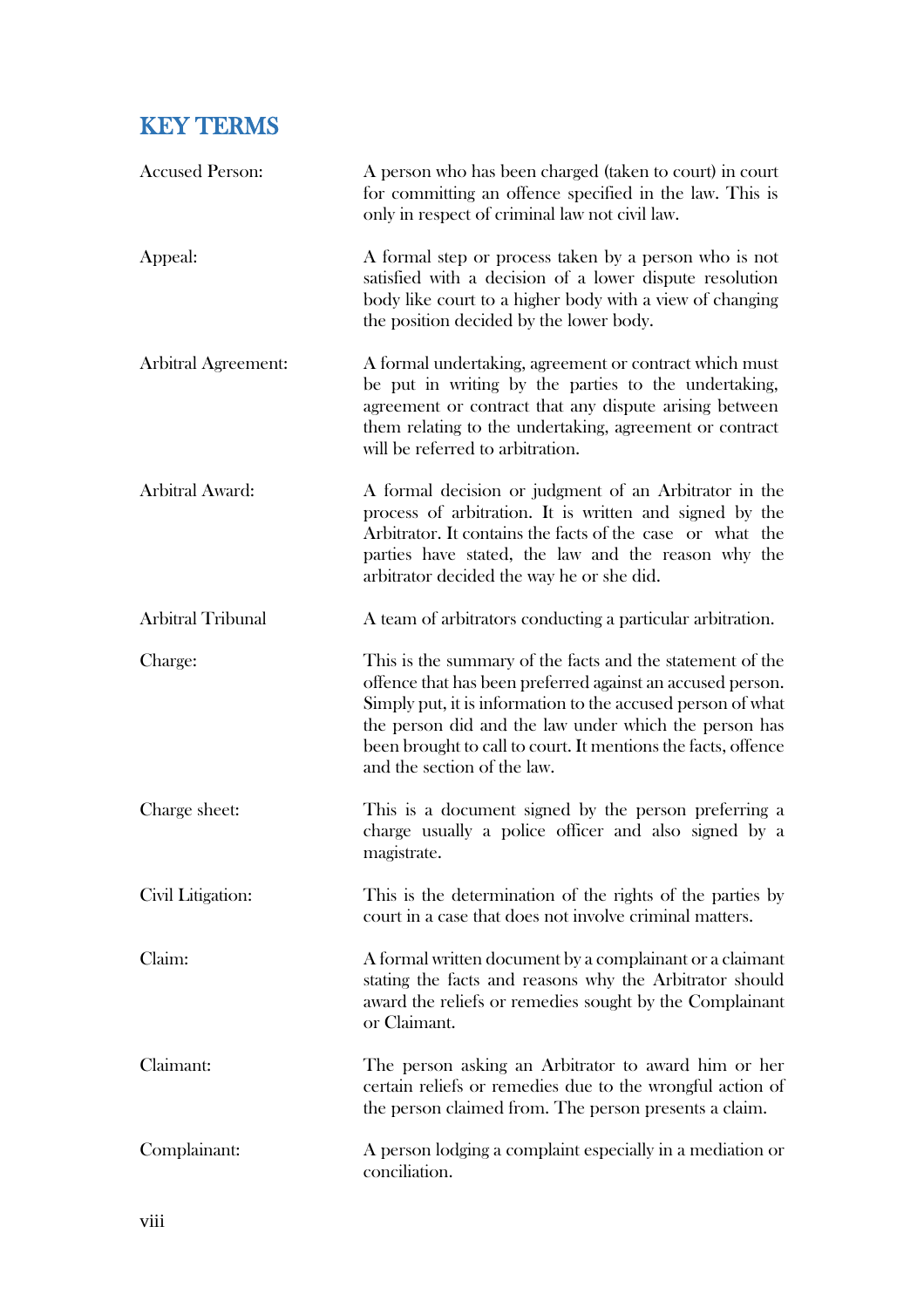| Conciliation:         | A dispute resolution mechanism where the parties resolve<br>their dispute, facilitated by a Conciliator who plays a more<br>proactive role than a mediator but does not have the<br>powers to make decisions for or on behalf of the parties. |
|-----------------------|-----------------------------------------------------------------------------------------------------------------------------------------------------------------------------------------------------------------------------------------------|
| Conciliator:          | A person who conducts a conciliation.                                                                                                                                                                                                         |
| Consent Judgment:     | An agreement, which is reached by the parties to a<br>dispute after a case was already filed in court before<br>judgement is passed. It must be endorsed by a judicial<br>officer.                                                            |
|                       | Court Connected Mediation: Mediation that is conducted after the case has been filed<br>in court. The dispute is referred for mediation and a<br>judicial officer will only handle the case when mediation<br>has failed.                     |
| Convict:              | A person who has undergone a criminal trial and has<br>been found guilty of committing the crime he or she was<br>charged with.                                                                                                               |
| Crime:                | An act that is forbidden by the criminal law.                                                                                                                                                                                                 |
| Criminal Litigation:  | This is a court process to determine the innocence or<br>guilt of an accused person.                                                                                                                                                          |
| Defendant:            | The one who files a Defence or an answer refuting the<br>claim brought against him or her by the Plaintiff.                                                                                                                                   |
| Judgment:             | Formal decision of a judicial officer. It contains the facts<br>of the case, the law and the reason why the Judicial<br>Officer decided the way he or she did.                                                                                |
| <b>First Meeting:</b> | A meeting that is held before an arbitration is<br>commenced to agree on administrative issues or the<br>conduct of the arbitration.                                                                                                          |
| Judicial officer:     | Includes a Magistrate, Registrar or a Judge.                                                                                                                                                                                                  |
| Lakoko:               | Luo word for a Complainant or a Claimant.                                                                                                                                                                                                     |
| Larii Tal:            | The person who conducts or facilitates Acholi traditional<br>conflict resolution mechanism referred to as riyo tal<br>which combines the elements of mediation, arbitration<br>and conciliation.                                              |
| Plaint:               | Formal statement of claim. It states the facts that entitle<br>the Plaintiff to the remedies he or she is seeking.                                                                                                                            |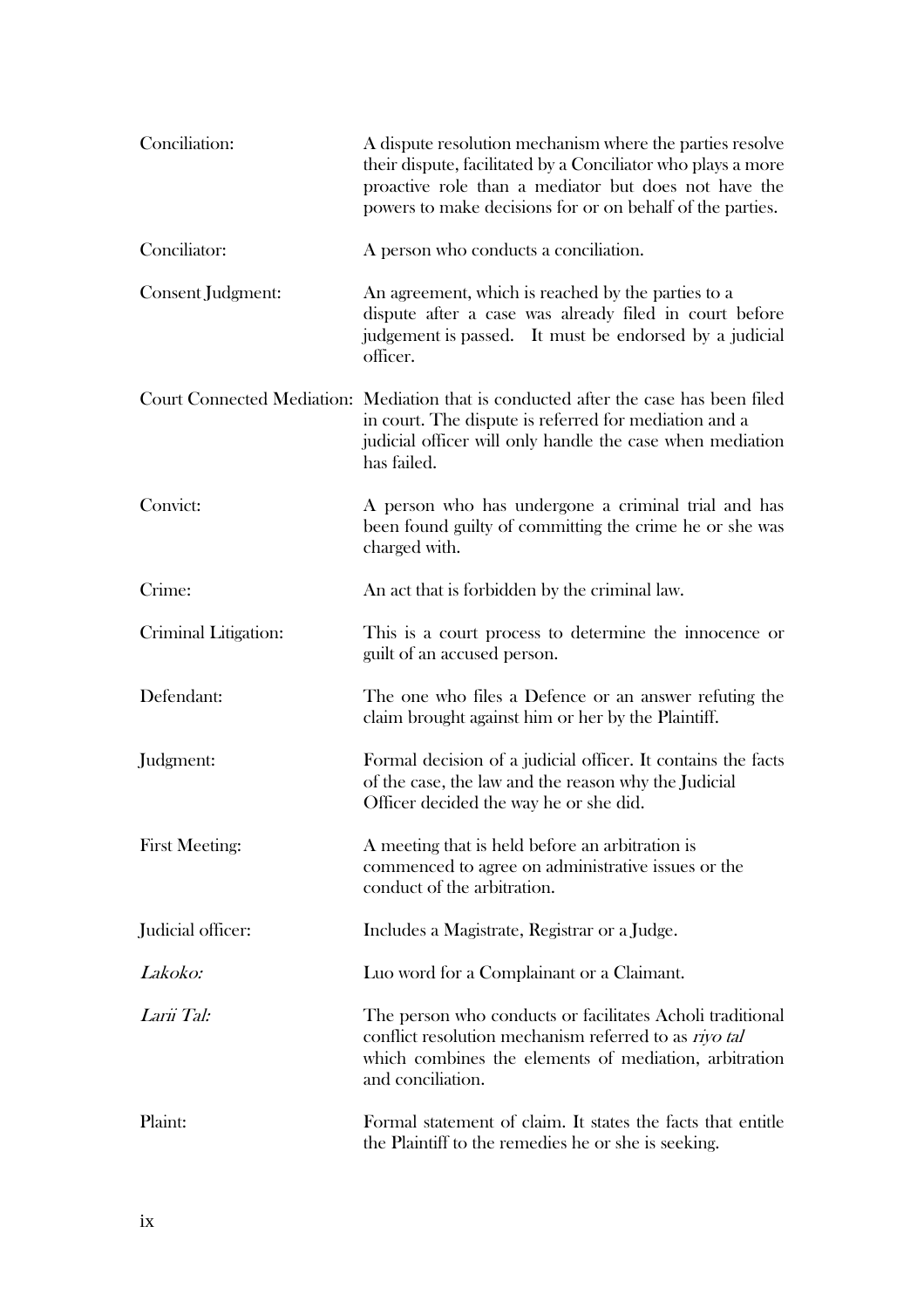| Plaintiff:                             | The Complainant in a civil court case. The one who<br>lodges a complaint in court.                                                                                                                |
|----------------------------------------|---------------------------------------------------------------------------------------------------------------------------------------------------------------------------------------------------|
| Poro lok:                              | A dispute resolution mechanism in the Acholi tradition<br>which is akin to negotiation.                                                                                                           |
| Prosecutor:                            | A government lawyer that represents the State (Uganda)<br>in criminal matters. A criminal case is taken a wrong<br>against the State and as such the case is conducted by a<br>government lawyer. |
| Sanctioning a file:                    | Approval by the Prosecutor that on the evidence<br>available in the file, the suspect should be tried in court.                                                                                   |
| Sentencing:                            | This is handing down a punishment to a convict.                                                                                                                                                   |
| Suspect:                               | A person suspected of or alleged to have committed a<br>crime.                                                                                                                                    |
| Remand:                                | A period an accused person spends in prison while<br>awaiting the determination of his or her guilt.                                                                                              |
| Riyo tal:                              | Acholi conflict resolution mechanism akin to mediation,<br>arbitration and conciliation.                                                                                                          |
| Settlement Agreement:                  | An agreement reached by the parties after a successful<br>mediation or conciliation.                                                                                                              |
| <b>Taxation of Costs:</b>              | Judicial officer applies the law to come to the amount of<br>money the successful party should be paid.                                                                                           |
| Written Statement of<br>Defence (WSD): | A written answer to the allegations contained in the Plaint.                                                                                                                                      |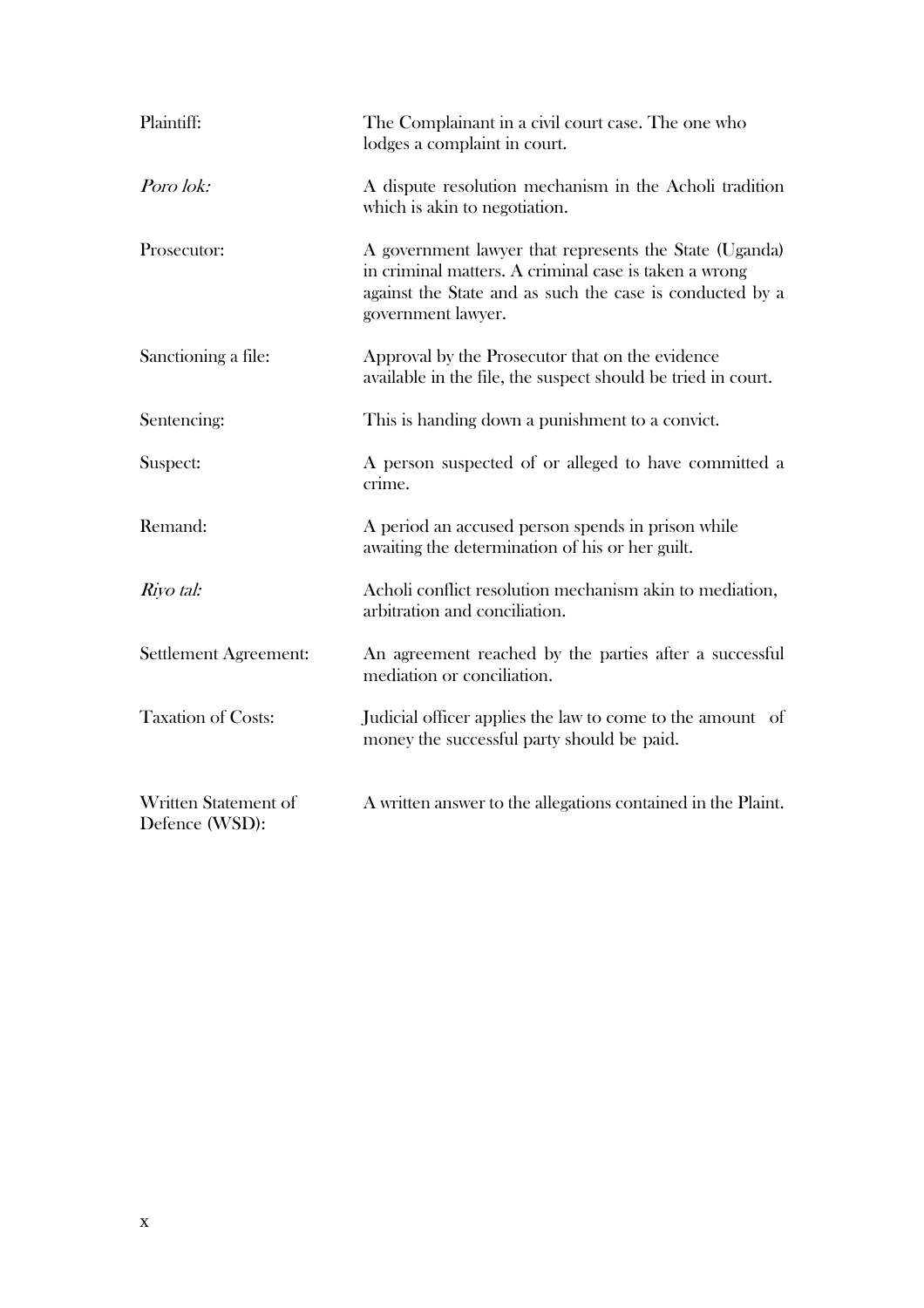## <span id="page-10-0"></span>INTRODUCTION

This Guide is divided into chapters. Each chapter deals with a particular dispute resolution mechanism. The dispute resolution mechanisms are broadly classified under two categories, the Acholi traditional dispute resolution mechanisms and the modern dispute resolution mechanisms.

Chapter one looks at poro lok which is a traditional dispute resolution mechanism akin to negotiation. Chapter two looks at *rivo tal. Riyo tal*, is a traditional way of dispute resolution which incorporates aspects of mediation, conciliation, arbitration and litigation. The two mechanisms are both Acholi dispute resolution mechanisms which place emphasis of the community based of the adage "I am, because we are". An individual is treated as a member of the community whose rights and responsibility are considered from the community point of view. He or she is not merely an "individual" but an integral part of a larger unit, the family, the sub clan, the clan.

Chapters three to chapter seven are on modern dispute resolution mechanisms. These dispute resolution mechanisms place emphasis on rights and responsibilities of an individual. Individual in this sense includes natural and non-natural persons like companies. Chapter seven is divided into civil and criminal litigation.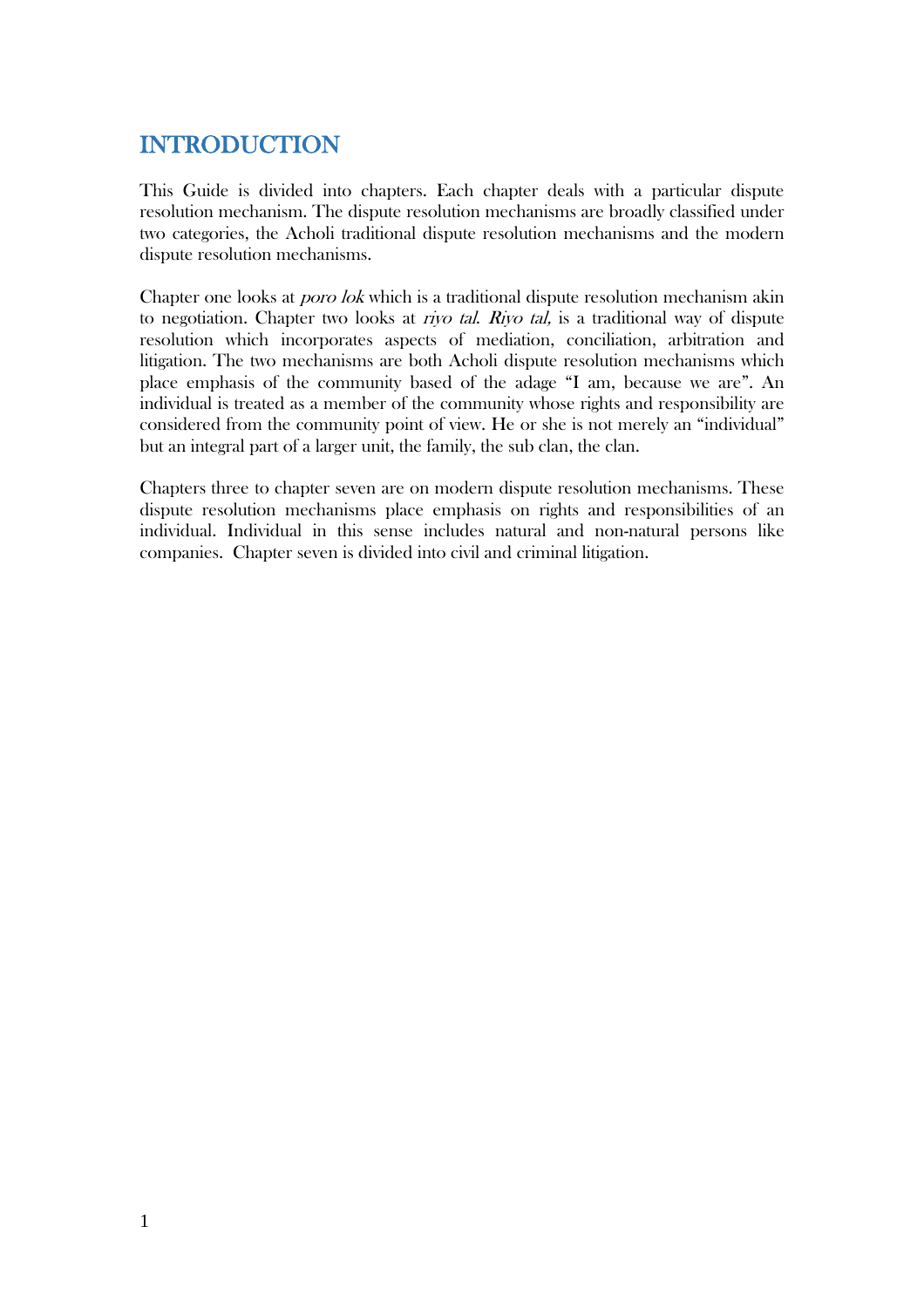# <span id="page-11-0"></span>CHAPTER ONE: PORO LOK

*Poro lok* is a widely practiced mechanism of dispute resolution among the Acholi people. It is similar to negotiation in many aspects. It does not differ much from the concept of negotiation as a form of Alternative Dispute Resolution (ADR) as it is known today. The elements of poro lok and negotiation are more or less the same but only differ in context.

In the Acholi context or tradition, direct participation of the individual affected is not a must. The head of the unit be it a household, family, hamlet or clan takes responsibility for the unit and speaks for and on behalf of the unit. When it comes to *poro lok* the head of the unit speaks for and on behalf of the unit or is approached on behalf of the unit. It therefore follows that *lapo lok* may not be the actual people or persons involved in land disputes.

The term "aggrieved" party or person or "perpetuator" as used below does not only denote an individual, it may refer to a household, a sub clan or a clan. In the case of a household, the head of the household takes up the negotiation with the head of other households irrespective of the persons within the household who were involved in the dispute.

### Benefits of Poro Lok

- *Poro lok* is a way of life for the people of Acholi. The community is used to it and they know it, so it is not something new or alien to them.
- *Poro lok* is confidential. What is discussed and agreed upon is only known by the people involved. What might be embarrassing if known to the public is easily settled during *poro lok*. The Acholi also say "you do not wash dirty linens in public" hence poro lok is an avenue to protect personal and family image from being exposed to "outsiders".
- Poro lok does not take much time compared to other dispute resolution mechanisms. The parties agree on and set their own timeframes. It is usually concluded in a short period of time.
- $\bullet$  There is no cost involved in *poro lok*. The parties talk to each other and settle their disputes.
- The *poro lok* is flexible. The parties agree on what should be done and how it should be done. There are no strict rules and procedures to be followed.
- The parties have full control of their dispute settlement procedure. They settle their dispute as they so desire.

### Challenge of Poro Lok

 Enforcement of the outcome of mediation is challenging. The parties rely on the good will of each other. What they agree upon is never made known to the public or the community. It may therefore be difficult to get proof of what was discussed.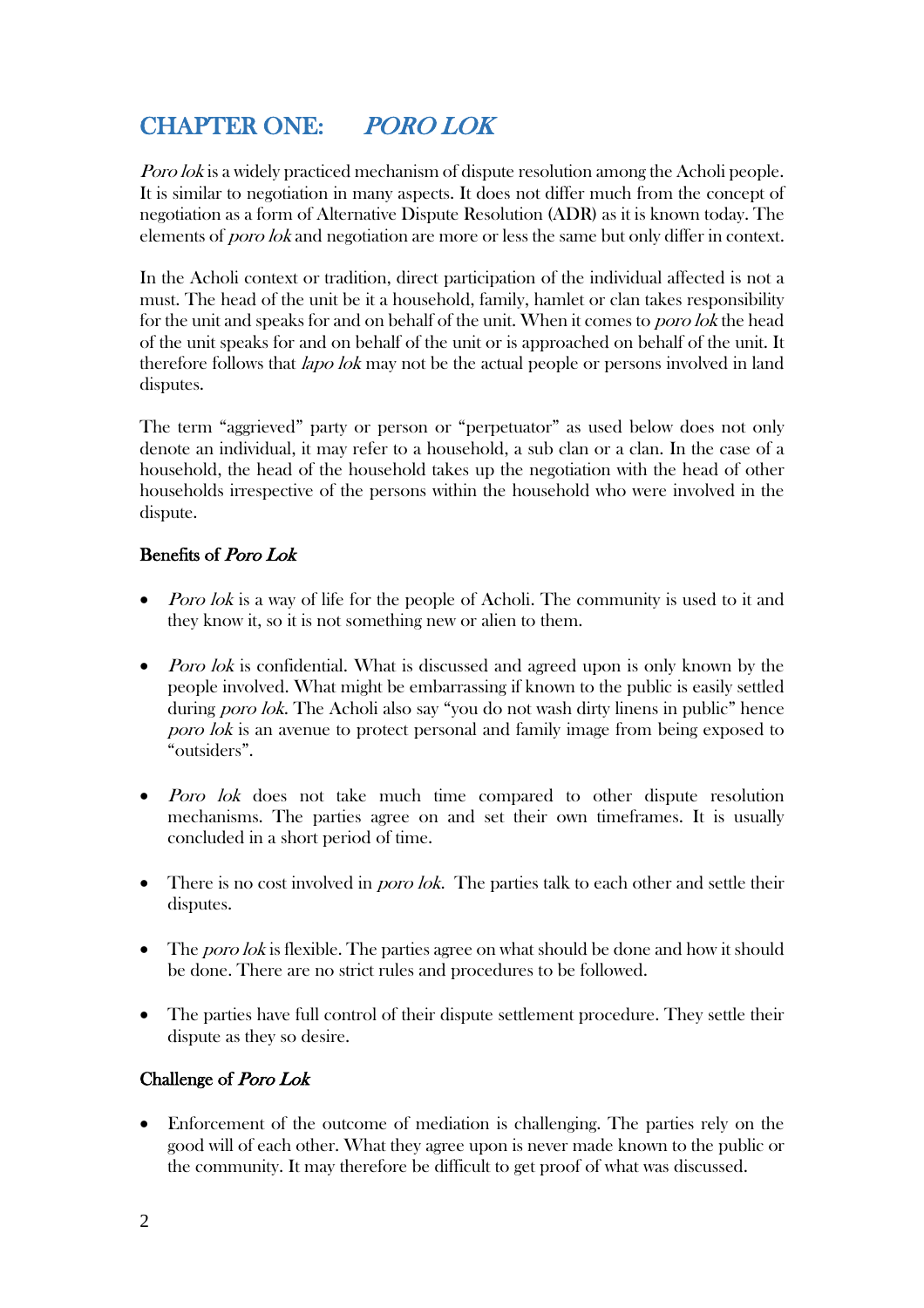### The Process of Poro Lok

Poro lok takes the following procedures;

a) Approach

The aggrieved party or the victim of the dispute approaches the other party or the perpetrator. The approach is done face-to-face in most cases, sometimes by other means like telephone. The timing of the approach must be perfect and well planned. It is done when there is no animosity. The face to face approach allows for the approaching party to assess the mood of the party being approached and to know whether to introduce the subject or not. If the mood is welcoming, the approaching party will go ahead and introduce the subject. If the mood is not welcoming the party will not introduce the subject. It is done in a very courteous and cordial manner.

The aggrieved party or the victim of the land dispute will refer to the perpetrator as "*omera"* (my brother) or "*larema*" (my friend). When the approach is made the perpetrator may accept and there and then the negotiation may begin or they will agree to meet at an agreed time and place.

b) Presentation of the Dispute

If the perpetrator accepts the approach to negotiate there and then, the victim will present his or her grievances and will get a response from the perpetuator. The aggrieved person will state the nature of transgression committed by the perpetrator and possibly suggest ways of how the issue may be resolved.

c) Response to the victim

The perpetrator or other party may reply there and then or may seek to consult and get further clarification from a particular member of his household in which case the victim and the perpetrator will get another time when the perpetrator will respond to the concerns raised by the victim or the aggrieved person.

d) Clarification of the Problem

The parties in most cases do not engage in adversarial negotiation but will seek to clarify and understand the dispute or conflict. If the dispute is clearly understood the perpetrator will acknowledge fault on the part of the member of his household or unit and will ask for pardon from the victim.

If there is no acknowledgment of fault by the perpetuator, the conflict may be referred for riyo tal which will involve a third person. If there is acknowledgment of fault the conflict is settled there and then.

e) Settlement Agreement

When the perpetrator acknowledges fault, the victim or the perpetrator may suggest how to resolve the conflict. Once the parties have reached an agreement on how to resolve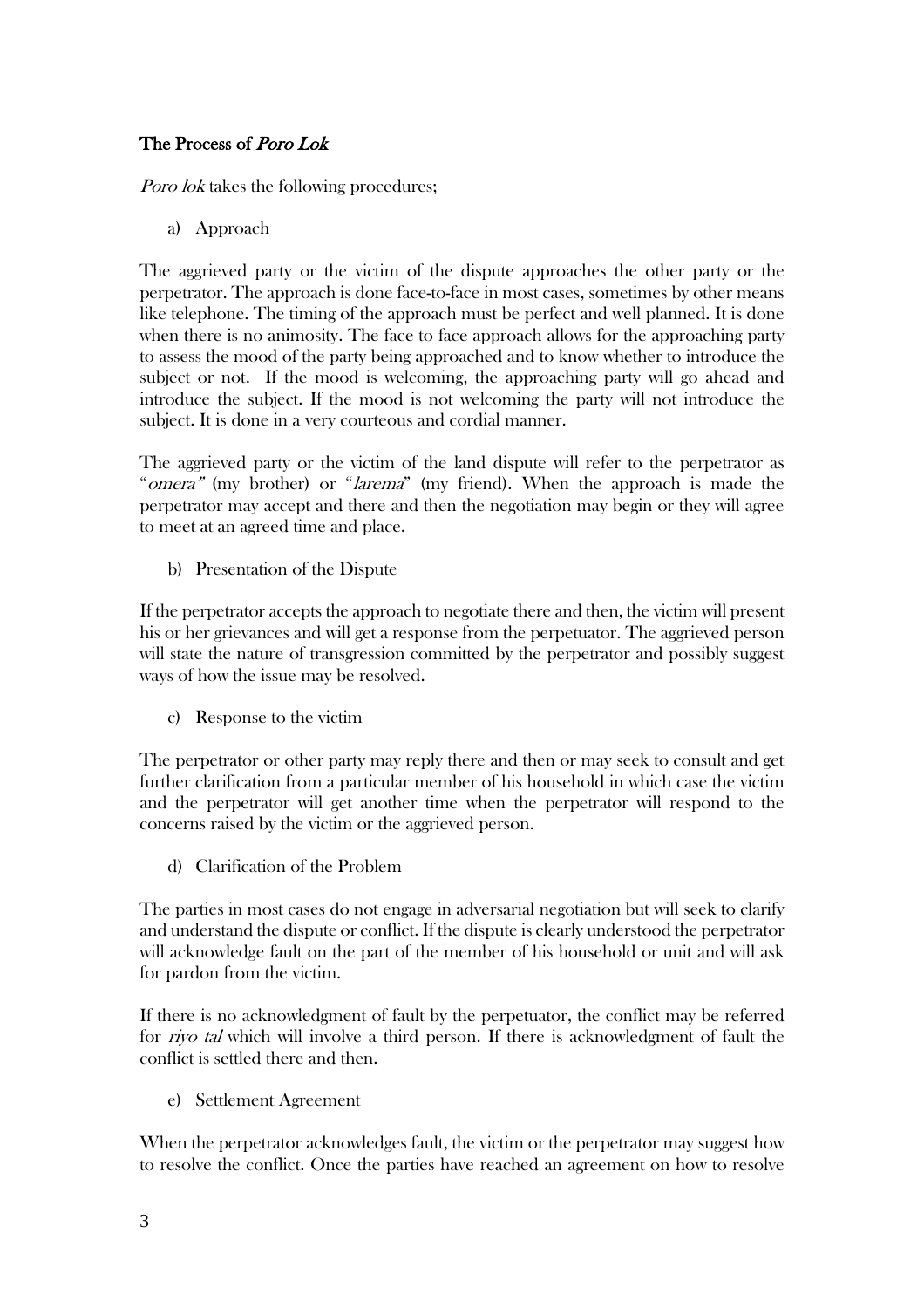the conflict, they may agree on what to be done, how it should be done and who should perform the tasks agreed upon.

f) Follow Up

The parties may follow up and ensure that what was agreed upon is implemented as agreed upon. One side might inquire from the other side what steps have been taken.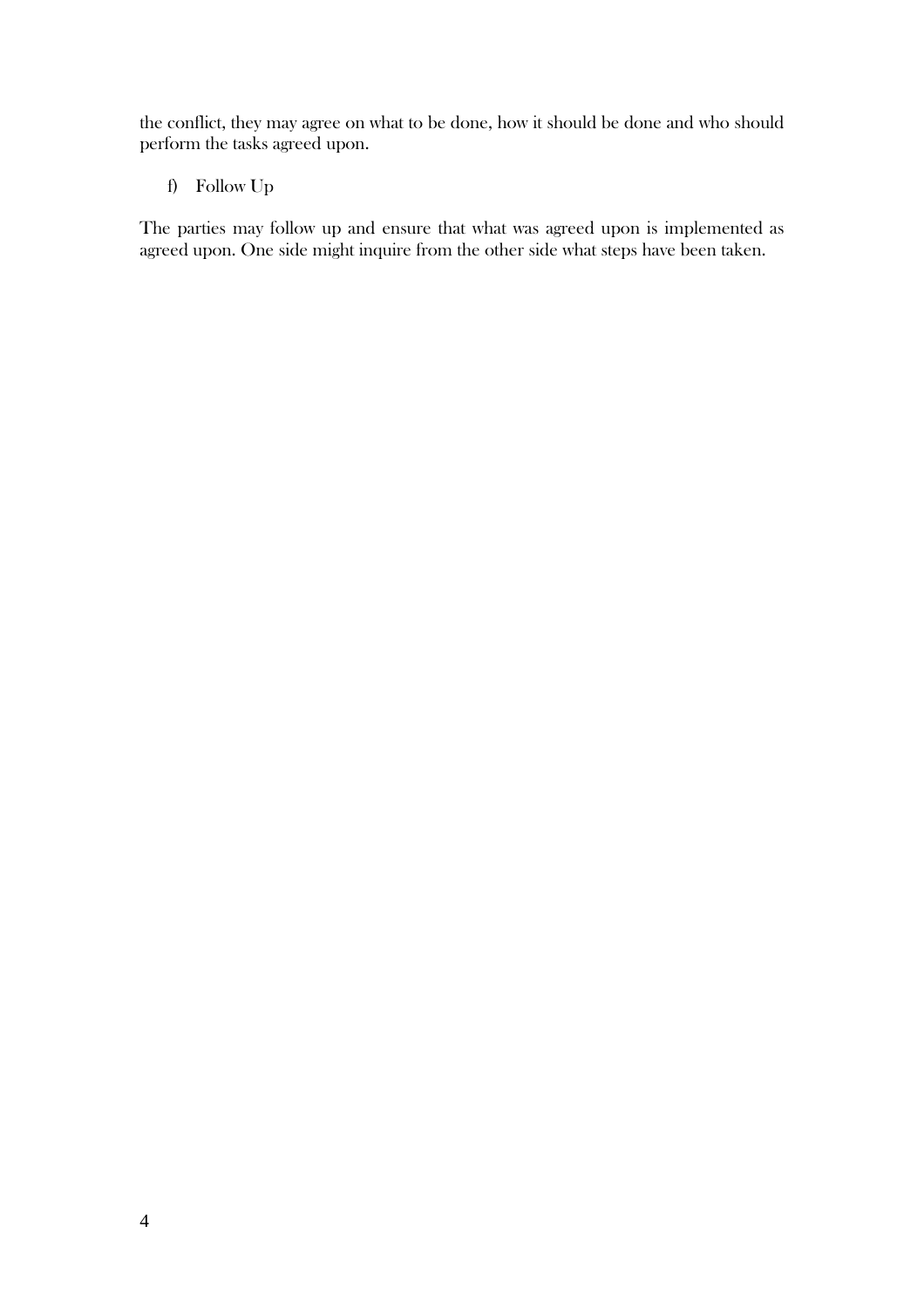## <span id="page-14-0"></span>CHAPTER TWO: RIYO TAL

"Riyo tal" as a mechanism of dispute resolution focuses mainly on truth telling. It is presided over by an elder, *larii tal*. It is aimed at restoring relations between contending parties and ensuring harmony within the community. The community would gather and they would speak in turn while holding tal (a stick) a symbol of truth telling. Holding the tal is tantamount to swearing to tell the truth as it is done with the Bible or the Koran in the modern day justice systems. Only the person holding tal would speak while all the others maintain absolute silence. Riyo tal, as a mechanism of dispute like culture itself has evolved over time. The way in which it is practiced now is not the same as it was practiced in the past. In its current state, tal is no longer involved.

Many writers equate *rivo tal* to mediation, conciliation or arbitration or a combination of all the above mechanisms. $^1$  *Riyo tal* differs from arbitration, conciliation or mediation in substance and process but  $Riv$  *tal* incorporates elements of arbitration, conciliation, mediation and to a limited extent litigation. Riyo tal just like mediation, conciliation, arbitration or litigation is not applied to land dispute resolutions only, it is applied to a wide range of disputes.

*Riyo tal* is anchored on community participation and involvement which may not be attuned to the principles of confidentiality and neutrality as is known and practiced in mediation, conciliation or arbitration.

The major elements of *riyo tal* as practiced now include:

- a) A complaint may be lodged by any member of the community, not necessarily a victim of the conflict.
- b) Community participation during the process of riyo tal is encouraged and promoted. The contending parties need not give their consent to larii tal for any member of the public to be permitted to participate in the process.
- c) Larii tal plays proactive roles during the sessions.
- d) The appointed *larii tal* may involve other people to help him in the process of riyo tal.
- e) If the *riyo tal* is between clans, it is a clan that is chosen to conduct the *riyo tal* and the clan chosen will choose the persons to conduct riyo tal.
- f) There is no winner or no loser. Emphasis is placed on the wrong committed rather than the wrong doer.

<sup>1</sup> See Anying, Irene, Re-Envisioning Gender Justice in Access and Use of Land through Traditional Institutions: A Case for Customary Tenure of Land Ownership in Acholi Sub-Region, Northern Uganda. Copenhagen: Danish Institute for Human Rights, Atkinson, Latigo, Bergin, 2016, Piloting the Protection of Rights to Customary Land Ownership in Acholiland: Research Project of the Joint Acholi Sub-regional Leaders' Forum (JASLF) and Trócaire.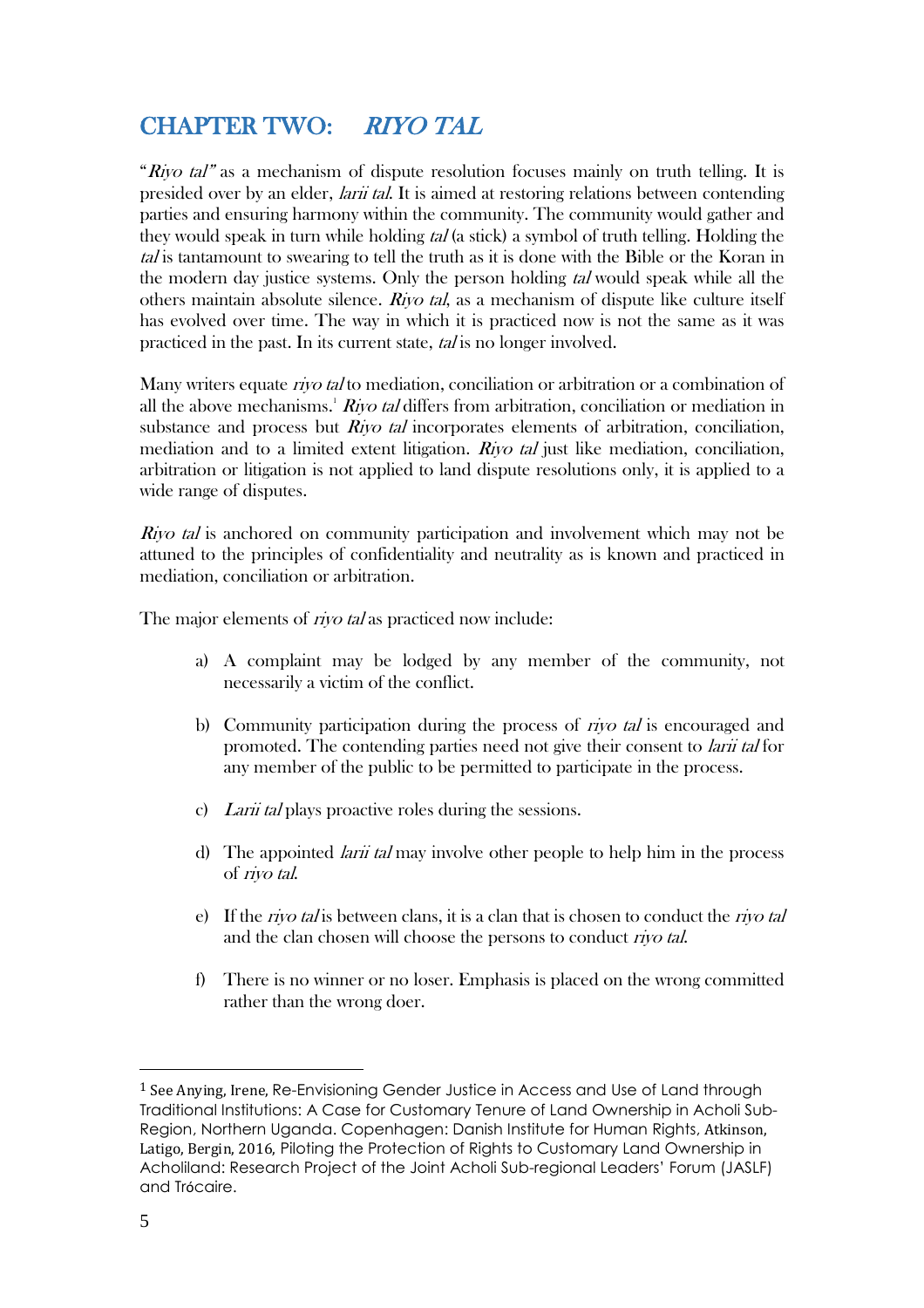- g) Usually, riyo tal is conducted at the disputed land or a nearby home. If the rivo tal is not being conducted at the disputed land, the community including elders and neighbours together with the mediators and the disputing parties visit the disputed land to ascertain the correctness of what the parties have stated.
- h) Public re-demarcation or reopening of boundary is conducted by the mediators in the presence of the community.
- i) Parties are encouraged to restore good working relationships or neighbourliness.

### Benefits of Riyo Tal

- The community of Acholi are used to and they are acquainted with *rivo tal* so it is not something new or alien to them. It is their way of life and thus acceptable.
- $\bullet$  Elders and respectable people in the community are easily available for *rivo tal* thus no additional cost is incurred in hiring, transporting and accommodating a mediator.
- The proceedings of *riyo tal* is not confidential. The whole community gets to know and thus it becomes a social safeguard from future encroachment or conflict.
- $\bullet$  Rivo tal does not take much time compared to other dispute resolution mechanisms. It is usually concluded in a day and the outcome known and accepted by the community.
- $\bullet$  The cost involved in *rivo tal* is usually very minimal. In the community, *rivo tal* is not charged for but in some circumstances a minimum fee is required. We observed a range of 25,000/= to 200,000/= compared to other mechanisms of dispute resolution this is very small fee. If the *Rwot* is the *larii tal* he is given a cow or a goat and in some cases, his messengers are given a goat. This is usually given by the person who was in the wrong. In some cases, the parties to the conflict offer refreshments to the people who have attended the *rivo tal*.
- The process of *rivo tal* is flexible. *Larii tal* will in consultation with the parties, agree on the process to be adopted.
- $\bullet$  Riyo tal is conducted in the local language which is understood by everyone in the community. It does not require translation.
- It allows for creative solutions. Since the parties work together they are able to come up with many options and may lead to better options suggested by one party.

### Challenges of Riyo Tal

 $\bullet$  Enforcement of the outcome of *rivo tal* is challenging. The parties rely on the good will of each other and social pressure from the community. It may therefore be difficult to enforce the outcome of *rivo tal* if it is not complied with.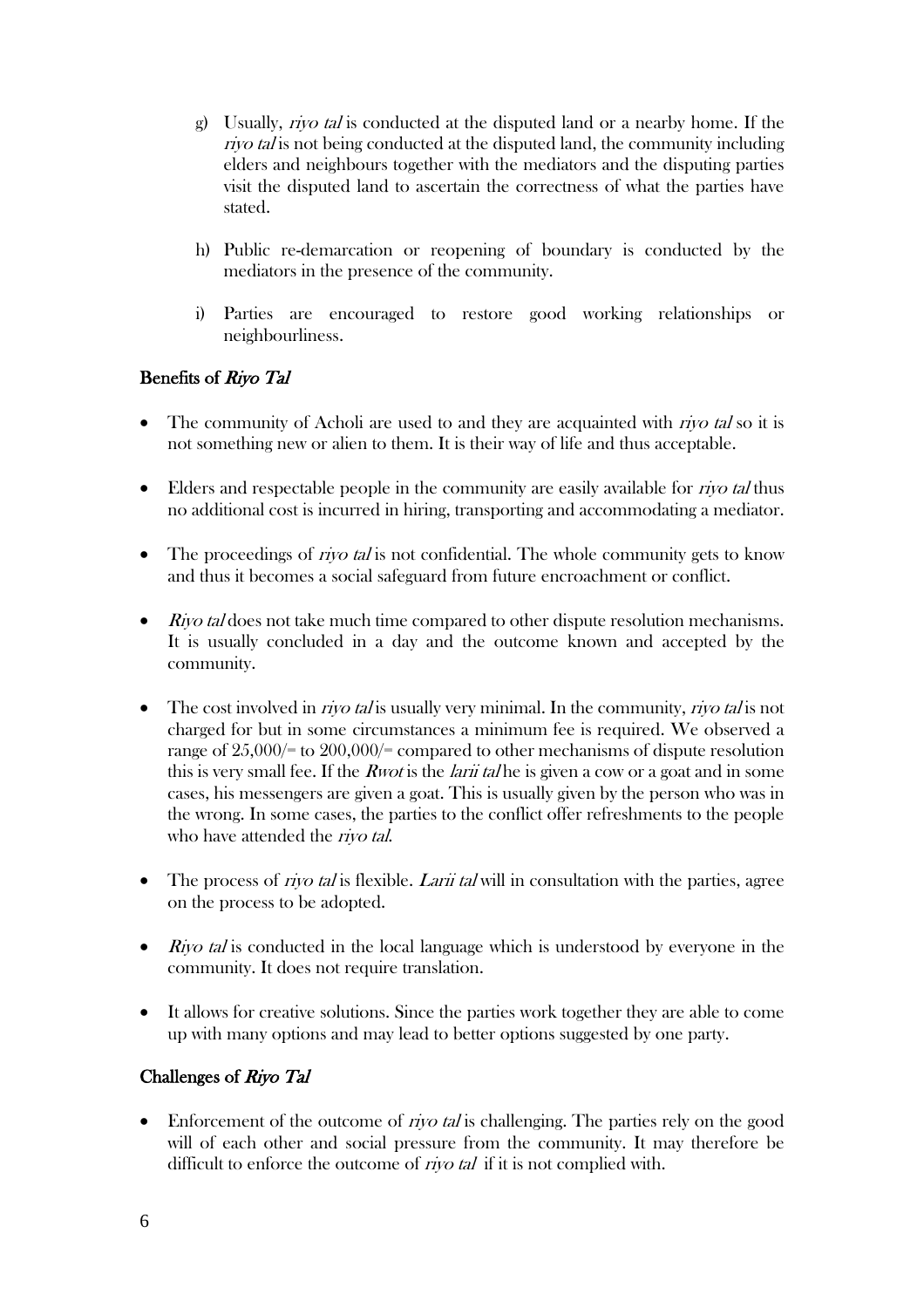$\bullet$  In the villages, the outcome of *riyo tal* is usually not recorded, in case it is recorded, the records are not usually well kept which makes it difficult to trace the decisions of the riyo tal.

### The Process of Riyo Tal

*Riyo tal* takes the following steps;

a) Identification of Larii Tal

In the Acholi if the complainant does not have much preference on who should be *larii* tal, the riyo tal is referred to an institution or a person exercising authority over the disputing parties. If the conflict is within the household  $(\omega t)$  the dispute will be reported to the head of the household (*won ot*), if the dispute is between households or families, the *Rwot Kweri* will listen and settle the dispute, if it is intra clan elders or *ludito kaka* will handle the dispute on behalf of the *Rwot* and if they fail, the *Rwot Moo* (anointed chief) will settle the dispute. If the conflict is inter-clan then the clan complaining will choose one of the other clans in Acholi to *rivo tal*. The choice is made on individual *Larii tal* but it is the clan chosen that will choose those to facilitate the process. Depending on where the dispute is to be reported it is therefore handled by the respective head of the unit, be it household, hamlet, sub clan or clan.

b) Approaching a Proposed Larii Tal

The complainant will approach *larii tal*. This is done by way of a face-to-face meeting, telephone conversation or by way of a letter.

c) Acceptance by *Larii Tal* 

The proposed *larii tal* should communicate his or her acceptance to be the *larii tal* to the party proposing him or her to be the *larii tal*. The complainant may inform the respondent about the choice of *larii tal* or *larii tal* may inform the respondent about his or her acceptance of the role of larii tal.

d) Contact with the Respondent

Larii tal contacts the respondent either in writing, face- to-face or as is done recently, through a telephone conversation to get his or her approval for *larii tal* to *riyo tal* in the dispute.

e) Respondent's Approval

The respondent will also approve or refuse to approve the mediator. If the Respondent gives his or her approval, the proposed *larii tal* will become the *riyo tal* and will start to prepare for *riyo tal*. If the respondent refuses to approve the *larii tal*, the proposed *larii* tal will communicate to the complainant that the other side has refused and the complainant will have to nominate another person or clan as *larii tal.* 

f) Establishing Rapport and Understanding the Conflict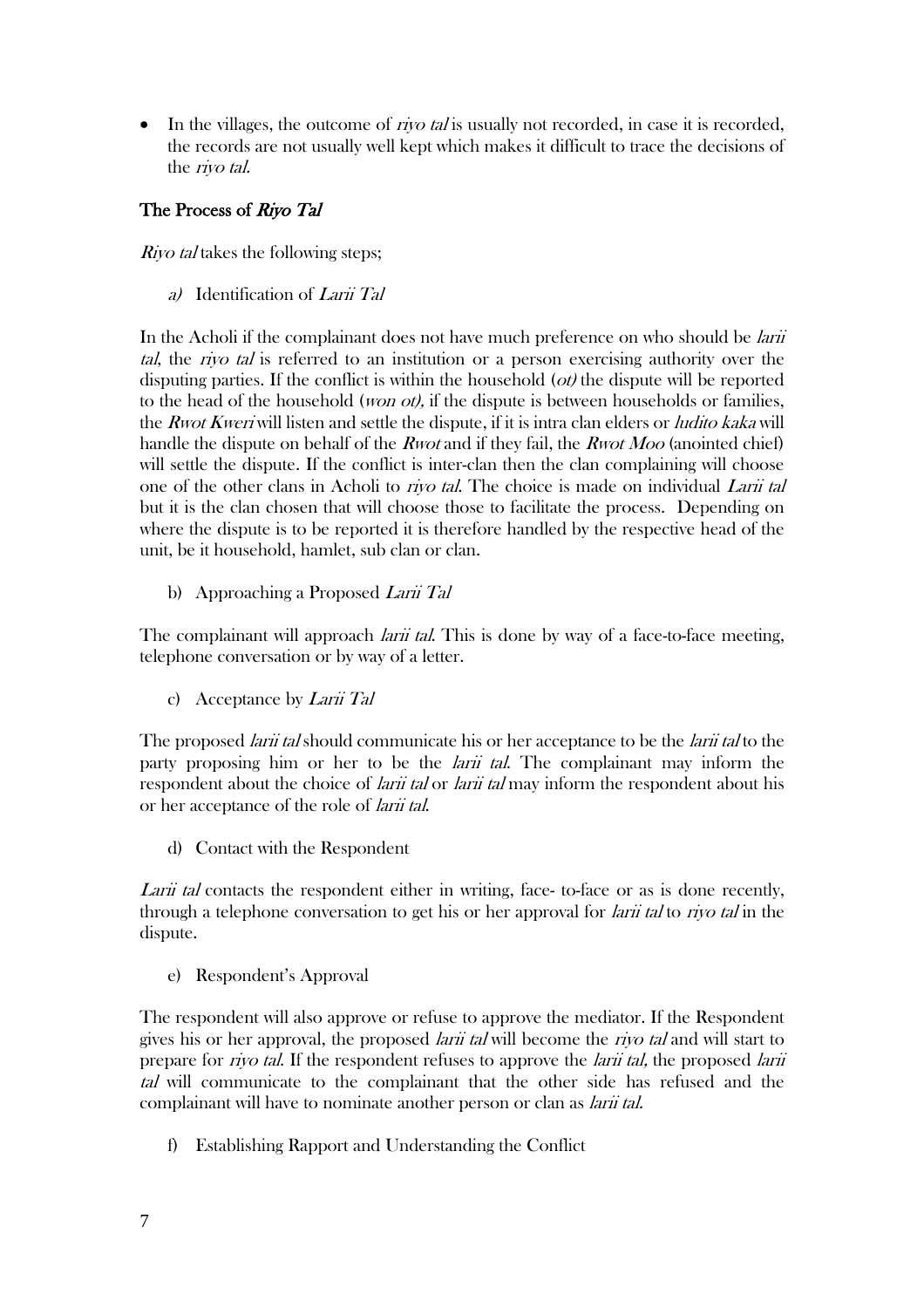After acceptance of the role of *larii tal, larii tal* will arrange a face-to-face meeting with the parties individually to discuss preliminary matters and also to build rapport with the parties before meeting the parties together.

g) Preparation for Riyo Tal

Larii tal, in consultation with the parties, will set a date when they can meet and start the process of riyo tal, the venue and time of riyo tal.

h) Mobilization or Notification of the Community

The community is informed of the *riyo tal*. The elders and the neighbours are specifically approached to be present during the process. The local Council leaders are also informed of the process and are invited to be present during the process.

i) Joo ma Poro Lok

The parties assemble a team of negotiators. These are people who are knowledgeable about how the dispute occurred. They state the facts of the dispute. They may be asked to clarify but they are not asked questions like during litigation.

 $j$  Conducting Riyo Tal

There are no strict rules and procedures of *riyo tal*. In the processes of *riyo tal, larii tal* must always ensure fairness and impartiality. Larii tal sets the agenda for riyo tal which is followed by the parties after they have agreed to. The process may include the following.

a. Opening Prayer

The process is usually commenced with an opening prayer. Larii tal or any person that may be requested by the *larii tal* will lead the gathering in an opening prayer.

b. Remarks by Larii Tal

Larii tal will explain the purpose of the meeting and may introduce or recognise important people attending the process

c. Remarks by the Complainant (Lakoko)

The complainant is given time to state his or her complaint publicly.

d. Questions by Members of the Community Present

After the presentation by the complainant, *larii tal* will invite the respondent and after wards the general public to ask the complainant questions to seek clarification or establish the truthfulness of his or her story. The questioning is never done in an adversarial manner. It is done courteously, usually the person asking the questions will start his or her question "help me understand" or "I seek to confirm that I got it clearly."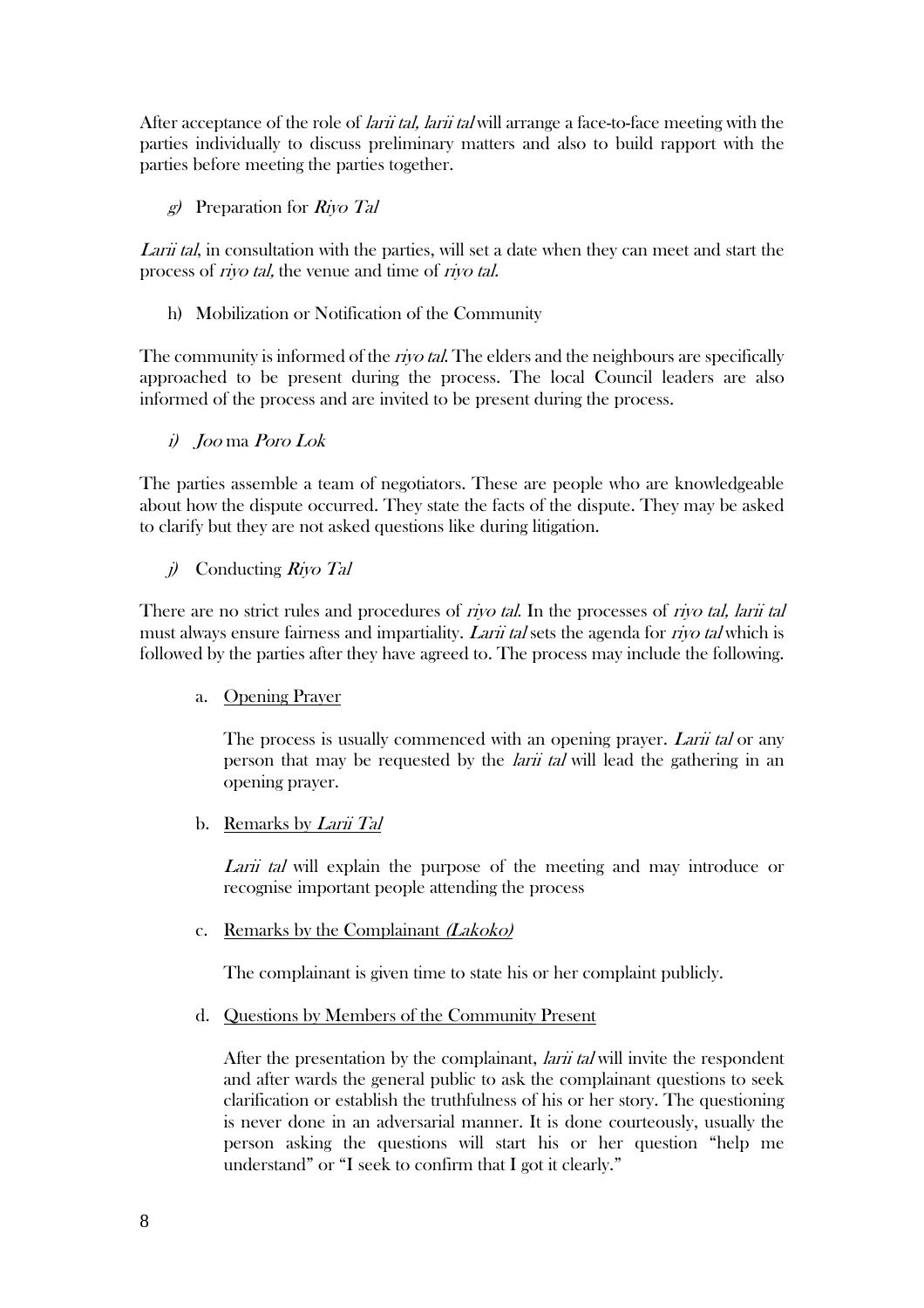Larii tal may also ask the complainant to seek clarification on any matter.

e. Witnesses of the Complainant

After the community have finished asking the complainant questions, the complainant is then invited to invite his or her witnesses one by one to say what they know about the dispute.

The witnesses are also questioned just like the complainant is questioned by the public.

#### f. Remarks by the Respondent

The respondent is afforded an opportunity to answer to the complaint raised by the complainant.

g. Questions by the Community

Just like with the complainant, after the presentation by the respondent, larii tal will invite the complainant followed the general public to ask the respondent questions to seek clarification or establish the truthfulness of his or her story.

#### h. Witnesses of the Respondent

The respondent will present his witnesses and they too will be questioned.

i. Visit to the Disputed Land

After all the parties have presented *larii tal* and whoever can accompany him or her will go and visit the disputed land. Each side will show their boundaries. There are usually features like particular trees, water points or graves that will indicate occupation or boundary.

j. Remarks by the Community

After listening to all the parties to the conflict, larii tal will invite the community to give their views (miyo tam). The members of the community who are interested in airing their views will base their opinion on what they have heard from the parties, give their views.

k. Response by the Complainant and the Respondent

Larii tal will invite the complainant and the respondent to indicate if they have anything to say in response to what the members of the community have said. They will either accept or differ from what the members of the community have stated.

l. Remarks by Larii Tal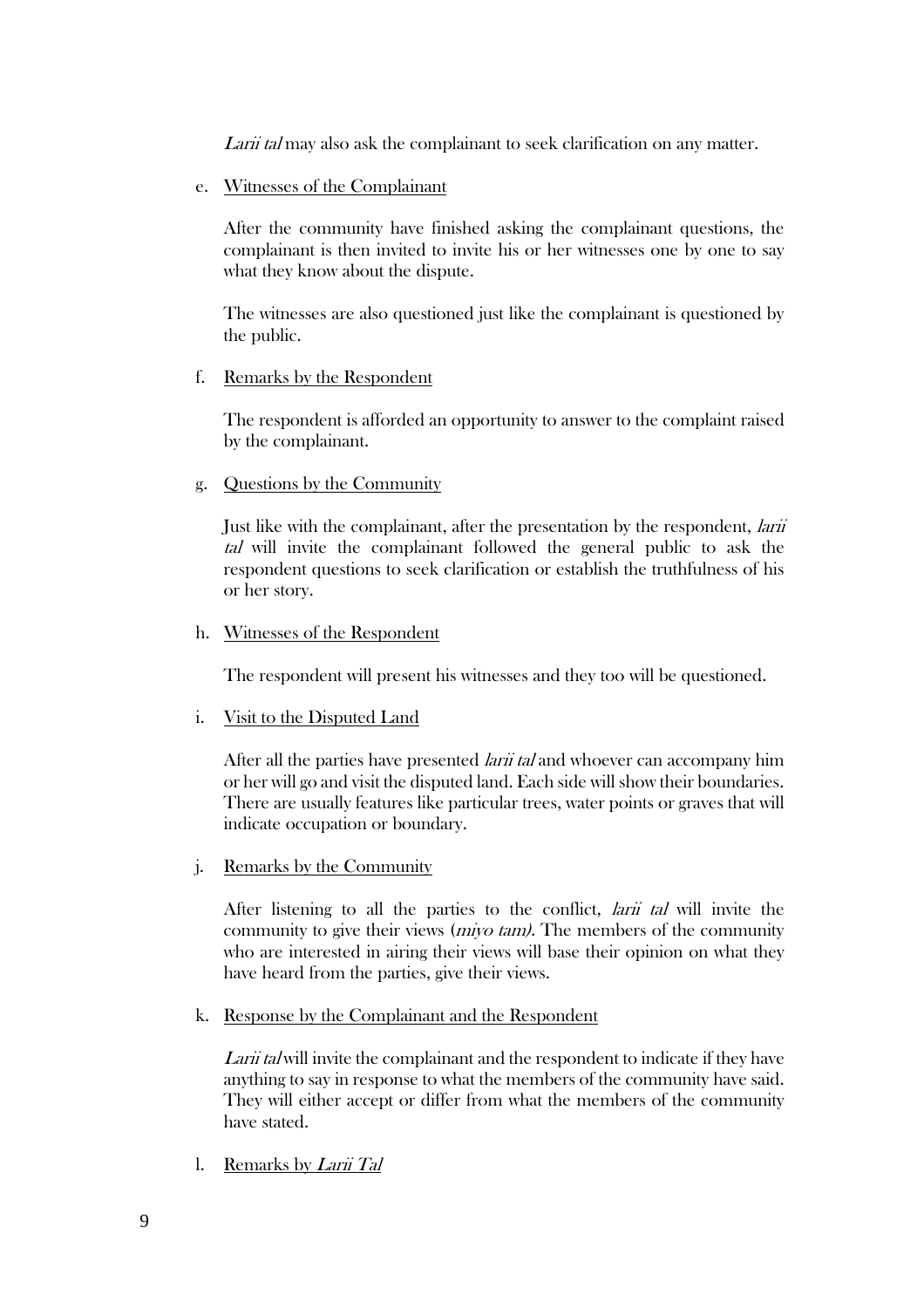Basing on what the members of the community have said, *larii tal* will advise the parties to do as the community have advised. He will encourage the parties to have a good relationship.

#### m. Agreement

If the parties have agreed *larii tal* will encourage them to comply with the agreement and encourage the members of the public to help them implement the agreement they have reached. He will discourage who ever may try to dissuade any party from implementing what has been agreed. Larii tal will record the agreement and the parties will sign an agreement. Copies of the settlement agreement are given to the parties and Larii tal will also keep a copy.

#### n. Closure

Larii tal will thank the parties and the community and call the riyo tal to a close.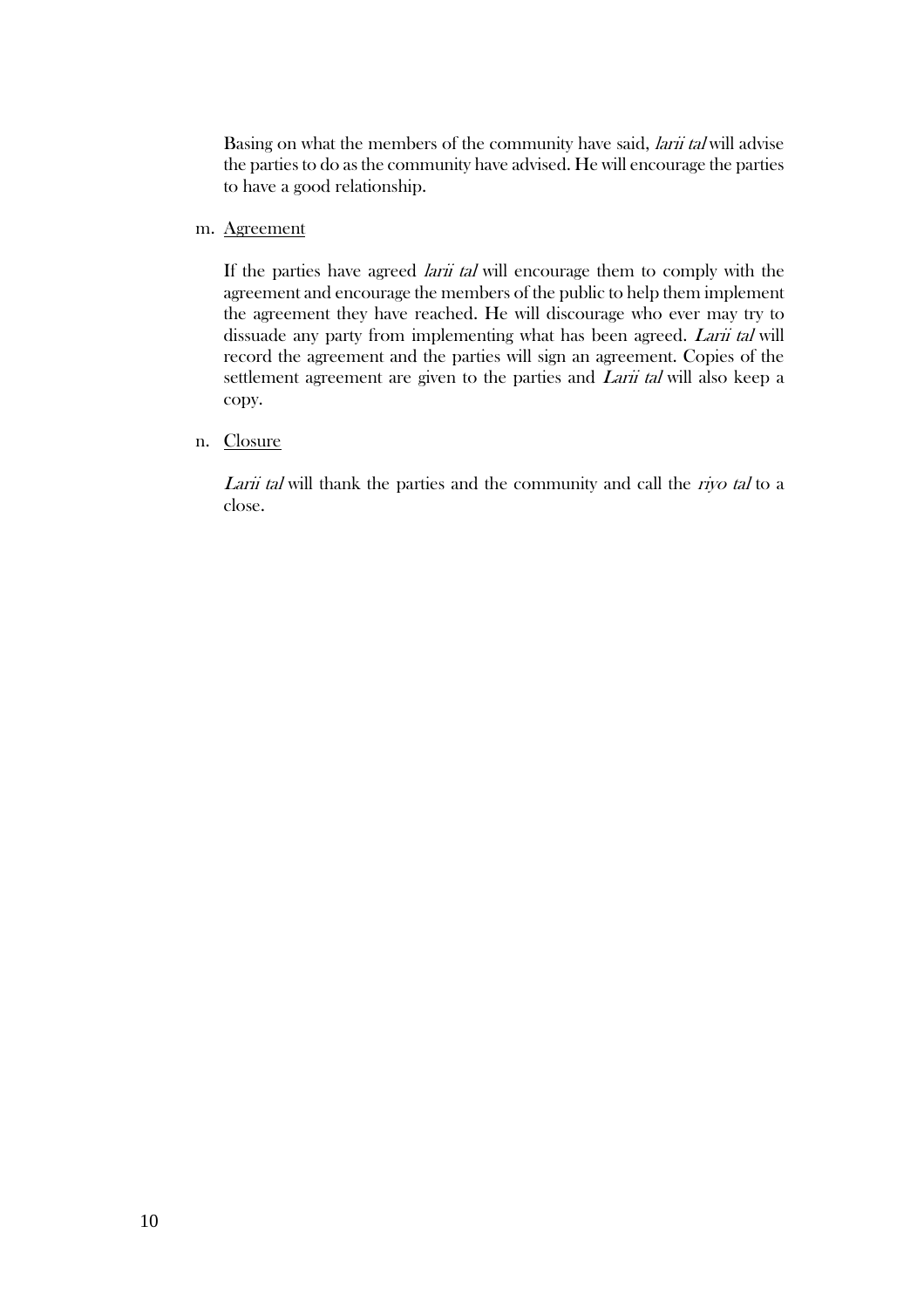# <span id="page-20-0"></span>CHAPTER THREE: NEGOTIATION

Negotiation is a process of communicating with another party or other parties for purposes of reaching a consensus. <sup>2</sup> The communication is directly to the other party or parties. There is no third party involved in actual bargaining or negotiation between the parties.

There are no strict procedures to be followed during negotiation. 'Every negotiation is different, but the basic elements do not change" write Roger Fisher and William Ury. 3 Negotiation varies from parties to parties and from conflict to conflict. When a conflict occurs, one party to the conflict might try to reach out to the other party to try to resolve the conflict without the intervention of a third party. Roger Fisher and William Ury, suggest two levels of negotiation - negotiation focusing on the procedure of the negotiation, and negotiation focusing on the substance of the conflict.

Preparation for negotiation and negotiation itself are very important elements of negotiation.

During negotiations, decisions are reached at through consensus and the process is conducted and undertaken in good faith. Negotiation preserves the confidentiality of the issues discussed. It is relatively cheap and time effective. It is based on the good faith of the parties.

### Elements of Negotiation

- Non-confrontational. The parties do not confront each other or argue with each other.
- Decisions are reached by consensus. The parties agree on each and every decision and they work together towards reaching the decision.
- Parties communicate directly to each other.

### Benefits of Negotiation

- Negotiation preserves confidentiality of information that should not be known to the public. The proceedings and information disclosed are only known to the parties.
- Negotiation takes less time compared to other dispute resolution mechanisms. It depends on the issue and how the parties respond to each other.
- There is limited cost involved in negotiation. The parties talk to each other and agree. The costs involved might be for the venue of the place for negotiation, preparation for the negotiation and transport to the venue of the negotiation.
- The negotiation is flexible. The parties do not have a fixed procedure to follow. They agree on how to conduct the negotiation. Depending on the issues, some negotiations

<sup>2</sup> Ibid p. 1059

 $3$  Fisher, rogers & William Ury, Getting to Yes, negotiating an agreement without giving in. 1991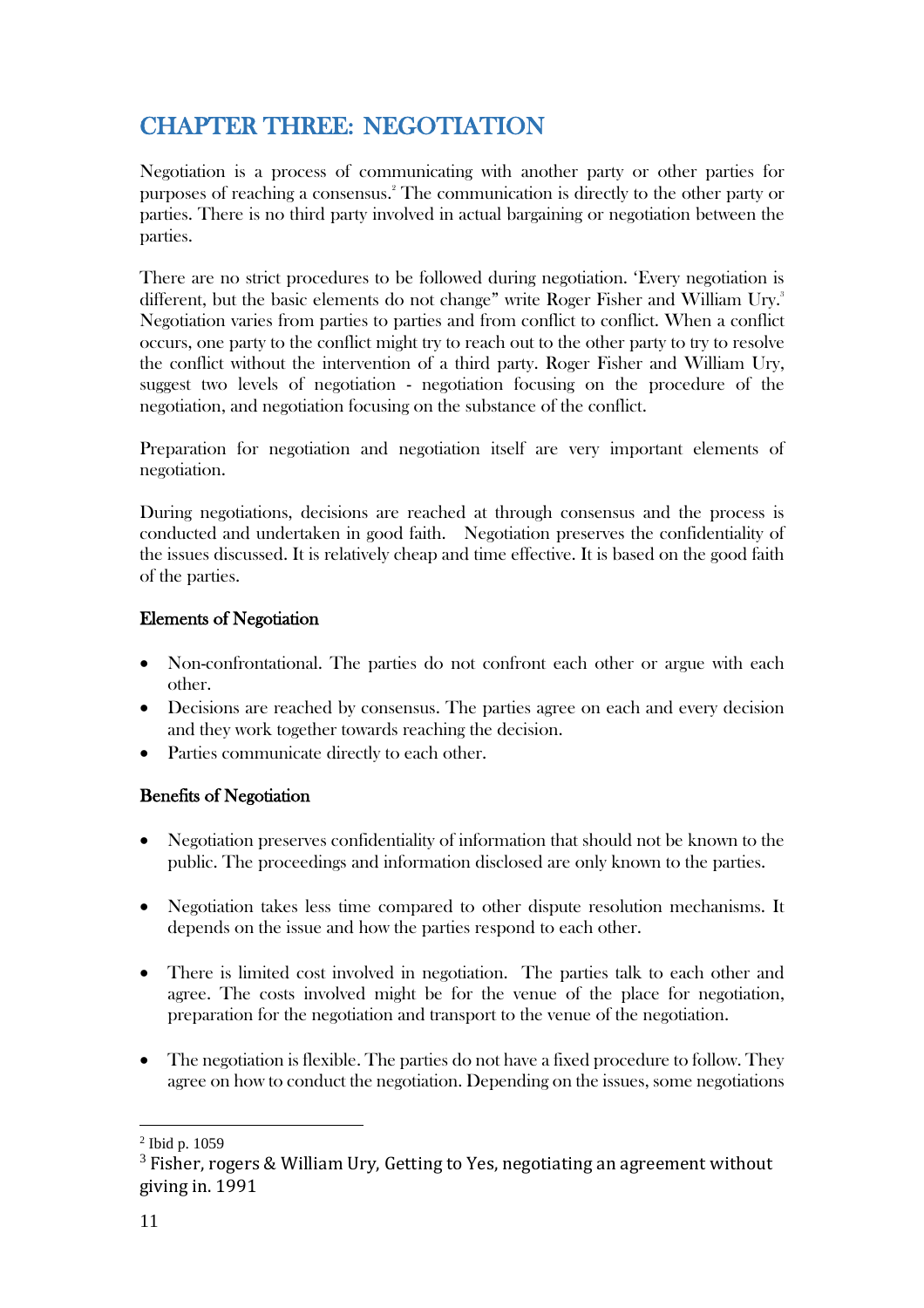are simple while complex negotiation might require elaborate preparation and procedure.

- The parties have full control of their process. They agree on how to conduct the negotiation without a third party dictating what should be done.
- It allows for creative solutions which may not be any of the ones suggested by the Complainant.

### Challenge of Negotiation

Enforcement of a negotiated settlement is not easy if the other party is not willing to comply. If the agreement is written down, the party which intends to enforce it has to go to court to sue on the agreement. If the settlement is unwritten, it is complicated to prove in court what is not written.

### The Process of Negotiation

The following steps are involved or recommended.

1. Preparation

Preparation is very important for any negotiation. The following checklist is very helpful and is highly recommended for preparation. 4

- a) Strategy
- (i) Information
	- What data would be helpful to us in reaching a good settlement? What questions or steps will elicit it?
	- What information is the other party likely to ask for?
	- What information will they need to respond favourably to our proposals? Can we provide it or help them obtain it?
	- What should we be willing to reveal? What must we be careful to protect?
	- Is there a basis for trading information?
- c) Alternatives
	- What is the best alternative to an agreement? Can we improve the reality of that alternative?
	- What is our worst outcome if there is no agreement?
	- Can we improve the other side's perception of the attractiveness of our alternative?
	- What is their best alternative and their worst outcome? Can we diminish the value of their best and worst alternatives, or the way they perceive it?

 $4$  Adopted with modification from, Folberg, Golann. (2011). Mediation, the roles of Advocates and Neutral, Second Edition, Aspen Casebook Series, Wolters Kluwer Law and Business, pp. 45-46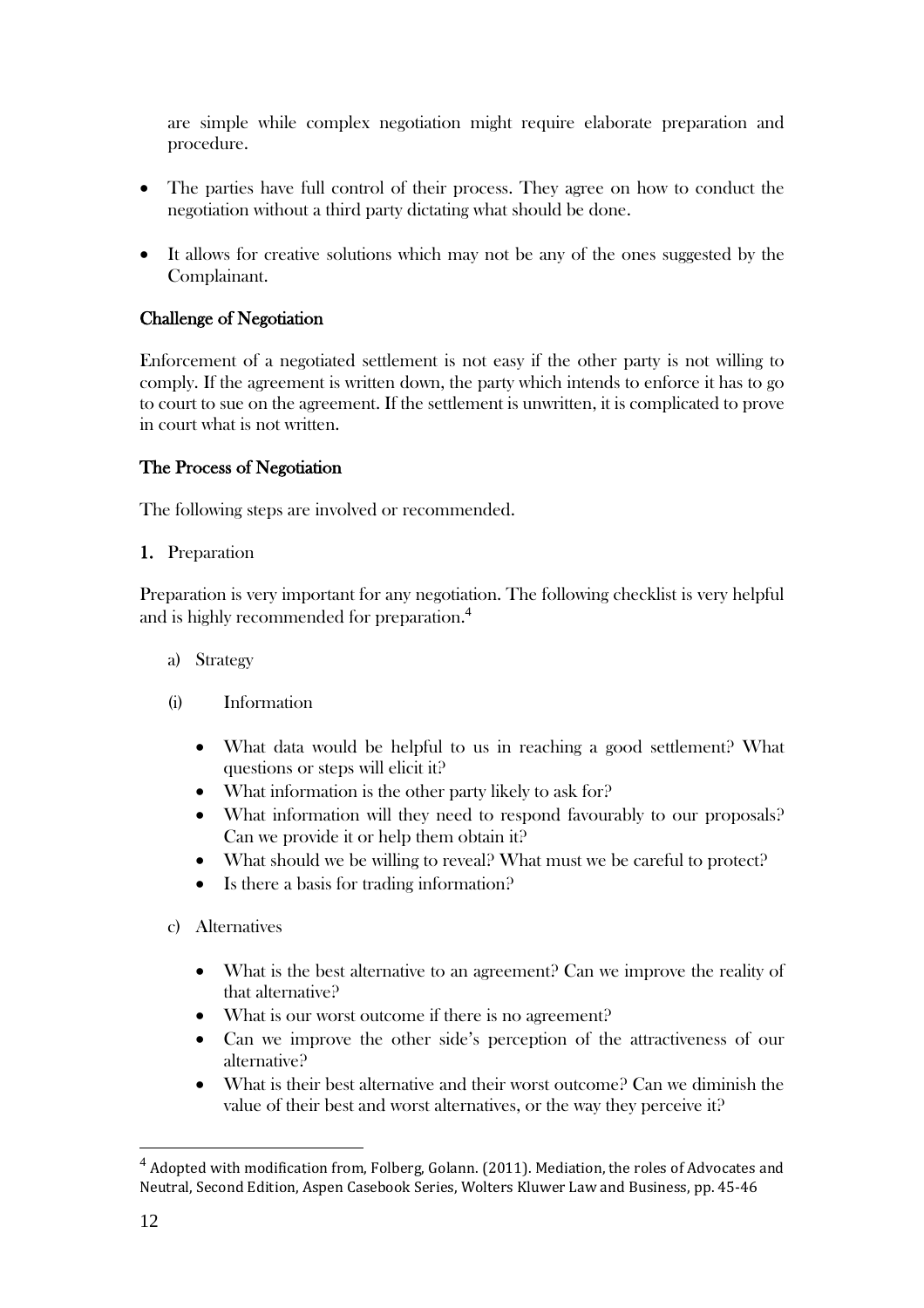### d) Principles

- What principles can we cite as to why the desired outcome is fair?
- What principles are likely to be the most persuasive to the other side?
- What standards will they cite? How can we rebut them?

### e) Interest

- What are our interests? How do we rank their relative importance?
- What appear to be their best interests? How do they see their relative importance?
- How do they see our interests? Should we attempt to change or enlarge their perspective?
- Are there potential solutions that would accommodate both sides' interests? What might be the best possible fit of terms?

### f) Communication

- What should we communicate to the other side, either before the first meeting or before we begin to negotiate?
- Should the communication be focused on building trust or on substance? What message do we want to send?
- What theme or story will best present our perspective?
- Are there special issues, such as culture or language that we should consider?
- g) Relationships
	- Will the right people be at the negotiating table? Should we seek anyone out?
	- What kind of relationship do we want with the other side at the bargaining table and afterwards?
	- Should I or my client attempt to create working relationships with specific members of the other team? How?
	- What message do we want to leave with the other side at the end of our first meeting?
	- Are there problems in the relationship that need to be resolved?
- h) Bargaining Process
	- What style of bargaining is likely to be most effective? What style is the other side likely to use? Should we change style or expect a change, as the process goes forward?
	- What process, in terms of structure or stages, do we want? What is the other side likely to expect?
	- What role should I and my client play? How should we coordinate?
	- What agenda should we propose? What agenda do they expect?
	- How can we influence the process, style and agenda?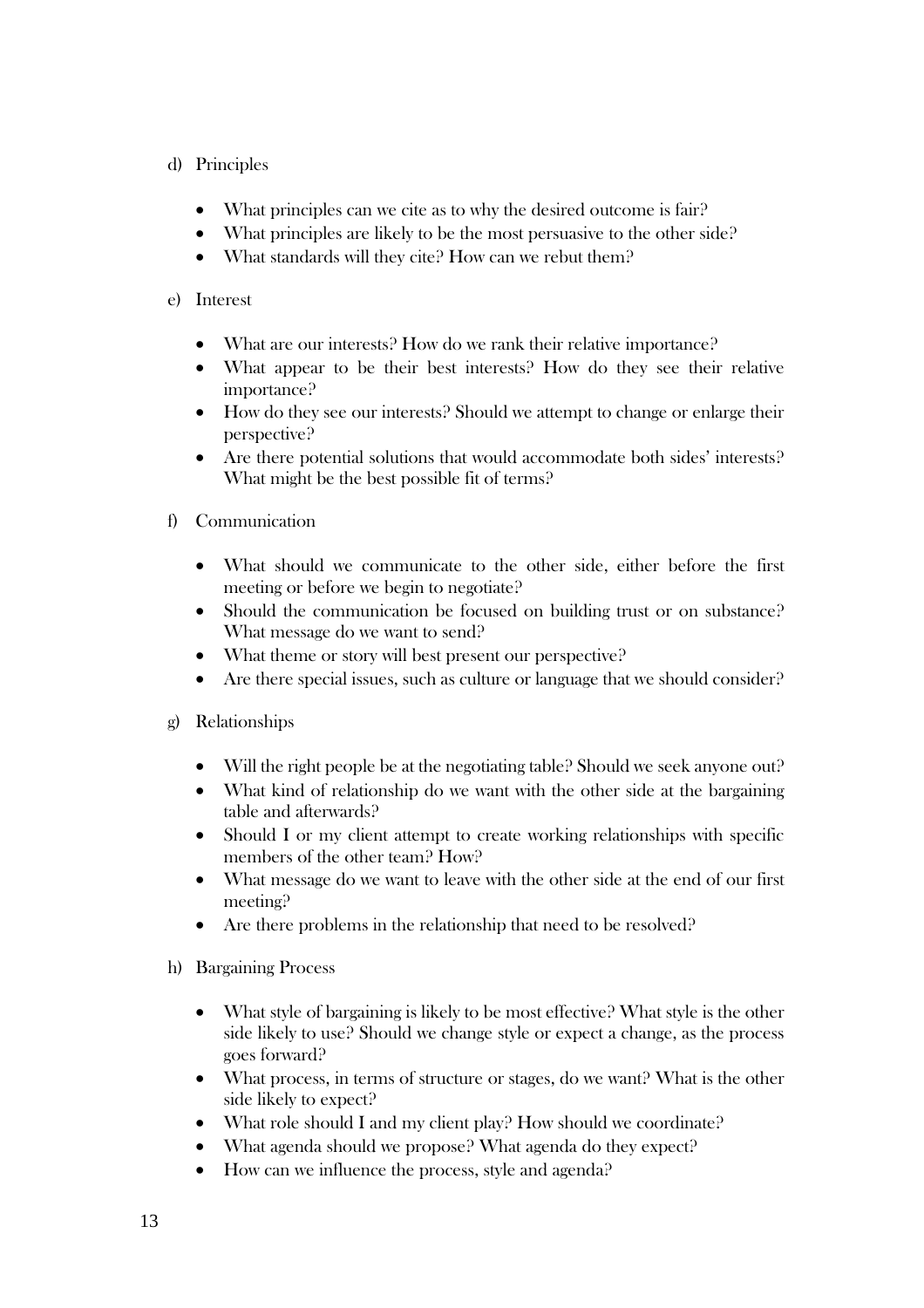- i) Goals
	- What are our goals in the process: an interest-based solution, best result for our side, or something else? What would a good overall result look like?
	- What would we set as our highest achievable goal?
	- How can we explain or justify it, to ourselves and to the other side? How can we strengthen our commitment to our goal?
	- What is the minimum we will accept?
	- What "trip wire" should we set above the minimum?
- j) Tactics

If we anticipate a positional process:

- Should we make the first offer? How quickly?
- What should the first offer be?
- What message do we want to send by our offer?
- What pattern of concessions is likely to get us to our goal?
- What pattern is the other side likely to use?

If we want to stimulate an interest-based approach:

- How should we encourage a process that brings out the interest?
- How should we encourage a process that identifies good solutions?
- k) Final terms
	- Do we need any specific terms in the final agreement? Is the other side likely to insist on particular terms?
	- Will we or the other side need to get approvals for a settlement?
- 2. Approach

The party that is aggrieved approaches the other party. This can be face-to-face or by telephone.

3. Presentation of the Dispute

The aggrieved party will then state in detail or narrate to the other party his or her point of complaint or discomfort.

4. Response to the Dispute

The other party will make a reply to the aggrieved person, stating his or her position.

5. Bargaining to Solve the Problem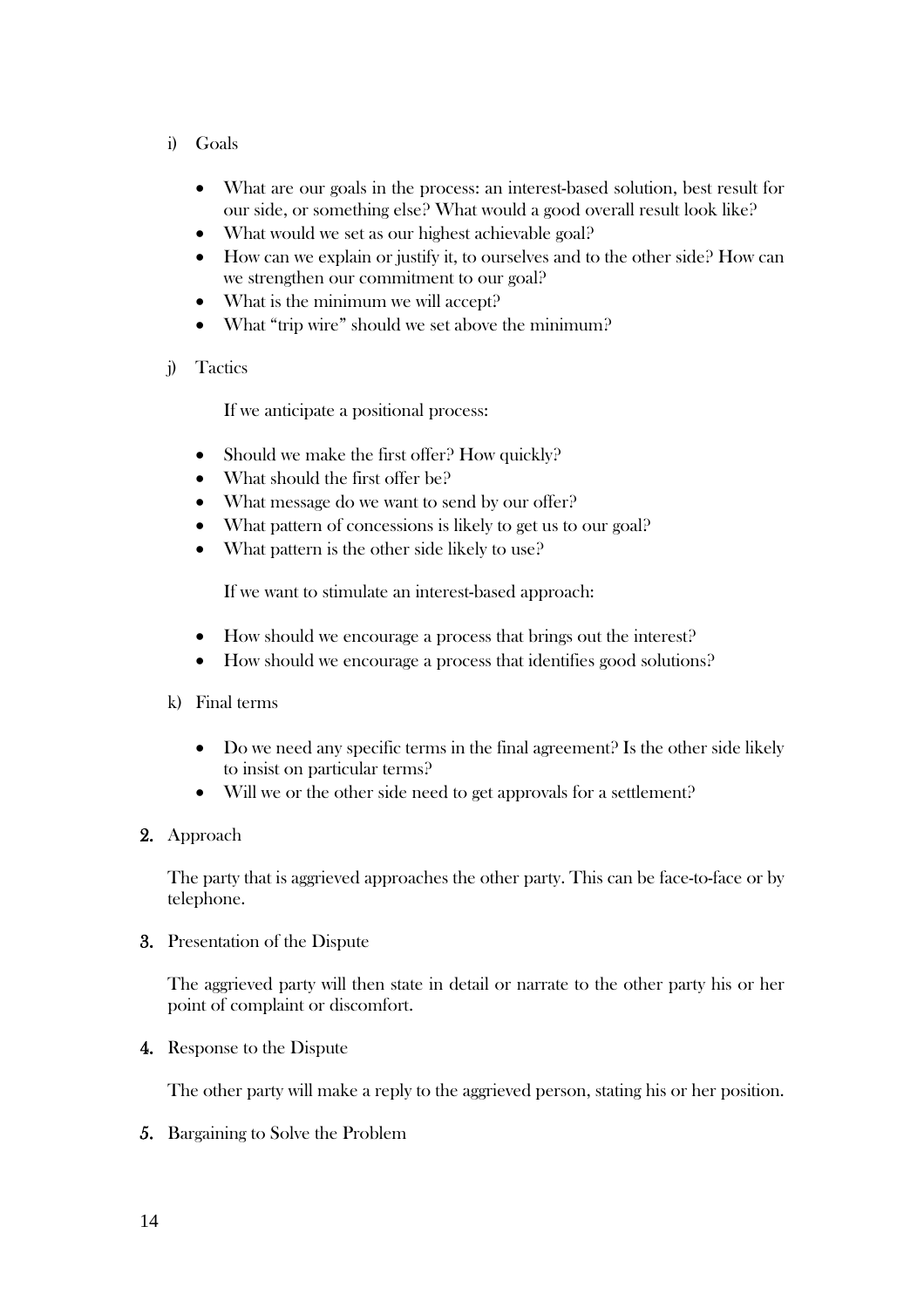The parties will then bargain with or persuade each other to resolve the problem or dispute.

There are two major styles of bargaining:<sup>5</sup>

• The positional bargaining

In positional bargaining the parties base their bargain on the positions. It involves taking a position and abandoning it if the other side is not agreeable to the position.

• Interest based bargaining

With interest-based bargaining, the focus is on the interests and not their positions. What are the needs, desires and concerns of the parties?

The method of interest-based bargaining is as follows: 6

- a) Separate the people from the problem. Human beings have emotions and prejudices. When bargaining, we must focus on the problem – the substance of the bargaining and not the emotions or prejudices of the parties.
- b) Focus on interests, not positions. Concentrating on the positions of the parties may inhibit exploring the desires and needs of the parties. Good bargaining should focus on the needs and interest of the parties.
- c) Invent options for mutual gains. The parties should be able to come up with as many alternative solutions as possible to the problem and then work towards agreeing on what is workable and the best solution to their problem.
- d) Use objective criteria. Objective criteria are standards that are generally acceptable and do not only apply to individual situations. Objective standards allow the parties to benefit from past experiences and bring an element of fairness in their discussions.
- 6. Settlement Agreement

Once the parties have reached an agreement, it important that the agreement is recorded. The agreement should clearly specify who should perform a particular task, how it should be performed and when it should be performed.

7. Follow Up

The parties should follow up and ensure that what was agreed upon is being implemented as was stated in the agreement.

 $<sup>5</sup>$  See; Roger, Fisher & William Ury, (1992), Getting to yes, negotiating an agreement without</sup> giving in, UK and Commercial Court of Uganda, Mediation Training, Trainers Manual.  $6$  Roger Fisher & William Ury, (1992), Getting to yes, negotiating an agreement without

giving in, UK. p.15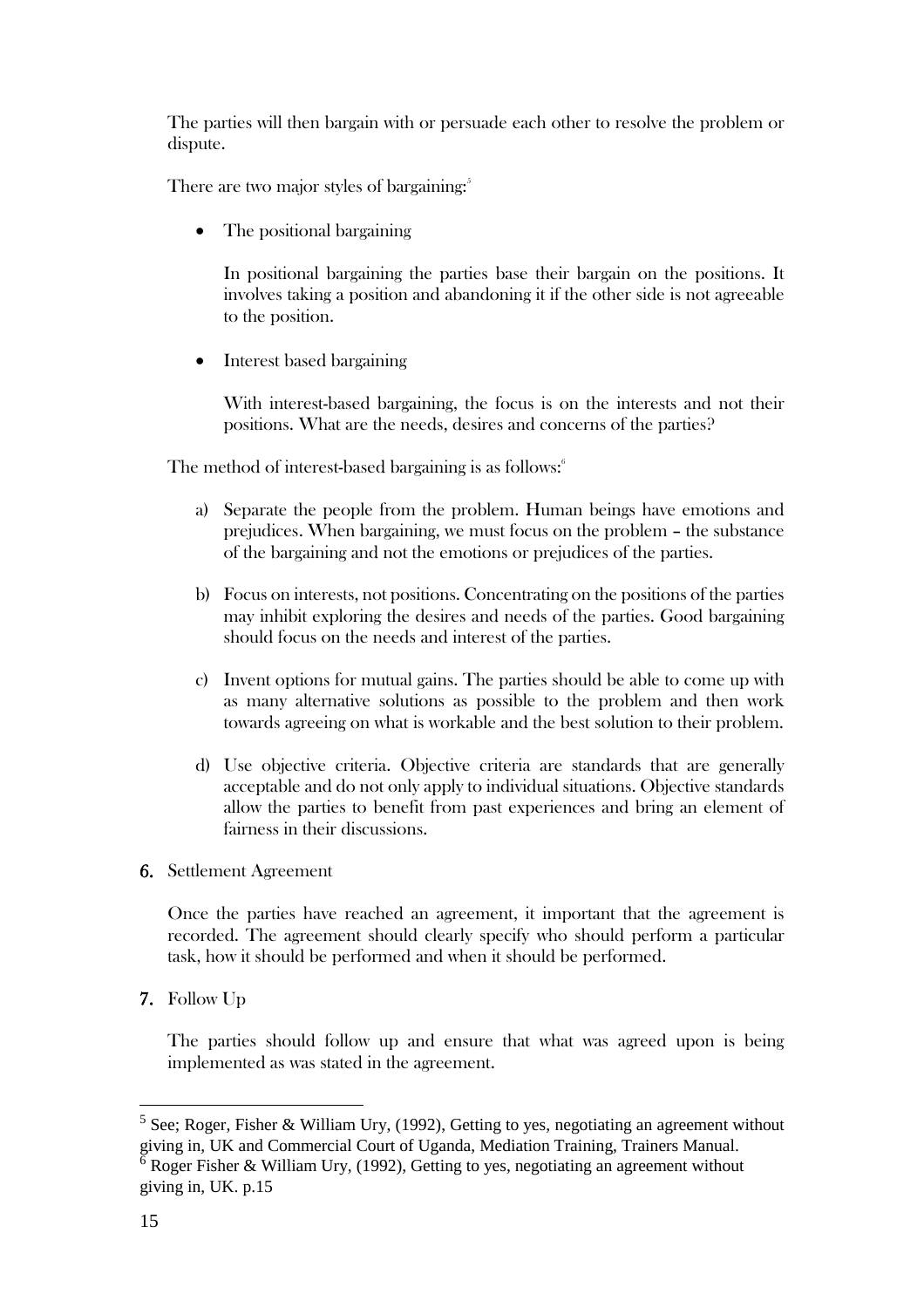# <span id="page-25-0"></span>CHAPTER FOUR: MEDIATION<sup>7</sup>

It is a dispute resolution process where a neutral, acceptable third party, without any authority or decision-making powers, facilitates a resolution of disputes among conflicting parties. Any party to the mediation may object to the mediator nominated by the other side to the mediation.

Mediation is confidential, time effective and relatively cheap. The parties to mediation have full control of the process since all decisions are arrived at through consensus and not dictated by the mediator.

The mediator must be neutral and impartial. The mediator must be fair to all the parties.

There is no appeal in mediations and the mediation agreements are binding contracts. 8 Mediation brings finality to the dispute resolution process as opposed to litigation that may involve numerous appeals in the process of bringing the dispute to a close.

### Elements of Mediation

- Facilitated by a neutral third person
- Decisions are reached at by consensus
- Parties may collaborate to solve the problems
- Parties tell their stories freely
- Mediator does not suggest solutions
- $\bullet$  It is not confrontational
- $\bullet$  It is confidential
- May involve private meetings
- There are no appeals
- No strict rules of procedures the rules are decided by the parties

### Benefits of Mediation

- Mediation is confidential. Information shared between the parties and the mediator are not made public they are only availed to the parties and the parties are not permitted to disclose the content of the proceedings.
- Mediation takes a shorter time compared to litigation.
- Mediation is cheaper compared to litigation. The parties can easily conduct mediation without hiring legal consultants.
- Mediation is flexible and the parties and the mediator agree on their own procedure.

**<sup>7</sup>** See, Judicature Mediation Rules 2013

<sup>8</sup> See Arutu, John Ocepa, (2014), Court Annexed Mediation in Uganda, Law and Practice Handbook, Uganda Mediation Chambers Ltd, Kampala, p. 76 ff; Julius Ojok, (October 2014) Contributing to business for peace in Uganda, a guide for mediators, Uganda, KACITA funded by International Alert; and Commercial Court of Uganda, Mediation Training, Trainers Manual.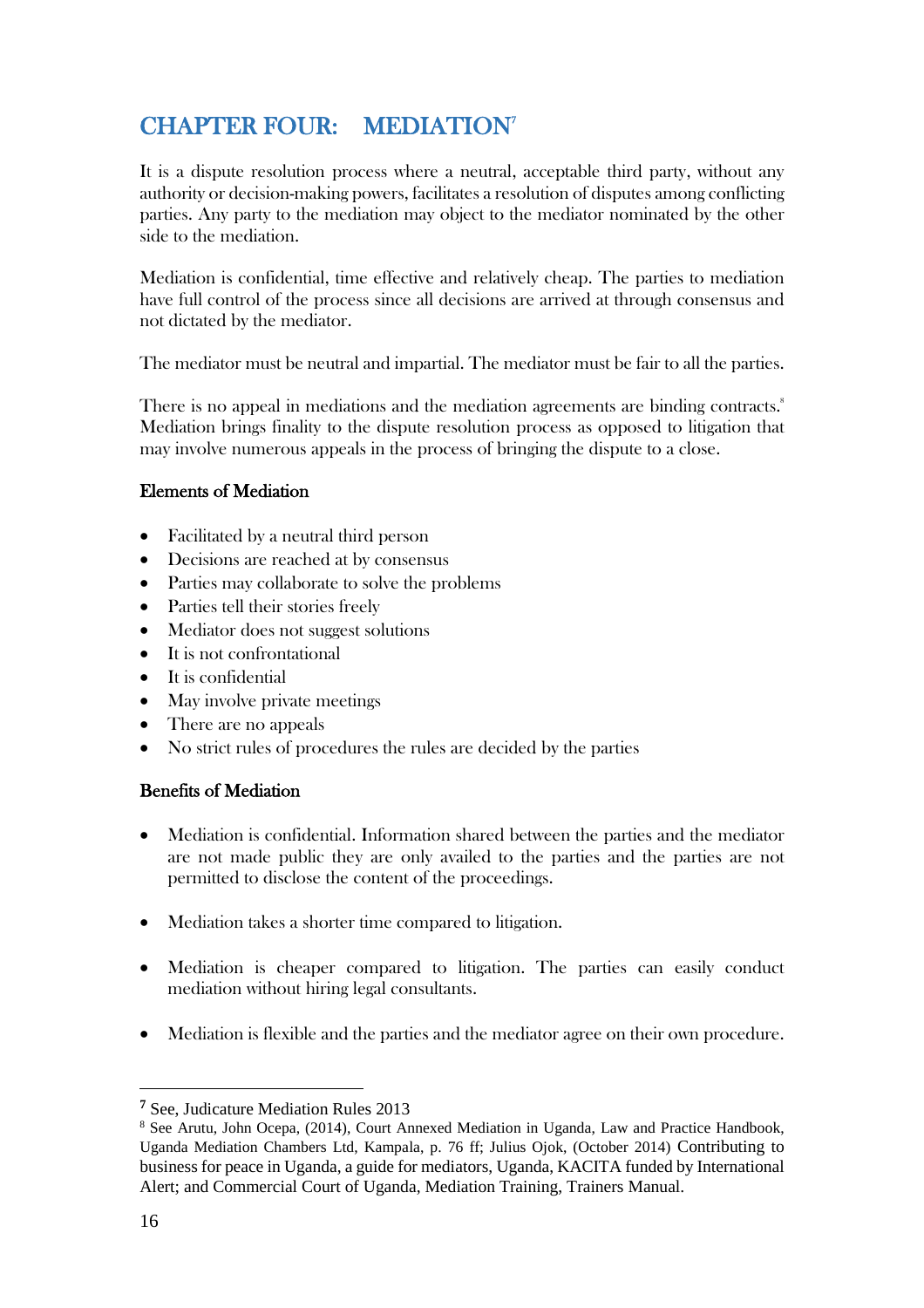- The parties have full control of the process. The mediator only facilitates discussions between the parties.
- Parties collaborate to solve their disputes. This builds or repairs relationships between the parties.
- It allows for creative solutions. Since the parties work together they are able to come up with many options and may lead to better options suggested by one party.

### Challenges of Mediation

- Trained mediators are not readily available in the communities and villages. This makes it difficult for the parties to get the best result from their mediation. This may increase the cost of mediation as a trained mediator has to be hired and reimbursed for their transport and accommodation.
- Mediation fees are sometimes exorbitant and may not be affordable to the local community. A poor elderly woman may not be able to afford a fee of 500,000/= per sitting and yet the amount might be negligible to a company wishing to establish a factory.
- Participation of the public in mediation is not permitted except with the consent of the parties. Participation is limited to parties to the dispute.
- There are no appeals in mediation. Once a party has taken a decision it is final.
- Direct enforcement is not possible. A party cannot enforce the mediation agreement or settlement without other processes. A party may sue the other party in a court of law based on the agreement reached during mediation for it to be enforced.

#### The Process of Mediation

Usually, when parties to a conflict have failed to resolve their disputes by themselves, they may seek the help of a neutral third party. They go through the processes below:

a) Identification of a Mediator

Complainant in good faith identifies a suitable mediator who is neutral and likely to be impartial. It is important that the mediator should be respectable in the community. This could be a head of a house, a local leader, an elder, traditional leader or a religious leader.

b) Approaching a Proposed Mediator

The complainant will approach the mediator, which can be done by way of a face-toface meeting, telephone conversation or by way of a letter. The complainant has to state to the proposed mediator the nature of the complaint.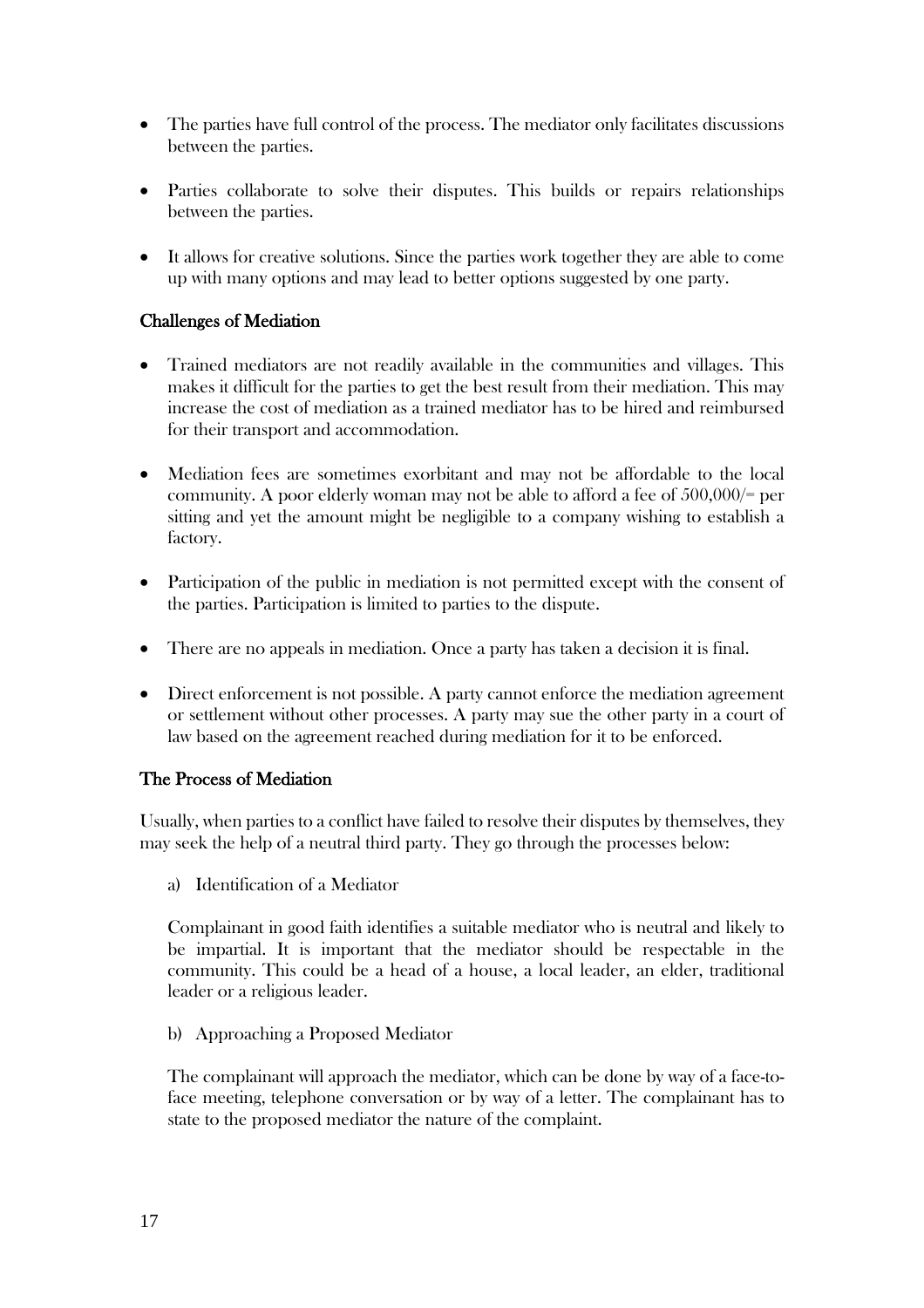#### c) Acceptance by the Mediator

The proposed mediator has to accept the responsibility of being a mediator, using the mode the complainant used to contact him or her.

d) Contact with the other Party

Mediator contacts the other person (respondent) either in writing, face- to-face or through a telephone conversation to get his or her approval for the mediator to mediate the dispute.

e) Respondent's Approval

The respondent will also approve or refuse to approve the mediator, using the manner of communication the proposed mediator used to contact him or her. If the respondent gives his approval, the proposed mediator will become the mediator and will start to prepare for the mediation. If the respondent refuses to approve the mediator, the proposed mediator will communicate to the complainant and the complainant will have to choose another person as a mediator.

f) Preparation for Mediation

The mediator, in consultation with the parties, will set a date venue and time when they can meet and start the mediation process.

g) Witnesses

The parties assemble a team of negotiators. These are not witnesses as we know them in litigation, but this is a team of those knowledgeable about the facts of the dispute and how it occurred. They do not give testimony but they state the facts of the case on behalf of the parties. They may be asked to clarify but they are not asked questions like during litigation.

h) Determination of the Best Option

Each party, together with their team, determines the best option that they should ask for and what is not acceptable to them during the mediation.

i) Mediation

The rules and the processes of mediation are not rigid: the mediator can set the agenda, and the following steps are recommended for the start of the mediation:

Depending on the judgment of the mediator and the nature of those involved in the mediation, the mediator may request for an opening prayer, followed by selfintroduction. If the people are many self-introductions might be time-consuming, and the participants may be requested to introduce themselves as they talk.

The mediator should publicly seek the approval of the parties that they have no objection to him mediating the dispute.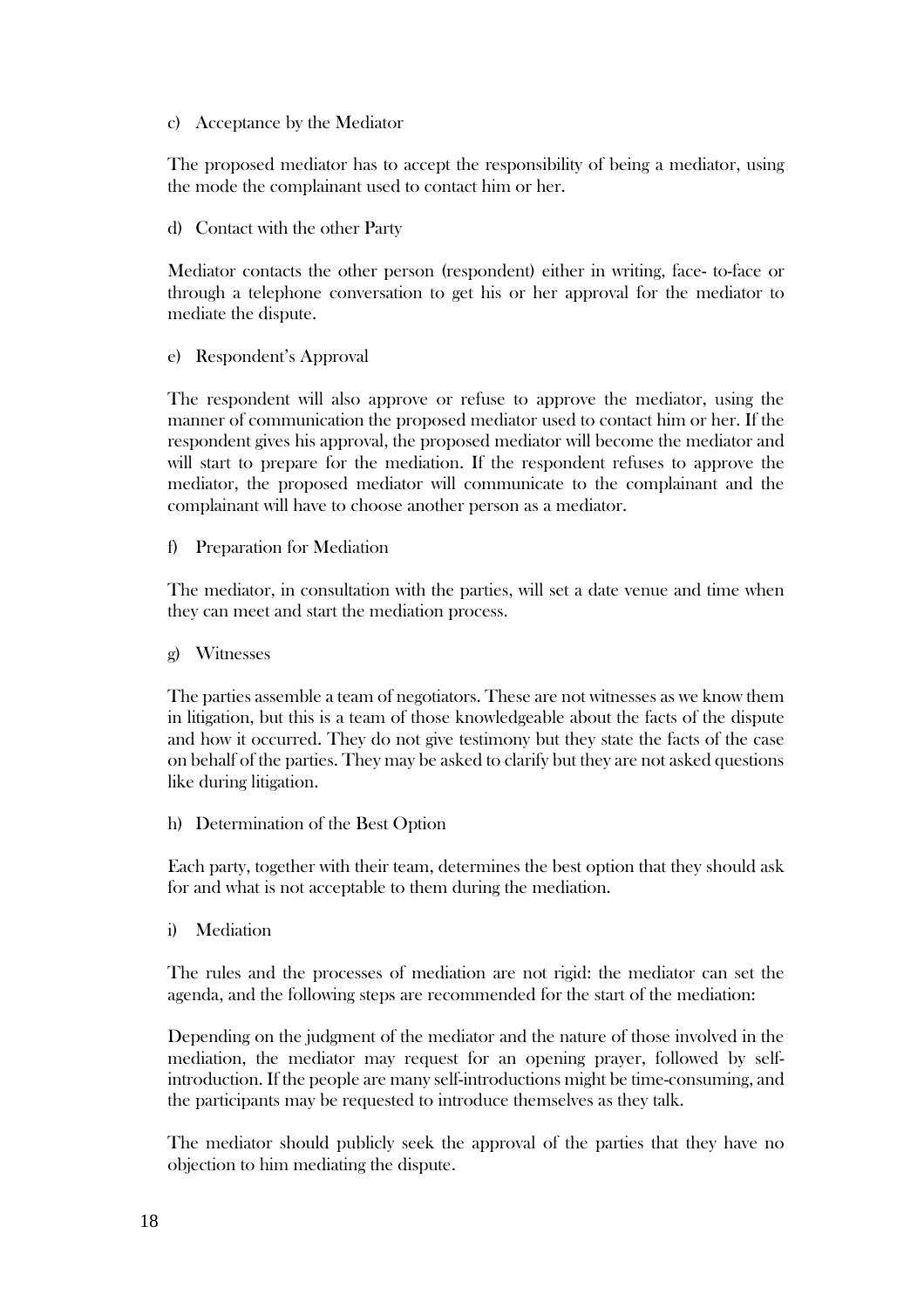j) The Complainant's Presentation

The complainant is given time to state his or her complaint and request his or her team of negotiators to add to what he or she has said. Unlike in litigation where cross examination is conducted, during mediation sessions, the Respondent will ask them questions simply to clarify what have said but not to discredit the points raised or the credibility of those who have presented the case of the Complainant.

k) The Respondent's Presentation

The respondent is given time to answer to the complaint and request his or her team of negotiators to add to what he or she has said. The respondent will ask them questions to clarify what they have said.

l) The Parties Respond to what has been raised by the opposite side

The mediator should afford the parties equal opportunity and time to respond to what has been raised by the opposite side.

m) Inspecting the Boundaries

The mediator may, together with the parties, inspect the boundaries of the disputed land to corroborate what the parties have said.

n) Private Meeting with the Parties

If the need arises, the mediator may meet the one party in the absence of the other. A private meeting may be initiated by the mediator or by one of the parties.

Whatever is discussed during the caucuses must remain confidential unless the parties have permitted the mediator to disclose what was discussed during the caucus.

Private meeting allows the mediator to understand or clarify a point with one side to the mediation without opening up the weakness of the party to the other side.

o) Agreement between the Parties

Once the parties reach an agreement, it is recorded and signed by the parties. It is referred to as a mediation settlement.

The agreement should cover all the points of conflict raised during the mediation. However, the parties may not agree on all the issues in which case they will enter into a partial agreement.

A mediation settlement arrived at during a court-connected mediation, once endorsed by a judicial officer becomes a Consent Judgment and can be enforced just like a judgment of the court. If the agreement is reached during mediation, which is not a court connected mediation, the agreement becomes a binding contract between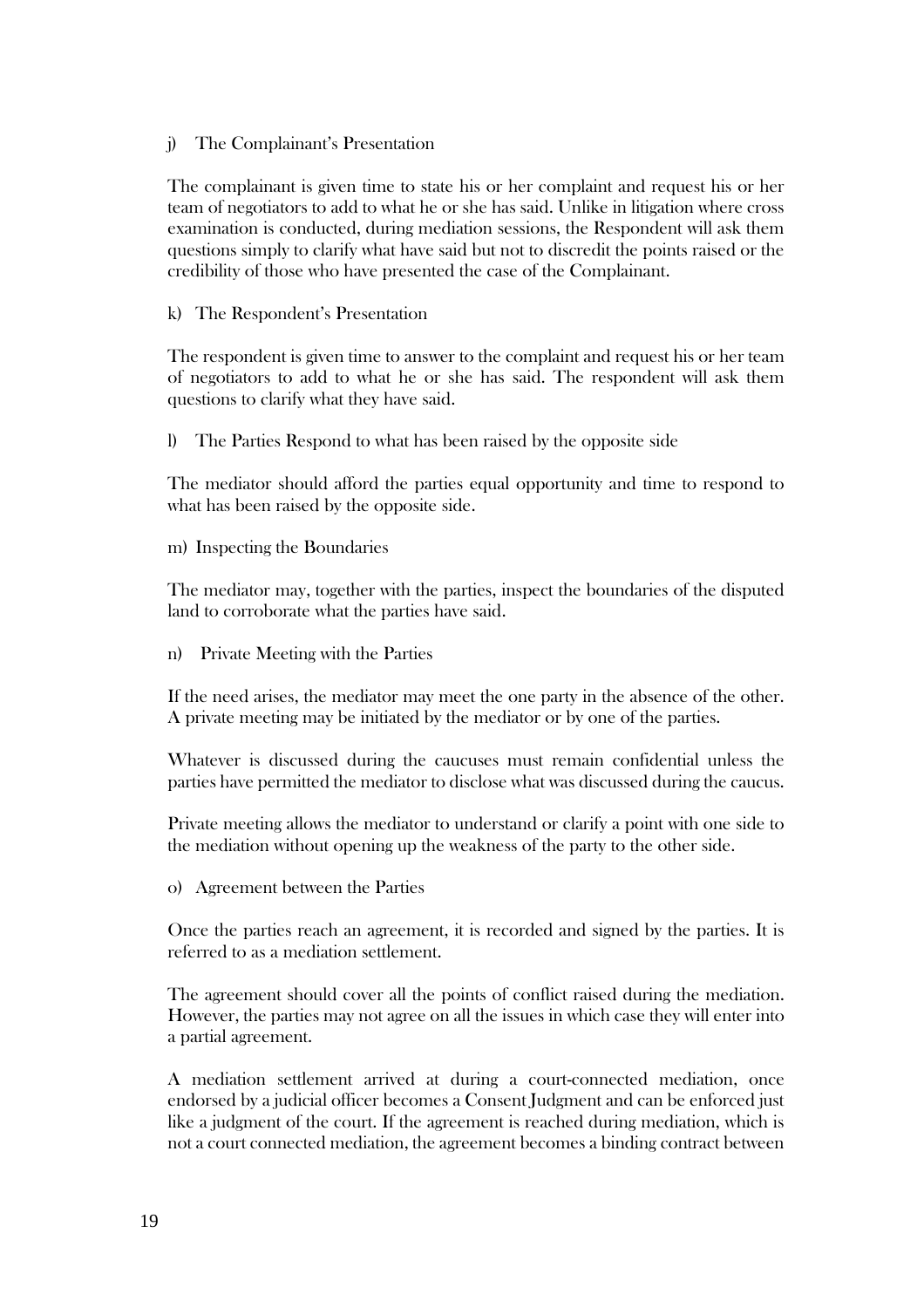the parties and any of the parties may sue the other party in a court of law for breach of contract if any or all the terms of the agreement is/are not complied with.

p) Conclusion

The mediation is then terminated and the mediator should thank the participants and close the mediation.

q) Enforcement of a Mediation Agreement

Mediation Agreements are binding contracts, and if a party does not comply, the other may choose to sue the non-compliant party in a court of law, based on the terms of the agreement.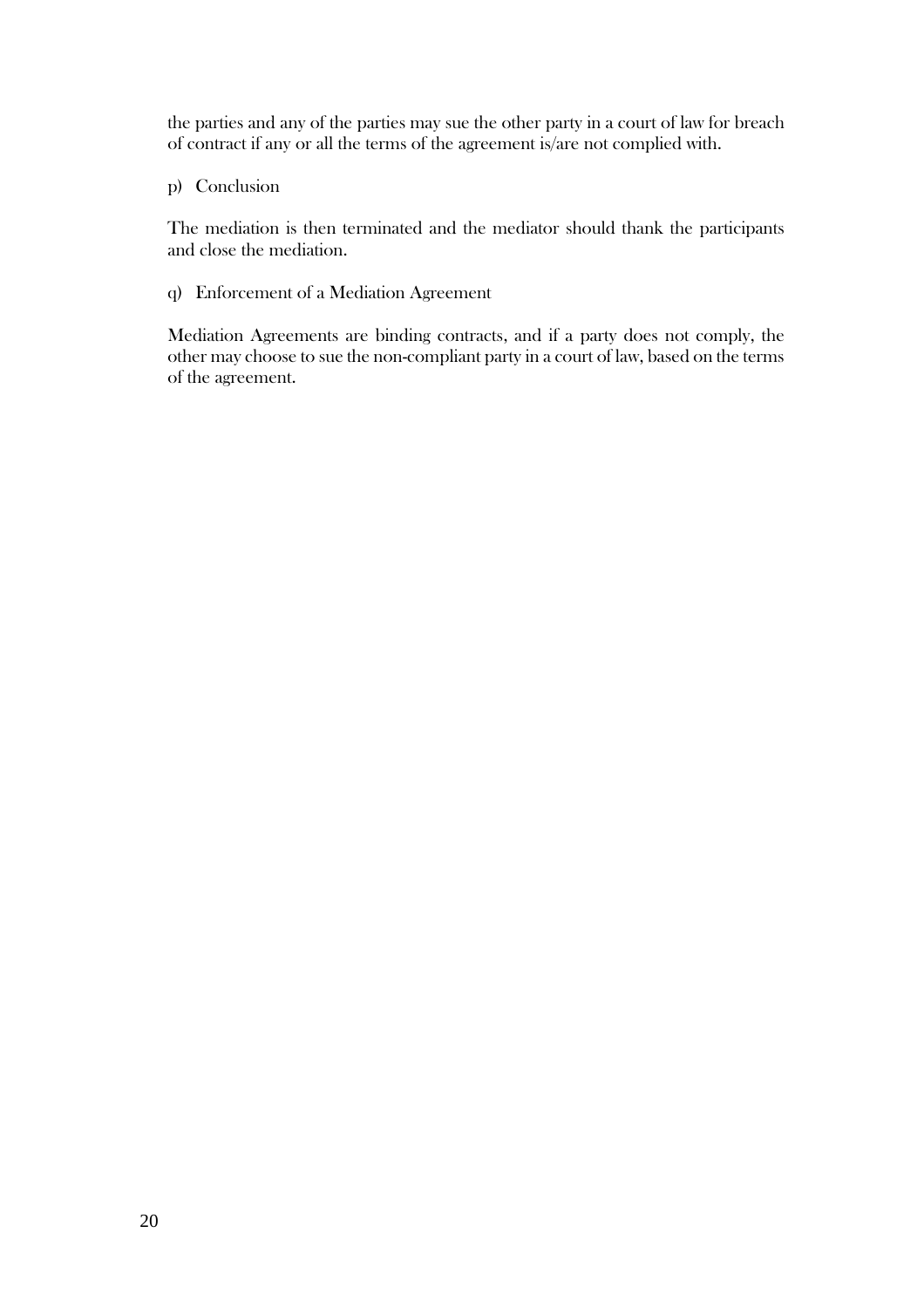# <span id="page-30-0"></span>CHAPTER FIVE: CONCILIATION<sup>9</sup>

This is a dispute resolution mechanism where a third party facilitates communication between the parties to a dispute and tries to de-escalate the conflict in order to reach an agreement. During the conciliation process, the conciliator plays a more proactive role than a mediator in a mediation process.

It is a requirement that there must be a legal relationship between the parties before their disputes can be referred for conciliation. The legal relationship between the parties may be contractual or otherwise, these may include; employer – employee; landlord – tenant etc. In the event that there is no legal relationship the parties must agree that their dispute should be referred for conciliation. $^{\text{\tiny{10}}}$ 

During the conciliation process the conciliator plays an active role in proposing the terms of the settlement, unlike in mediation. The conciliator cannot dictate or impose a term of settlement as an arbitrator or a judge would do while rendering an award or judgment. It is a confidential process."

The outcome of conciliation is a settlement agreement in an event of an agreement between the conflicting parties, which may restore or improve on the relationship between the parties.

### Elements of Conciliation

- Facilitated by a neutral third person
- Decisions are reached by consensus
- Parties may collaborate to solve the problems
- The conciliator plays an active role in suggesting solutions
- Parties tell their stories
- It is not confrontational
- It is confidential
- Outcome is enforceable by courts of law.

### Benefits of Conciliation

- It is confidential. The proceeding and the record of proceedings are not made public they are only availed to the parties and the parties are not permitted to disclose the content of the proceedings.
- Conciliation takes little time compared to litigation. The parties agree on and set their own timeframes. In litigation the time is dictated by the availability of the judicial officers who usually is listening to a number of cases. Conciliation can be conducted on weekends and public holidays but litigation is usually conducted on working days.

 $9$  It is governed by the Arbitration and Conciliation act cap 4 laws of Uganda, 2000 Edition.

<sup>10</sup> See S. 4 of the Arbitration and Conciliation Act cap 4 Laws of Uganda, 2000 Edition.

 $11$  See, the Arbitration and Conciliation Act Cap. 4; Arutu, John Ocepa, (2014), Court Annexed Mediation in Uganda, Law and Practice Handbook, Uganda Mediation Chambers Ltd, Kampala.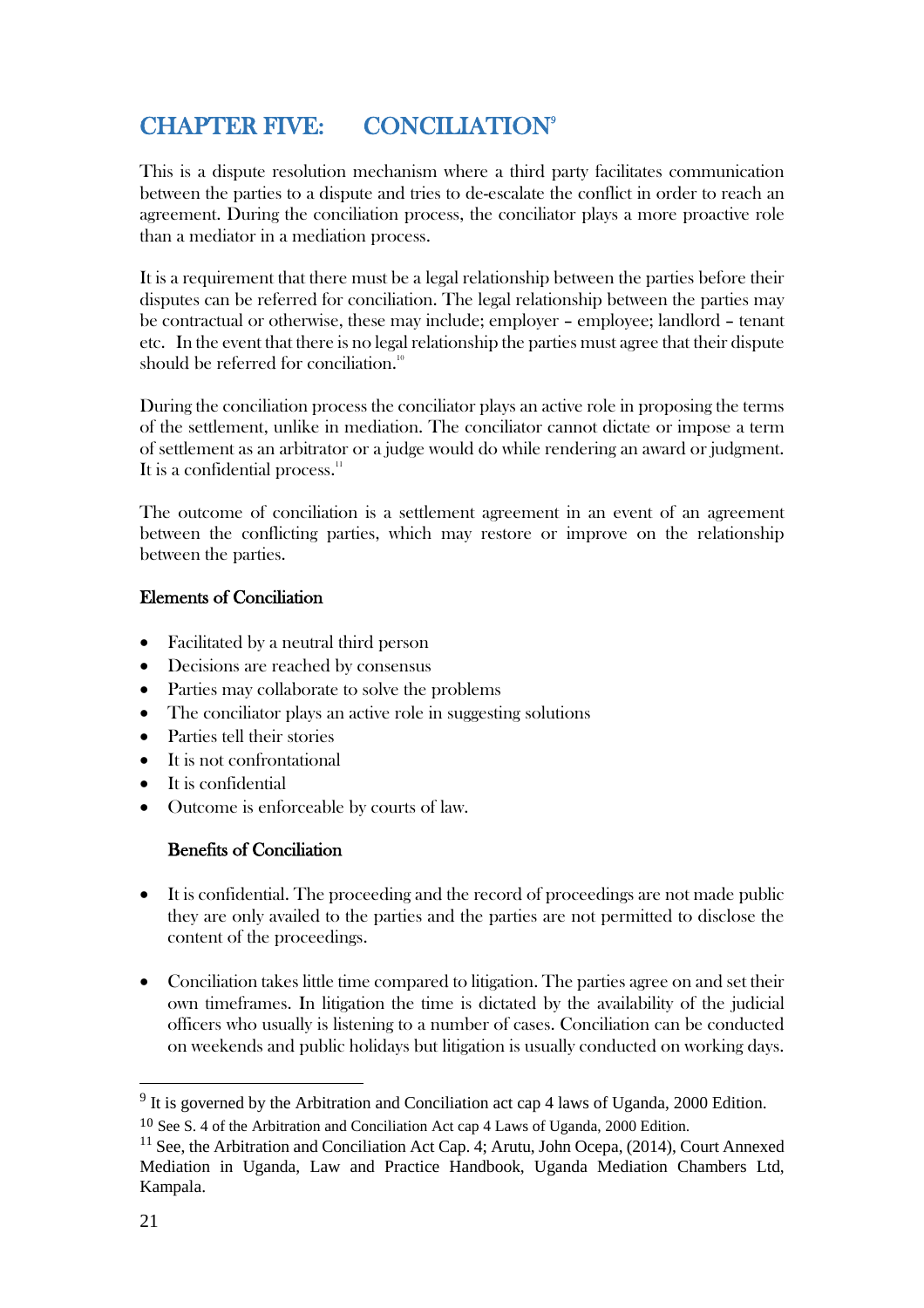- It is less costly compared to other mechanisms of dispute resolution especially litigation.
- Conciliation is flexible and the parties set their own rules for the Conciliation, how it will be conducted but in litigation the rules are set by the law and the parties have to follow. Because of the strict rules of procedures litigants who are not represented find it hard to comply and lose cases based on technicalities.
- Conciliation can be conducted in any language which the parties desire while litigation must be conducted in English. Sometimes the meaning of words or emphasis are lost during the translation process. It also takes double the time required and yet using the language understood by the people would also make it faster.

### Challenges of Conciliation

- Trained conciliators are not readily available in the communities and villages. This makes it difficult for the parties to refer their dispute for conciliation. This may increase the cost of conciliation as trained conciliators have to be hired and reimbursed for their transport and accommodation.
- Compared to negotiation and mediation, conciliation follows strict rules of procedures and this may be make the process not as flexible as negotiation or mediation.
- Participation of the public in conciliation is not permitted. In the event that the community is interested their participation is curtailed and they may not be able to air their views.
- Conciliation does not allow for appeals and as such an aggrieved party is unable to appeal the decision of the conciliator, however harsh it may be.

### The process of Conciliation

Conciliation involves the following processes;

a) Legal Relationship

In order for a dispute to be handled by conciliation, there must be a legal relationship either contractual or not, or unless agreed otherwise by the parties. In land conflicts, if the parties have not entered into a legal relationship or have not agreed to subject that dispute to conciliation, then the dispute cannot be conciliation.

b) Initiating Conciliation

The party initiating the conciliation writes to the other party inviting him or her for the conciliation and stating the subject of the dispute.

c) Acceptance by the Other Party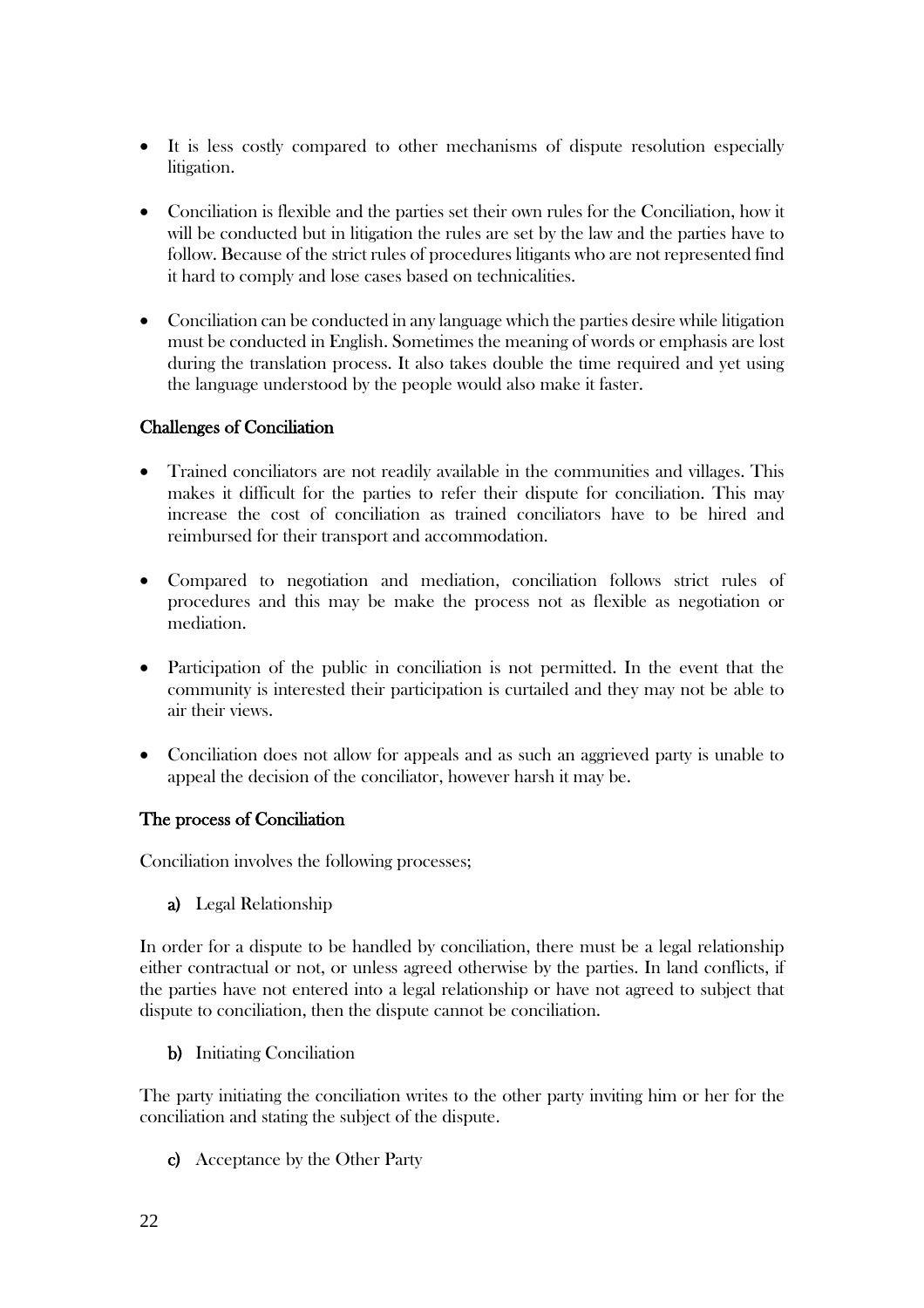The respondent (the person who has been invited for conciliation) replies to the invitation, either accepting of rejecting the invitation. If he or she rejects the invitation for conciliation then there will be no conciliation.

d) Appointment of a Conciliator

The parties appoint the Conciliator. There should be one Conciliator, but the parties may accept two or three conciliators.

e) Deposits

If the Conciliator requires the parties to deposit some of the fees in advance, then he or she will inform the parties and the parties will have to deposit some money with the Conciliator.

f) Written Statements

Each party to the process will be required to submit a written statement of the facts he or she intends to rely on, plus accompanying documents if any. The statements are given to the opposite party and the Conciliator.

The initiator of the conciliation shall submit a statement detailing the nature of the dispute, what is in controversy and what reliefs he or she is seeking. The other party will submit a statement detailing his or her answers to the allegations of the initiator of the conciliation.

g) Additional Documents or Information

After reviewing the statement and the documents submitted, the conciliator may request a party or the parties to the conciliation to submit more documents or information for purposes of the conciliation.

h) Meeting the Parties

The conciliator may meet the parties either together or separately. There is no requirement that the parties must all be in the same room with the conciliator. Depending on the level of animosity, the conciliator may decide to meet the parties in one room or may have the parties in different rooms or venues.

i) Disclosure of Information

The conciliator may disclose information given to him or her by one party to the other party.

j) Settlement Agreement

Once the parties have reached a settlement agreement, it is reduced into writing and signed by the parties and endorsed by the conciliator. The settlement agreement should have the terms and conditions that have been agreed upon by the parties.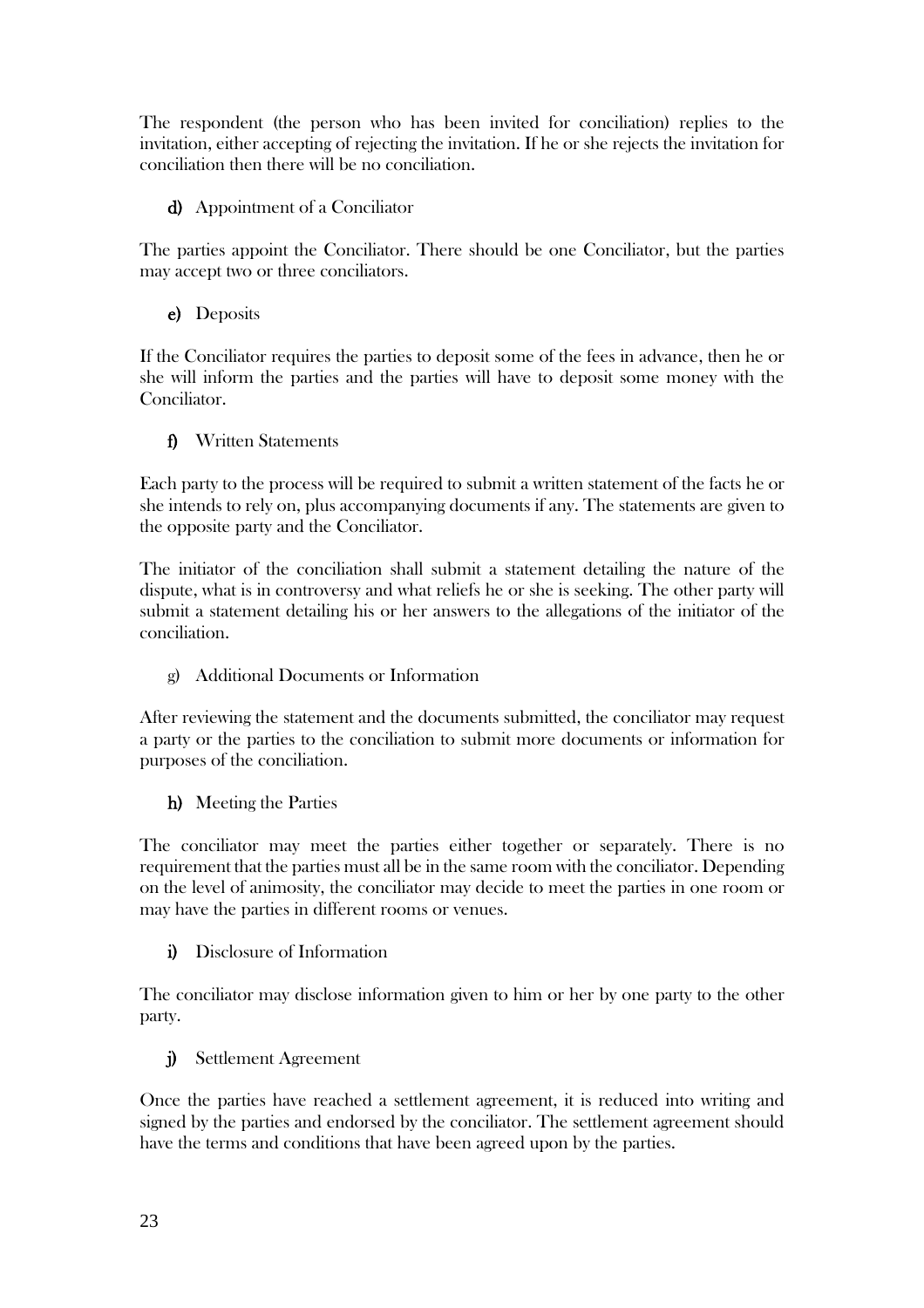### k) Effect of Settlement

The Settlement Agreement is like an Arbitral Award, and a party may apply to the High Court to have the award registered. Once the award is registered, it can now be enforced like a judgment of the court.

### l) Termination

Conciliation is considered terminated when:

- A settlement agreement is reached
- The parties write to the conciliator to terminate the conciliation.
- One party writes to the conciliator and the other party for the conciliation to be terminated.
- m) Costs

The parties bear the costs of the conciliation equally.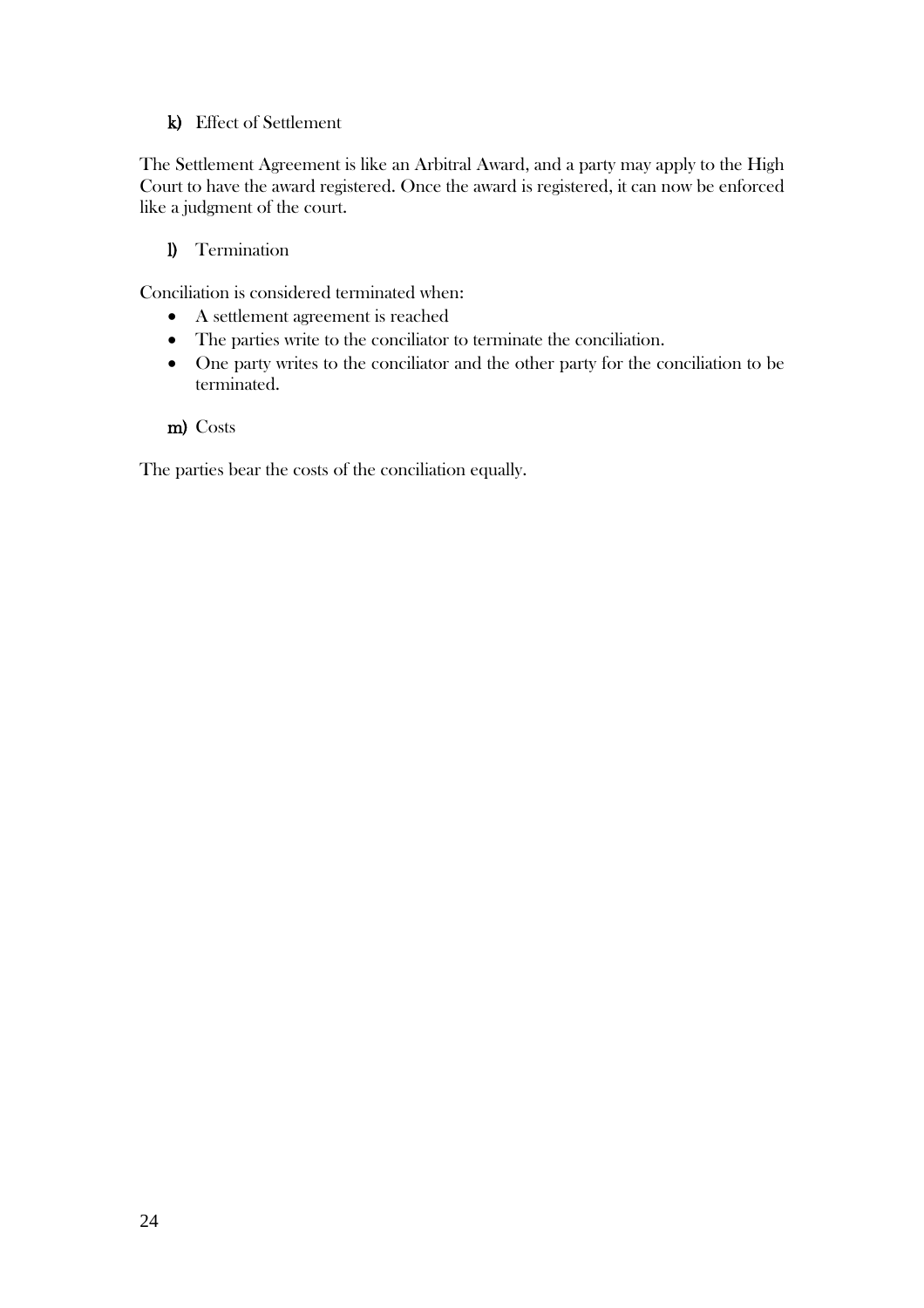# <span id="page-34-0"></span>CHAPTER SIX: ARBITRATION<sup>12</sup>

Arbitration is a method of dispute resolution involving one or more neutral third parties who are usually agreed to by the disputing parties and whose decisions are binding.<sup>13</sup> Usually, the arbitrators are like judges.

This is a dispute resolution process where a neutral third party decides for the conflicting parties. The parties have the liberty to choose the Arbitrator but if they fail to choose the Arbitrator then a designated body or institution may choose for them.

The claimant and the respondent file formal written documents, the claim and a Response respectively. Compared to mediation, Arbitration follows a very streamlined procedure usually agreed by the parties.

Arbitration is confidential. The process is not conducted in public. The parties choose the arbitration venue and the process is conducted in private and only open to the arbitrator and the parties.

The arbitrator delivers an award detailing the liability or lack of it. The process is confidential. The proceedings and the award are not disclosed to the public. $^{\textrm{\tiny{14}}}$ 

### Elements of Arbitration

- Adversarial/confrontational
- Veracity of evidence adduced
- Authoritative decision maker
- Proceedings follow agreed rules of procedures
- Claims are based on substantive laws
- The outcome is confidential
- Outcome is enforceable by courts of law

### Benefits of Arbitration

- It is confidential. The proceeding and the record of proceedings are not made public they are only availed to the parties and the parties are not permitted to disclose the content of the proceedings.
- Arbitration takes little time compared to litigation. The parties agree on and set their own timeframes. In litigation the time is dictated by the availability of the judicial officers who usually is listening to a number of cases.
- It is less costly compared to litigation if conducted within a short time.
- Arbitration is flexible and the parties set their own rules for the conduct of the arbitration and how it will be conducted but in litigation the rules are set by the law and the parties have to follow these. Because of the strict rules of procedures litigants who are not represented find it hard to comply and often lose cases based on technicalities.

**<sup>12</sup>** In Uganda, the Arbitration and Conciliation Act, Cap 4 Laws of Uganda, 2000 Edition governs Arbitration.

<sup>&</sup>lt;sup>13</sup> Black's Law Dictionary, P. 100

<sup>&</sup>lt;sup>14</sup> See, the Arbitration and Conciliation Act Cap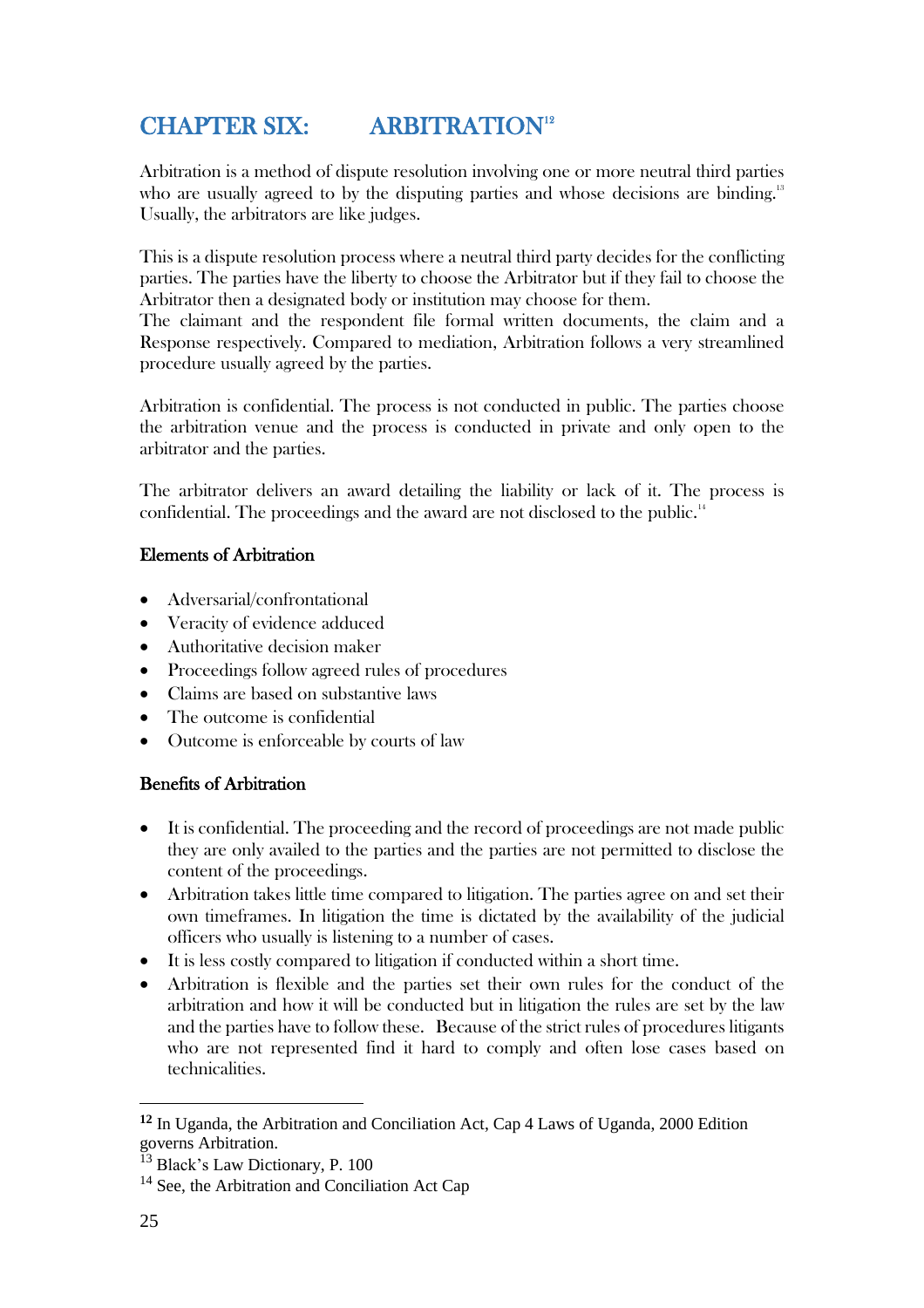- The parties have less control of their dispute settlement. Once the parties have agreed during the preliminary meeting the arbitrator takes full control of the conduct of the case and the parties have to comply with the rules set at the beginning.
- Arbitration can be conducted in any language while litigation must be conducted in English. Sometimes the meaning of words or emphasis are lost during the translation process. It also takes double the time required and yet using the language understood by the people would also make it faster.
- Arbitration is challenging culturally as people are used to talking in meetings and are not used to just sitting and listening.
- Arbitration is well suited for companies that do not want to have their company's disputes settled in public.

### Challenges of Arbitration

- Trained arbitrators are not readily available in the communities and villages. This makes it difficult for the parties to refer their dispute for arbitration. This may increase the cost of arbitration as trained arbitrators have to be hired and reimbursed for their transport and accommodation.
- Compared to negotiation and mediation, arbitration follows strict rules of procedures and this may make the process not as flexible as negotiation or mediation.
- Arbitration fees are sometimes exorbitant and may not be affordable to the local community. A poor elderly woman may not be able to afford a fee of 500,000/= and yet this amount might be negligible to a company wishing to establish a factory.
- Participation of the public in arbitration is not permitted or it is limited. In the event that the community is interested their participation is curtailed and they may not be able to air their views.
- Arbitration does not allow for appeals and as such an aggrieved party is unable to appeal the decision of the arbitrator however harsh it may be.
- Direct enforcement is possible. Arbitral awards must be registered in the courts of law before they are enforced. The successful party has to apply to the courts of law to have the award registered. This will require money for the application and registration. It will also require lawyers which will increase the costs of arbitration. It will take time.

### The Process of Arbitration

The process of arbitration takes the following steps;

### 1. Arbitral Agreement

An arbitral agreement is an agreement between the parties, which provides that if a dispute occurs between the parties to the Arbitral Agreement, the dispute will be settled through arbitration. An Arbitral Agreement may be an agreement in itself or just a clause in the main agreement governing the relationship or contractual terms among the parties. For a dispute to be settled by arbitration the parties must have an Arbitration Agreement providing for dispute resolution.

In the absence of an Arbitral Agreement, the parties must expressly agree that their dispute can be forwarded for arbitration.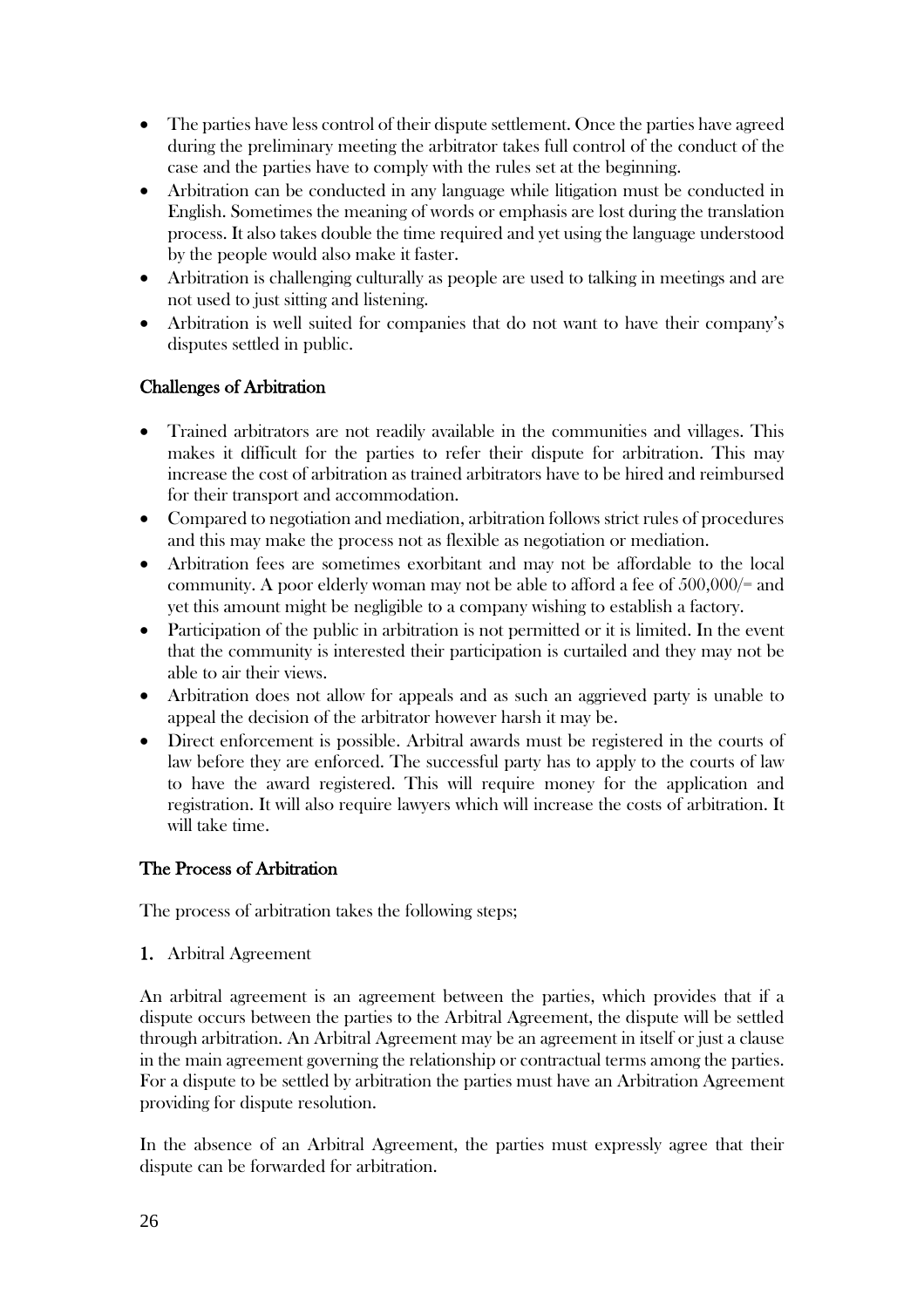An arbitral agreement may include the following:

- Manner of appointing the arbitrator
- Appointing body or authority in the event of failure by the parties to appoint
- Number of arbitrators
- When an arbitrator may be appointed
- Time within which an arbitrator may be approved by the other side
- 2. Appointment of an Arbitrator

If in the event of a dispute, the Claimant approaches the Respondent for the dispute to be arbitrated. The Respondent may agree to the choice of an Arbitrator or may refuse. If the Respondent refuses the choice of an Arbitrator by the Claimant, the Claimant may apply to the body designated to appoint the Arbitrator. Usually, the Arbitral Agreement designates an institution, body or organization to appoint an Arbitrator in the event that the parties do not agree.

If an institution is not designated then Centre for Arbitration and Dispute Resolution will appoint an arbitrator.<sup>15</sup>

3. Acceptance and Impartiality Undertaking

After the appointment of the arbitrator, he or she will sign an acceptance letter and an impartiality undertaking that he or she will be impartial to all the parties and that there is no known conflict of interest between him or her and the parties to the disputes.

4. Challenging the Appointment of an Arbitrator

A party may challenge the appointment of an arbitrator, in which case the party has to give reasons for which he or she has doubts that the Arbitrator will not be impartial or independent during the arbitral proceedings.

The appointment of an Arbitrator may be challenged if any of the parties has become aware of any reason why he or she should doubt that the arbitrator will not be impartial or independent. Any challenge to the appointment of an arbitrator should be done within 15 (fifteen) days from the date from which the party became aware of the reasons to doubt why the Arbitrator may not be impartial or independent.

### 5. First Meeting

When the appointment of an arbitrator is not successfully challenged, the arbitrator will then proceed to summon the parties for the first meeting. The first meeting is a procedural and administrative meeting. During the first meeting, the arbitrator and parties agree on the following:

• Confirmation of the Arbitrator.

<sup>&</sup>lt;sup>15</sup> See S. 11 of the Arbitration and Conciliation Act, Cap. 4 Laws of Uganda, 2000 Edition.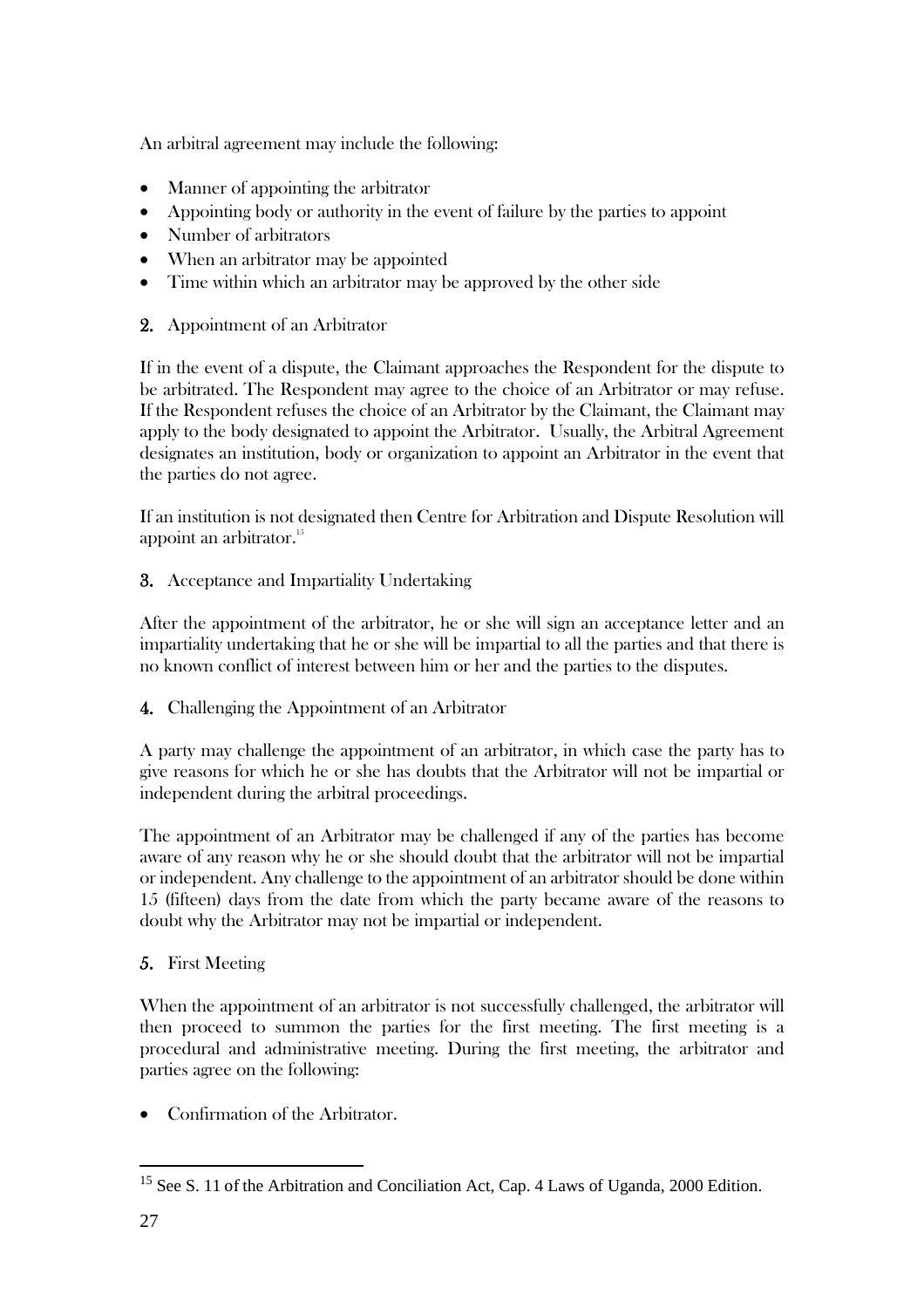- Arbitrator's fees. The parties should agree to the fees that will be charged by the arbitrator. This might be a lump sum or an hourly rate. The parties must also agree whether a deposit will be made or the payment of fees will be done at the conclusion of the case.
- Venue of the arbitration
- Rules of the arbitration or how the arbitration will be conducted. The parties might adopt the rules of procedure as it is applied in court.
- Law applicable to the arbitration.
- Timelines or scheduling for the tasks agreed upon, like filing documents, exchanging them, whether the witnesses will give oral or written testimony etc.
- The manner of delivery of the award. The parties may choose to have a detailed reasoned award or a brief award stating the outcome of the arbitration.
- Language of the arbitration. The parties are at liberty to choose what language will be used during the arbitration process. In Uganda, English being the official language is always preferred. If the language of arbitration is in another language, translation might be sought for the record to be in English.
- Manner of taking evidence. During arbitration, evidence may be taken orally or by witness statement. Taking evidence orally involves the witnesses testifying, giving evidence in chief and being cross-examined by the other party. Having a witness statement means the witness has his or her testimony written down and the witness appears only to be asked by the other party to confirm the truthfulness of his or her statement.
- 6. Scheduling of the Case for Arbitration

Like in litigation, during the scheduling of the case, each of the parties shall state the brief facts of their respective cases, the witnesses they intend to rely on and the documents they intend to produce during the arbitration.

The parties may choose to do it orally before the arbitrator or they may file a written scheduling memorandum after jointly drafting the same. When the scheduling is completed the case will then be ready for hearing or the presentation of the Claimant's case.

7. Presentation of the Claimant's Case

This part is the giving of evidence during arbitration by the Complainant. Usually the Complainant is the first to give his or her position and thereafter, he or she will call those witnesses that support his or her version of the claim, who will there and then be questioned by the Respondent or his or her lawyers.

In presenting his or her case, the Complainant will have to adduce relevant facts that are factual, believable and connected. He or she may support his or her case with relevant available documents.

8. Presentation of the Respondent's Case

The Respondent will present his or her positions or story or case and will call his or her witnesses who will there and then be questioned by the Claimant or his or her lawyers.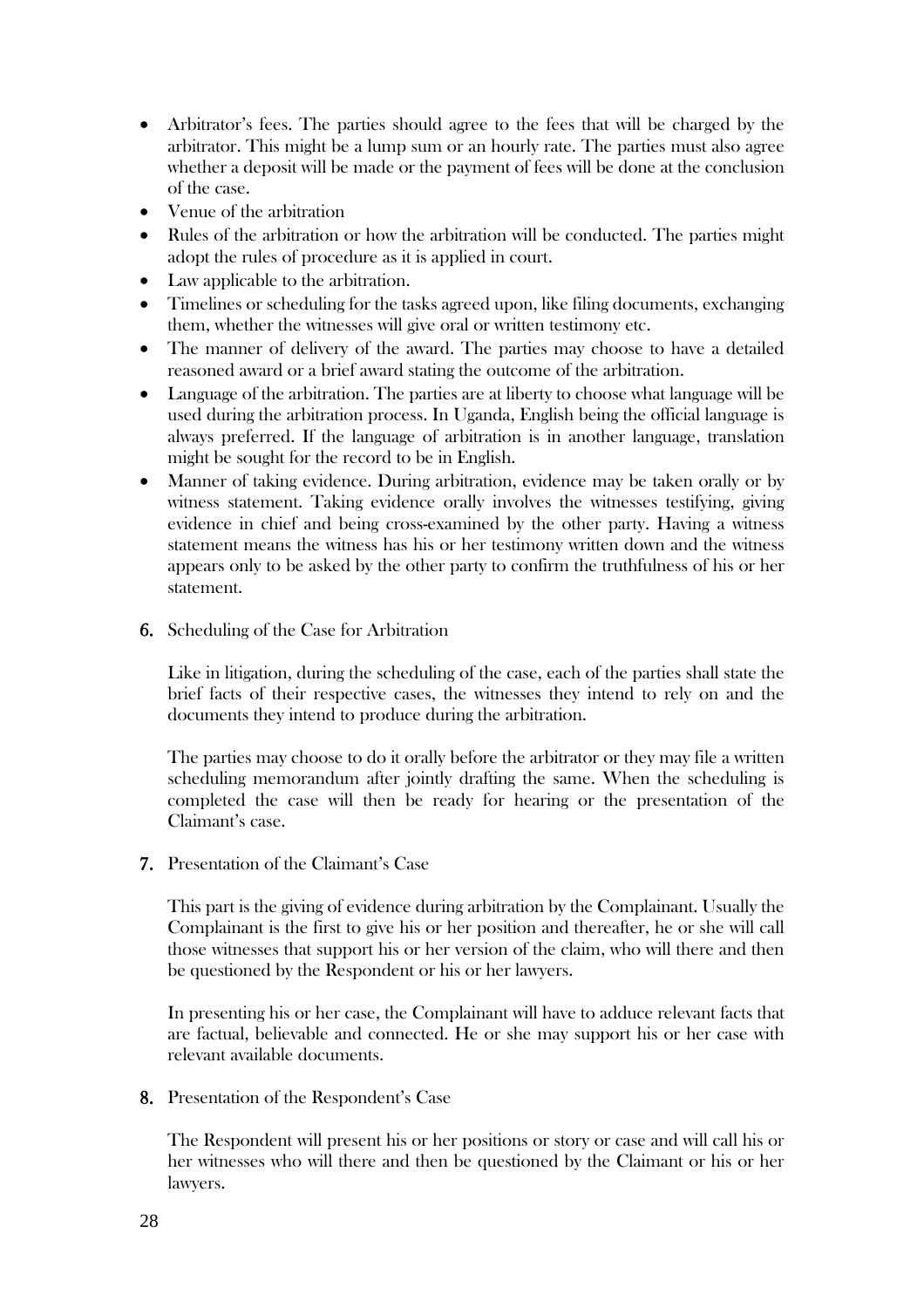The major role of the Respondent is to present a story or case that counters the one that has been told by the Claimant.

#### 9. Submissions

The Plaintiff or his or her Advocate will argue and persuade the arbitrator to decide in his or her favour, based on the law and facts adduced by the witnesses.

If the parties are represented, their lawyers will juxtapose the facts of the case and the law so as to convince the Arbitrator to decide in favour of their client.

#### 10. Arbitral Award

This is a reasoned decision, which the Plaintiff should win or lose. It sets out the facts of the case, the position of the law and the reason why the Arbitrator is of the opinion that the Claimant should win or his or her claim be dismissed.

#### 11. Registering the Award

In order for the successful party to realize the fruits of arbitration, he or she has to apply to the High Court to have the award registered. Once the award is registered it can now be enforced like a judgment of the Court.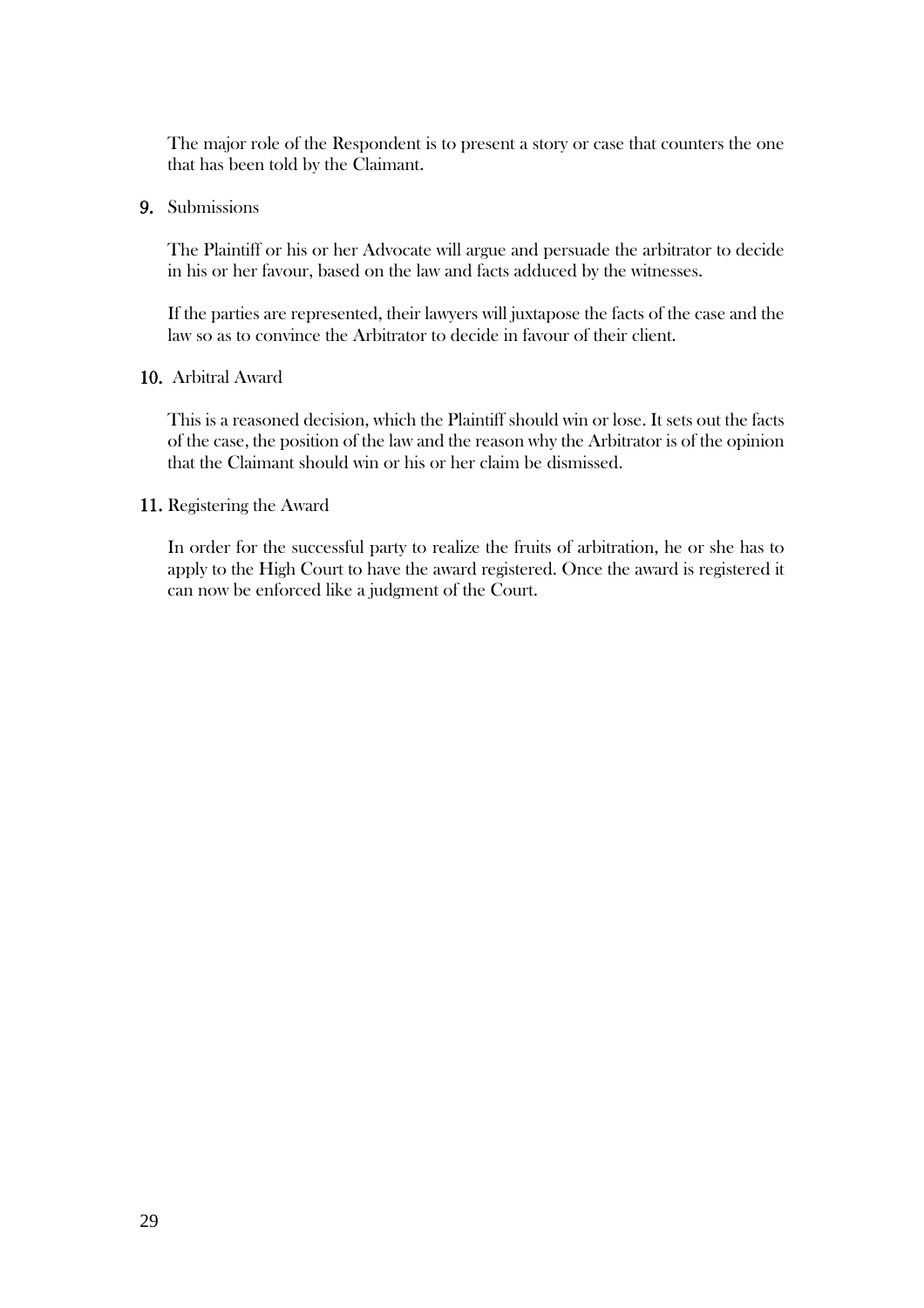# <span id="page-39-1"></span><span id="page-39-0"></span>CHAPTER SEVEN: ADJUDICATION OR LITIGATION<sup>16</sup>

## a) Civil Litigation

Litigation is a legal process of resolving a dispute'' or the process of carrying on a lawsuit.' $^{\mathrm{s}}$ It is a mechanism of settling a dispute through the formal court process. It involves filing a complaint, answering to the complaint, adducing and rebutting evidence and finally the determination of rights and liability.

The complainant, who is referred to as the plaintiff, files a formal written complaint or claim, which is referred to as a plaint. The person whom the complaint is filed against who is referred to as the defendant replies through a written document referred to as the Written Statement of Defence (WSD).

A judicial officer presides over the court. The judicial officer exercises authority during the court proceedings in accordance to the law. He or she should be independent and impartial during the process of the trial. In his or her determination, he or she should base his or judgment on the facts adduced, whatever was not adduced during the court proceedings should not form the basis of his or her decision.

The outcome of litigation is based on the evidence adduced. Each side will call witnesses to testify in their favour to tell the judicial officer what they saw, heard, felt, smelt or touched, this is called examination in chief. The other side will ask the witnesses questions to test the truthfulness and credibility of what the witnesses have said. This is cross-examination.

Steve Lubet notes that characteristics of a good case as the following; "it is told by people who have reasons for the way they act; it accounts for or explains all of the known and undeniable facts; it is told by credible witnesses; it is supported by details; it accords with common sense and contains no implausible elements and it is organized in a way that makes each succeeding fact increasingly more likely. On the other hand, defence lawyers must often tell "counter stories' that negate the above aspects of the other side's case." 19

The parties or their advocates<sup>20</sup> if they are represented, will make arguments based on the law and the facts presented by the witnesses and the documents produced during the trial.

The proceeding is open to the public. In the end, the judge writes a judgment stating who has won and who has lost, and what the successful party is entitled to.

There is an appeal process if a party is not satisfied with the judgment of the court.

**<sup>16</sup>** Litigation is governed by strict substantive laws and rules of procedures, which include, Constitution of the Republic as amended, Judicature Act, Civil Procedure Act, Evidence Act Cap, Magistrates' Court Act, Government Proceedings Act Cap 77, Civil procedure and Limitation (Miscellaneous Provisions) Act Cap 72, Civil Procedure Rules, Mediation Rules 2013 etc.

<sup>&</sup>lt;sup>17</sup> Bryan A. garner, Black's law Dictionary, St. Paul Minn, 7<sup>th</sup> Edition p.42

<sup>18</sup>Ibid. p. 944

<sup>&</sup>lt;sup>19</sup> Steve Lubet, Modern Trial Advocacy, Law School Edition, 2<sup>nd</sup> Edition, Nita 2004

<sup>20</sup> An advocate, a lawyer qualified and licensed to represent clients in courts of law.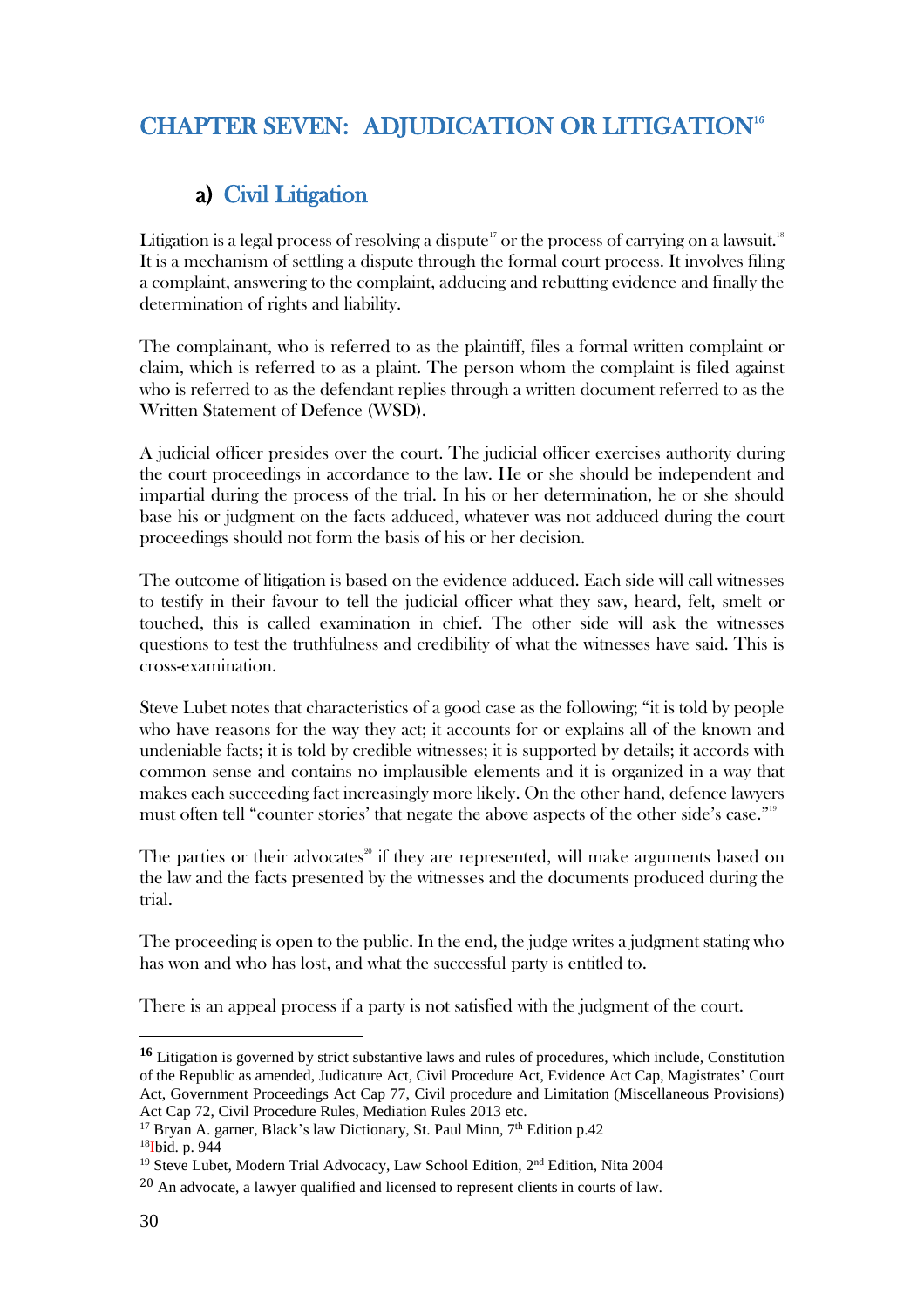### Elements of Litigation

- Adversarial/confrontational
- Based on evidence documents
- Formality is adhered to
- Veracity of evidence adduced
- Authoritative decision maker
- Proceedings follow strict rules of procedures
- Claims are based on substantive laws
- The decision of the judicial officer is appealable.
- The outcome is not confidential
- The winner takes it all.

### Benefits of Litigation

- There is strict adherence to law in litigation;
	- a) Litigation follows clear and strict rules of procedures and timeframes as specified in the law. This minimises uncertainly in the process and the rules are known to the public. Summons must be served within 21 days and WSD must be filed within 15 days.
	- b) The process of giving evidence is clearly regulated. What the witnesses can say in court and the documents that may be tendered in court are guided by the rules of evidence. Hearsay evidence is not admissible in court and a witness may not tender in court photocopy of documents unless she has explained the absence of the original copy of the document.
	- c) The rules of limitation are strictly adhered to in litigation. Complaints on land matters have to be instituted in court within 14 years from the time the wrong is committed.
	- d) Court follows rules of precedence. The court is bound by what has been decided before be a higher court on the same point or principle of law and cannot depart from it unless there are reasons to depart from the earlier decision of the court. For example if the high court has decided that the presence of mango trees and graves are signs of previous occupation and use of customarily owned land, the Chief Magistrate court which is a lower court cannot change that decision.
- Parties to a litigation process can seek for disclosure of information which has not been revealed by the other side while other dispute resolution mechanisms may not permit disclosure of information not made by the parties to the dispute during the litigation process.
- The litigation process in open to the entire public to attend and listen. The public however, does not make any contribution apart from following and listening to the process. The procedure is strictly controlled by the judge and the advocates conduct the process on behalf of the parties. Parties that are not represented or do not have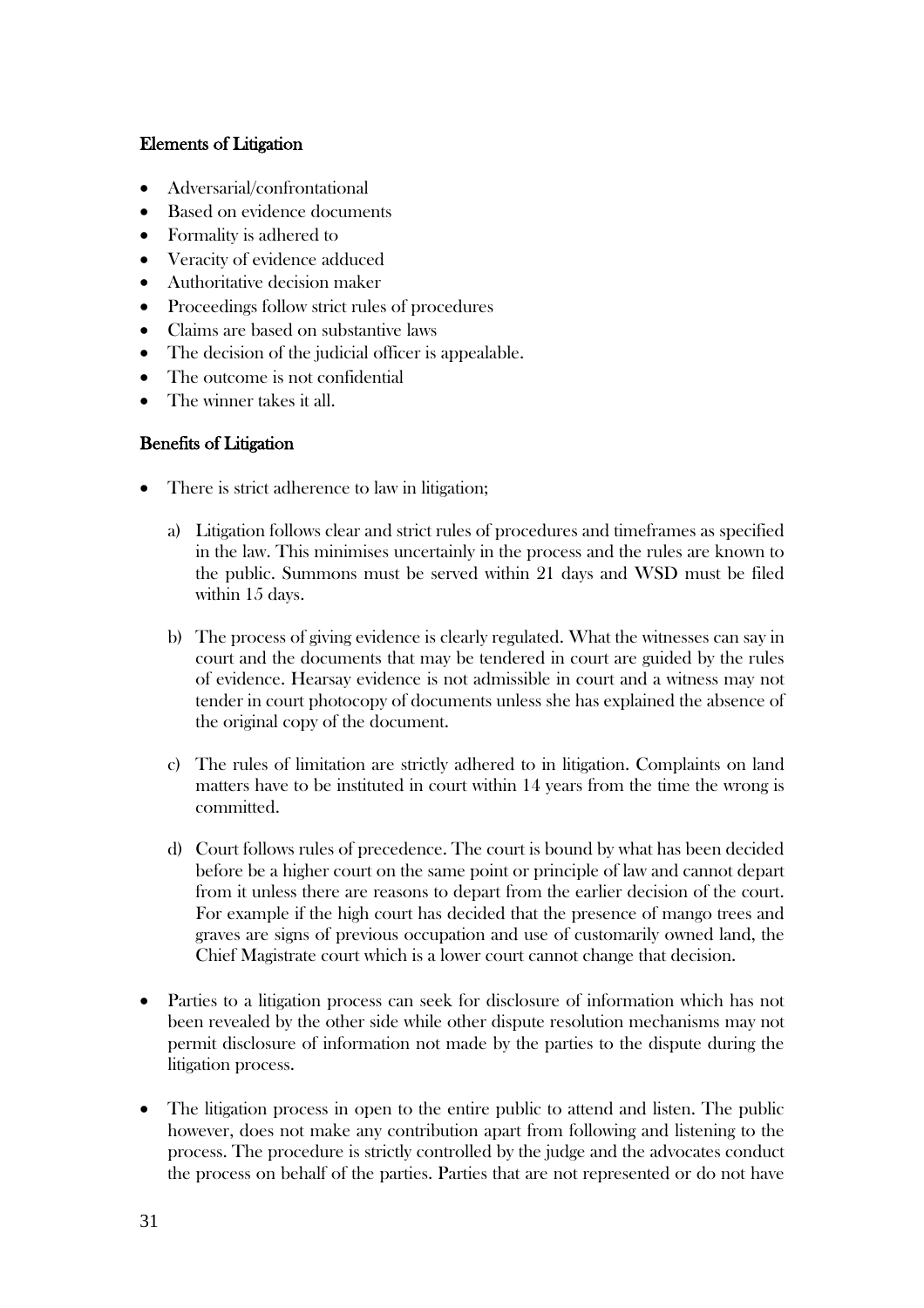lawyers to speak for them (it is not mandatory to be represented) still have to comply with the rules and in most cases are disadvantaged because they do not know the rules.

 Parties to the litigation process can seek interim remedies. These may include temporarily stopping work on a particular piece of land or stopping registration of a particular piece of land.

### Challenges of Civil Litigation

- It is costly. Usually, litigants have to hire an advocate to represent them in court. Almost every document that is filed in court is paid for. A litigant has to pay for hiring an advocate, filing documents, transporting witnesses, accommodating the witnesses if the court house is a long distance
- Litigation takes a lot of time. Because of the work load of judicial officers, cases are not heard and concluded within a short time. One judicial officer has to handle a number of cases in a day and a judicial officer may only listen to one witness in a day and if the case involves many witnesses the case will take a long time. Sometimes, due to the absence of the judicial officers from court due to ill health, public holidays, workshops or other reasons, a case is adjourned without it being listened to.
- No creative solutions. Solutions in litigation are based on what the parties have asked in the Plaint or counterclaim, a judicial officer cannot give a solution that the parties have not asked for. Other dispute resolution mechanisms allow for parties to explore as many options as possible and agree on the best option possible.
- Litigation is an adversarial process. The parties confront each other and make arguments that may escalate conflicts, as a result litigation may worsen relations instead or repairing broken relations.
- At the conclusion of the litigation process, a judgment is handed down by a judicial officer and one party has to win and the other has to lose. It is usually a win-lose scenario which can result into bitterness by the side that has lost the case. The process of enforcement of the court judgment is not usually peaceful and results into animosity and embarrassment which can harbour a spirit of revenge among the parties.
- The judgment of court is decided based on balance of probability. In civil cases, the Plaintiff is by law required prove his case not to the full satisfaction of the court but to show that based on the probability he or she has established that he is entitled to what he is requesting from court. It is not entirely based on the truth and is subject to manipulation and corruption.

### The Process of Litigation

The litigation process takes the following steps;

1. Engaging a Lawyer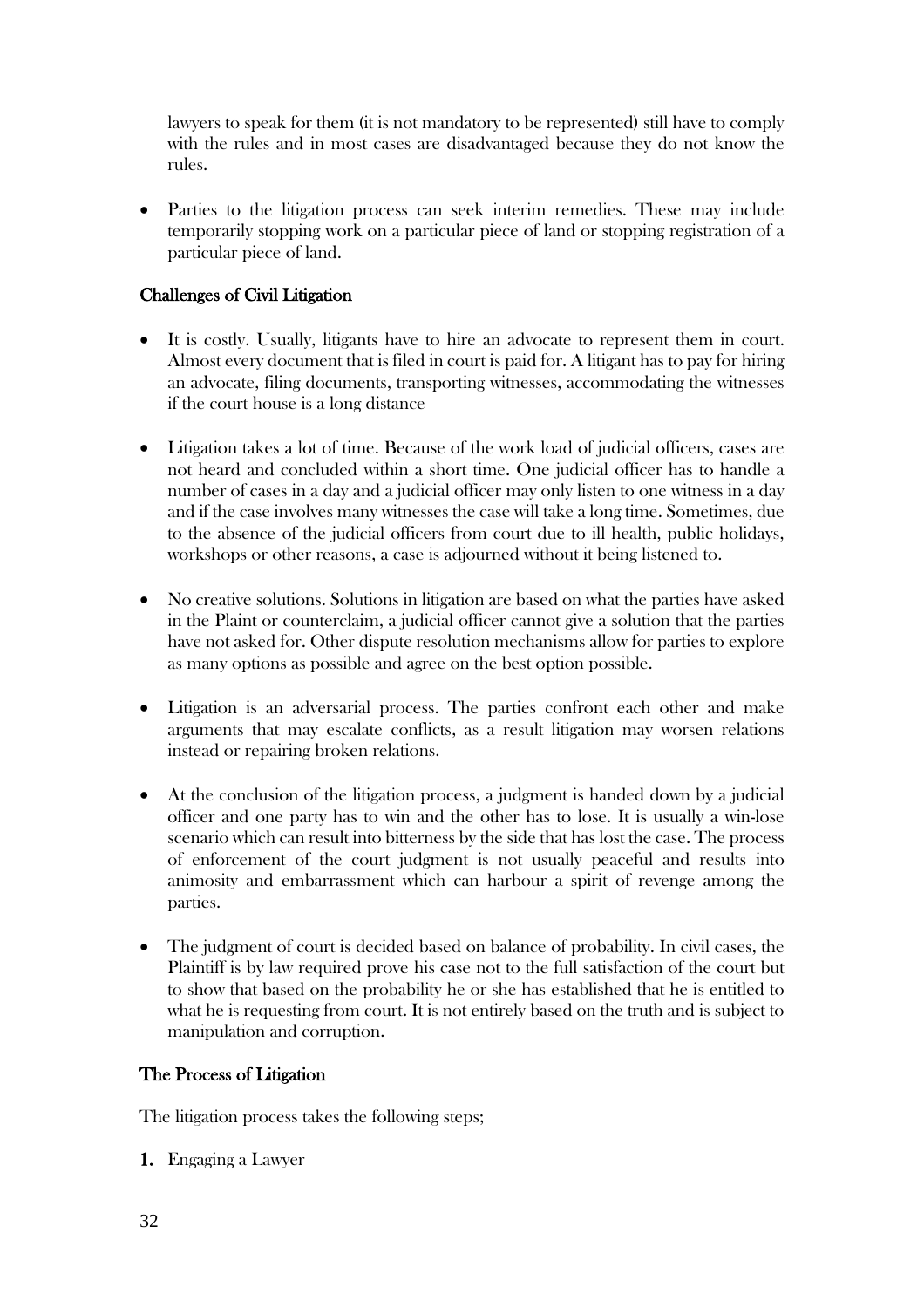Successful litigation is depended on many factors, and one of them is having a good advocate. When engaging an advocate there are important considerations that must be taken into account and they include: confidentiality of the information to be given to the lawyer, knowledge, experience and competence of an advocate and the legal costs involved in prosecuting the case.

Before engaging an advocate, the client must discuss and agree on the fees that the advocate will charge for the services that he or she will render. The fees might include: file opening fees, instructions fees, transport and reimbursement for filing fees among others. The mode of payment can be in either cash payment at the time of engaging an advocate or a percentage based on the outcome of the case. If the client and the advocate agree on payment based on the outcome of the case, then that agreement must be written down, signed by the parties and filed with the Law Council for it to be enforceable.

Upon agreeing on the fees to be paid by the client to the advocate, the client will instruct the advocate to represent him or her. He or she should then narrate to the advocate the full facts of the dispute as known to him or her. The client should reveal to the advocate all important information. It is for the advocate to choose what is relevant and what is not relevant for the case.

Upon getting the necessary information from the client, the advocate should be able to take the client through the various options available to the client. The advocate should explain the nature, benefits, challenges, processes and the cost implications involved with each option. The advocate should also be able to explain whether the client is still within the time period to file a case and what will be the basis (Cause of Action) for filing the case. It is only after the advocate has taken the client through the available options that the client should be made to choose how to proceed with his or her case.

### 2. Notice of Intention to Sue or Demand Letter

Before filing documents in court, the intended plaintiff is required to write to the intended defendant, informing him or her of his or her intention to file a case in court in the event that the intended defendant does not comply with the demands of the intended plaintiff. The notification is usually in writing and is referred to as a "demand note" or a "notice of intention to sue".

The demand notice must specify the following:

- a) The action(s) to be undertaken by the person to the intended defendant.
- b) The time frame within which the action required should be done. There is no time frame set by law for the notice to be given to the intended defendant, but the intended plaintiff must give reasonable time to the intended defendant to respond to, or deal with, the claims in the demand note.
- c) The likely consequences of non-compliance by the intended defendant.

The demand note must be signed by the intended plaintiff or his or her advocate and delivered to the other party. Acknowledgement of receipt of the demand note should be obtained from the intended defendant to whom the demand note is delivered.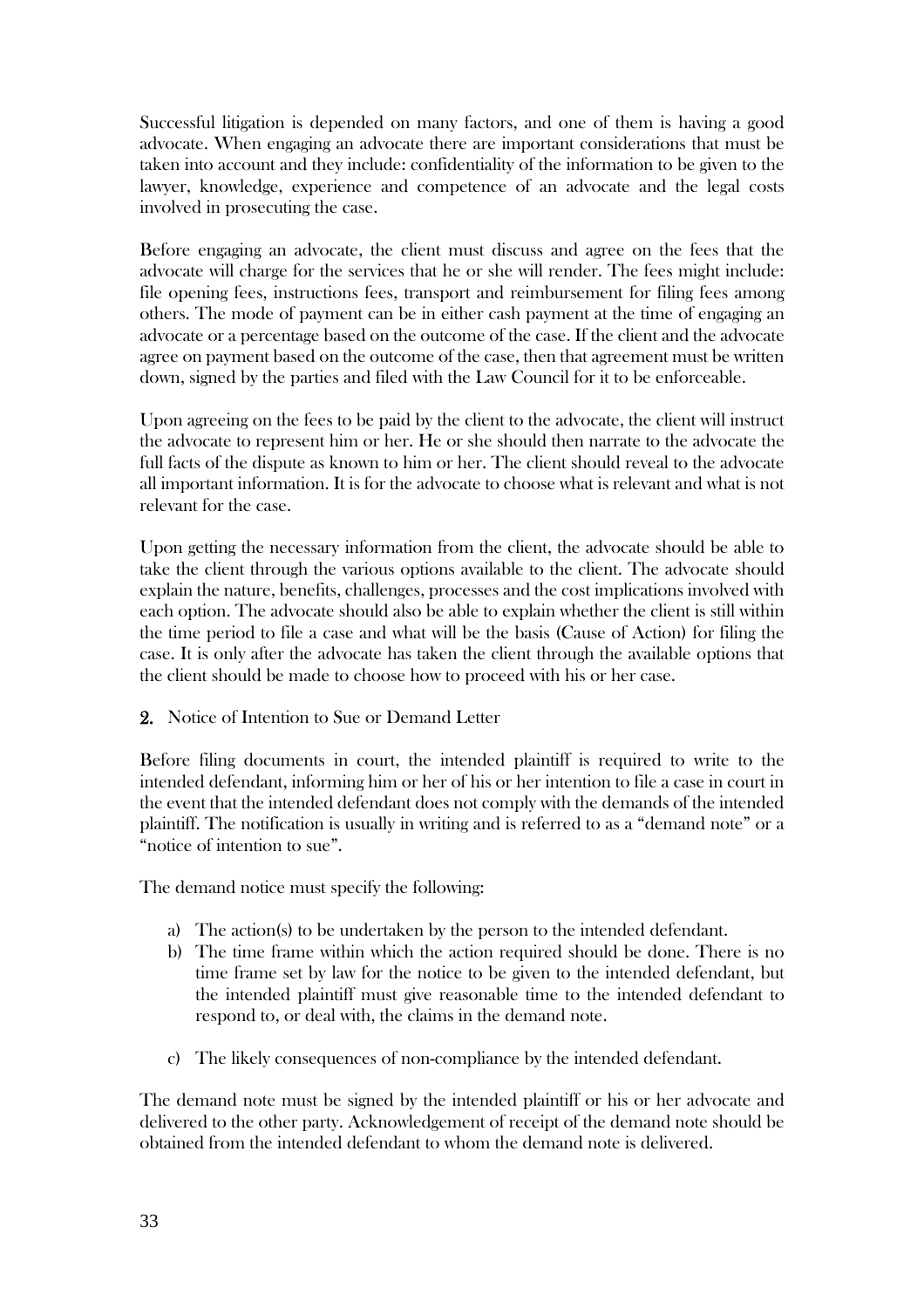Service or delivery of the demand note might be done in the following manners:

- a) Delivering it to the intended defendant personally,
- b) Delivering it to the intended defendant through a family member,
- c) Delivering it to the intended defendant by a local leader,
- d) Delivering it to the intended defendant by a registered post, or
- e) Delivering it to the intended defendant by email.

If the person being sued is a government, local government or other government bodies, which are referred to as scheduled corporations, $21$  the notice of intention to sue is referred to as a Statutory Notice. The statutory notice must give the intended defendant 45 (fortyfive) days to respond to the notice. The statutory notice must spell out the following:

- a) The name of the intended plaintiff,
- b) Description of the intended plaintiff,
- c) Residence of the intended plaintiff,
- d) The court in which the intended suit is to be instituted,
- e) The facts giving the plaintiff the right to sue,
- f) When the dispute arose,
- g) The remedies or reliefs being sought from the intended defendant, and
- h) The value of the subject matter in so far as it can be ascertained.
- 3. Response to the Notice of Intention to Sue

Upon receipt of the demand note or notice of intention to sue, the intended defendant may choose to do the following:

- Comply with the conditions contained in the demand note or notice of intention to sue. If he or she chooses to comply, he or she will have to write back to the intended plaintiff, informing him or her of his or her acceptance of the conditions contained in the demand note or notice of intention to sue.
- The intended defendant may partly deny liability. When the claims in the demand letter are partly denied, the intended defendant will have to write to the intended plaintiff, informing him or her of the claims or demands that have been admitted and those that have been denied.
- The intended defendant may also wholly deny the liability or claims contained in the demand letter. It is important that the intended defendant writes back to the complainant, informing him or her that the claims in the demand note have been wholly denied.
- The intended defendant may altogether ignore the demand letter or notice of intention in which case the intended defendant will not respond to the claims in the demand note. It is not courteous not to respond to the demand note.

 $21$  See S. 1(b), and 2 of The Civil Procedure and Limitation (Miscellaneous Provisions) Act Cap 72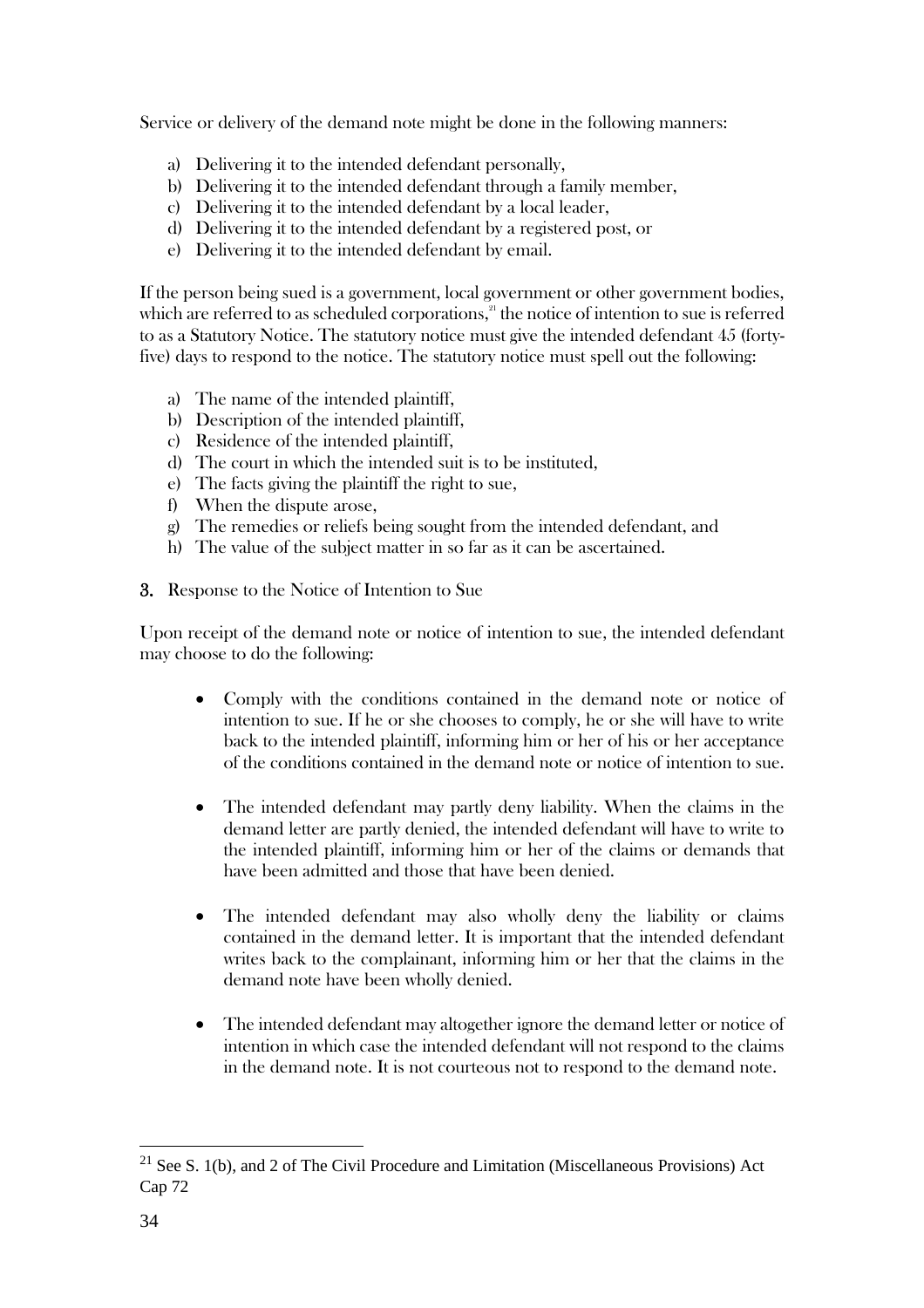While responding to, or ignoring a demand note, it is important to take into consideration the following factors:

- a) The possibility of settling the dispute,
- b) The possibility of the intended plaintiff abandoning the dispute,
- c) The possibility of escalating the dispute,
- d) The effect of the dispute on the relationship between the parties, and
- e) The gravity of the issues raised in the demand letter.
- 4. Place of Filing the Suit

Statutes<sup>22</sup> dictate the place of filing a suit. The location of the land and its value determine where the suit should be filed. If the land is valued at more than  $UGX 50,000,000/=$  (Fifty Million Shillings), then the jurisdiction lies with the High Court. The rule of practice is that the suit be filed in the High Court (Gulu) which is in the area where the land is located. If the value of the land is less than UGX 50,000,000/= (Fifty Million Shillings), then a Magistrates' court (in the District where land is located) will have jurisdiction, and the suit must be filed in the magistrate court which has jurisdiction where the land is located.

5. Plaint and Mediation Summary

In the event that the demands in the notice of intention to sue are denied or ignored, the intended plaintiff may choose to go to court. If the intended plaintiff chooses to go to court, he or she will have to file a written claim (the document detailing the claim is referred to as a plaint) against the intended defendant.

The Plaint must show the following:<sup>23</sup>

- a) The court in which the plaint is being filed,
- b) The case number (this is allocated by the court),
- c) The name of the plaintiff,
- d) Description of the plaintiff,
- e) The place of residence of the plaintiff and the address of service,
- f) Facts that show that the plaintiff had a right to what is being claimed,
- g) Facts that show that the right was violated by the defendant,
- h) Facts that show that the defendant is liable,
- i) Facts that show that the court has jurisdiction to hear the case,
- j) The value of the subject matter of the suit in so far as it can be ascertained,
- k) Remedies and reliefs being sought by the plaintiff,
- l) Basis for the remedies or reliefs being sought, and
- m) Facts constituting the reason why the court should decide in favour of the Plaintiff.

The plaint must be written (drafted) and signed by the plaintiff or his or her lawyer (Advocate).

### 6. Payment of Court Fees

<sup>22</sup> The Constitution 1995, the Civil Procedure Act, the Civil Procedure Rules and the Magistrates' Court Act among others.

 $23$  See rule 7 order 1 of the Civil Procedure Rules S.I 71-1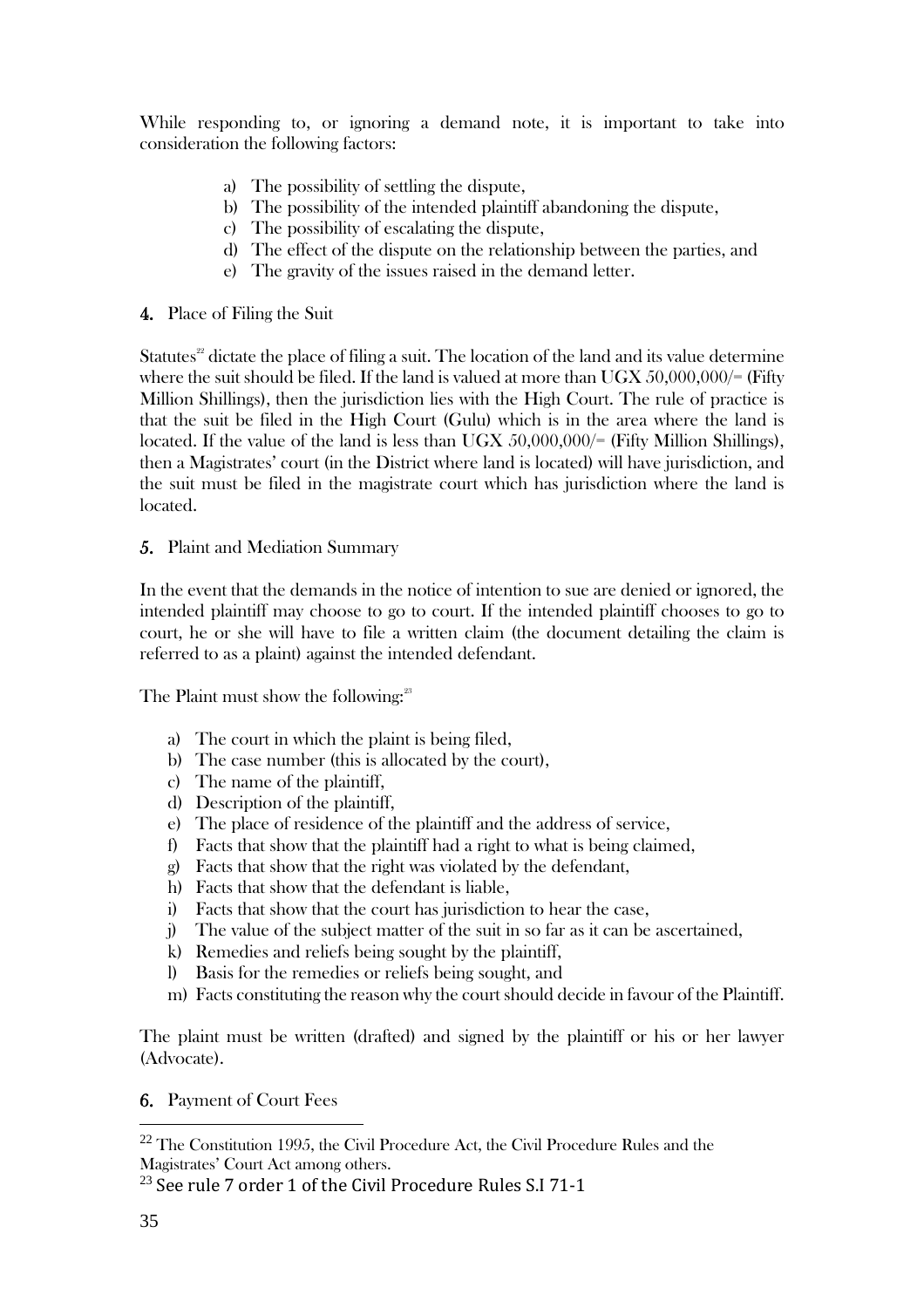The parties to the suit pay non-refundable filing fees. The fees are paid to court through the bank. Failure to pay fees may lead to the plaint or the WSD being struck off the court record. The parties must keep copies of their bank slips and receipts in case they are required to show proof of payment.

### 7.1 Fees Paid by the Plaintiff

The filing fee that the Plaintiff pays is based on the value of the subject of the dispute.

- a) The plaintiff presents a copy of the plaint to the court clerk/cashier at the court registry for an assessment.
- b) The plaintiff gets an assessment form from a court clerk/cashier.
- c) The plaintiff then makes payment in any designated bank.
- d) The bank stamps on the payment slip and issues a payment receipt to the person paying.
- e) The plaintiff submits the receipt together with the payment slip to the court clerk/cashier at the registry.
- f) The details of payment are endorsed on the plaint.
- g) A copy of the receipt is kept in the court file.

7.2 Fees Paid by the Defendant

The defendant is assessed based on the defence filed.

- a) The defendant presents a copy of the WSD to the court official at the court registry for an assessment.
- b) The defendant gets an assessment form from a court clerk/cashier.
- c) The defendant then makes payment in any designated bank.
- d) The bank stamps on the payment slip and issues a payment receipt to the person paying.
- e) The defendant submits the receipt together with the payment slip and copies of the WSD to the court clerk/cashier at the registry.
- f) The details of payment are endorsed on the WSD.
- g) A copy of the receipt is kept in the court file.
- h) A judicial officer will sign the WSD and date it.
- 8. Filing the Plaint

Once the fees have been paid and the plaint has been endorsed, the court clerk will open a file and assign it a case number. He or she will stamp on all the copies of the plaintiff.

The plaintiff must make enough copies of the plaint for all the party (ies). The court will retain one copy, the plaintiff will keep one copy and each of the defendant(s) will get a copy. The file is then assigned to and forwarded to a judicial officer who will hear the case.

#### 9. Summons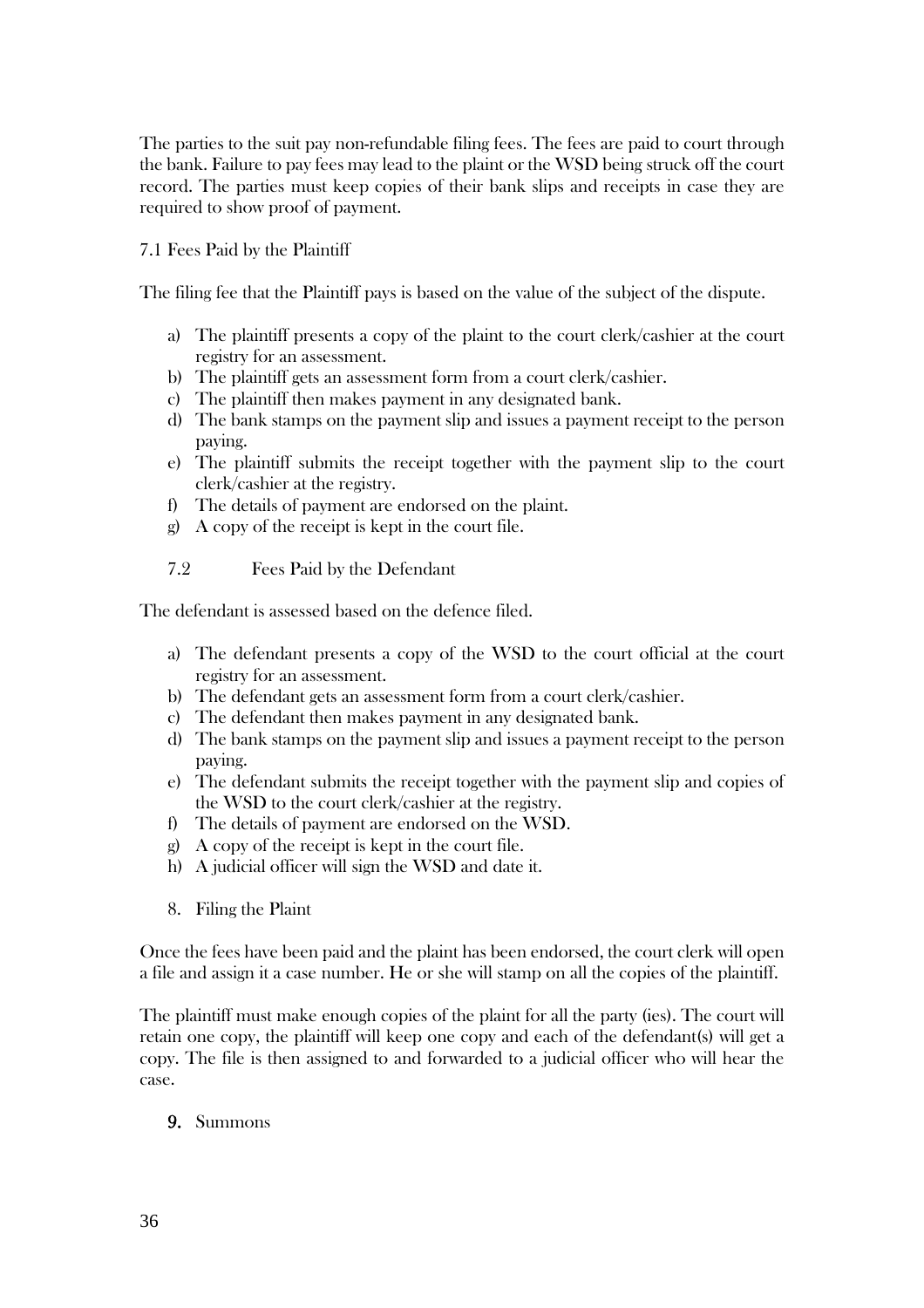The summons is a court document, commanding the defendant to answer to the claims/allegations contained in the plaint. The court will issue or give to the plaintiff a document referred to as a summons, which will require the defendant to file a defence within 15 (fifteen) days. The plaintiff should give (serve) the summons to (on) the defendant within 21 (twenty-one) days. After 21 (twenty-one) days, the summons expires and the plaintiff will be required to formally apply to court to extend the period within which to serve the defendant with the summons. The summons is served together with a copy of the plaint.

Service of the notice may be done in the following manner:

- a) Delivering it to the defendant personally by the plaintiff,
- b) Delivering it to the defendant by a process server,
- c) Delivering it to the defendant by a court clerk,
- d) Delivering it to the defendant by a local leader,
- e) Sending it by registered post,
- f) With permission of the court, publishing it in the newspapers of wide circulation.
- g) With permission of the court, leaving it at the defendant's last known place of residence, and
- h) Delivering it at prison in the event that the defendant is in prison.
- 10. Written Statement of Defence

Upon receipt of the summons, the defendant is required to file a Written Statement of Defence (WSD) and serve it on the Plaintiff within 15 (fifteen) days. Failure to file a defence will lead to a default judgment against the defendant.

11. Mediation Summary<sup>24</sup>

When filing the plaint or the defence, the parties are required to also file a mediation summary, which is put in the file for mediation and forwarded to a mediator.

The mediation summary, is a document that contains the position of the party, what the party is going to say during mediation, who are going to be present during the mediation and what documents if any are the parties going to rely on.

The mediation summary should contain the following:<sup>25</sup>

- a) The name of the parties,
- b) The case number,
- c) The mediation number (Given by the mediation registry),
- d) The addresses of the parties, including telephone numbers, fax, postal and email,
- e) Name and address of the advocate representing the party, if any,
- f) The facts giving rise to the claim or the defence,
- g) The name of the person with authority to sign a settlement,
- h) The name of the lead negotiator,
- i) The name of the proposed mediator if any,
- j) The documents the party intends to rely on during the mediation, and

**<sup>24</sup>** See, The Judicature (Mediation) Rules 2013.

<sup>25</sup> Rule 5, The Judicature (Mediation) Rules 2013.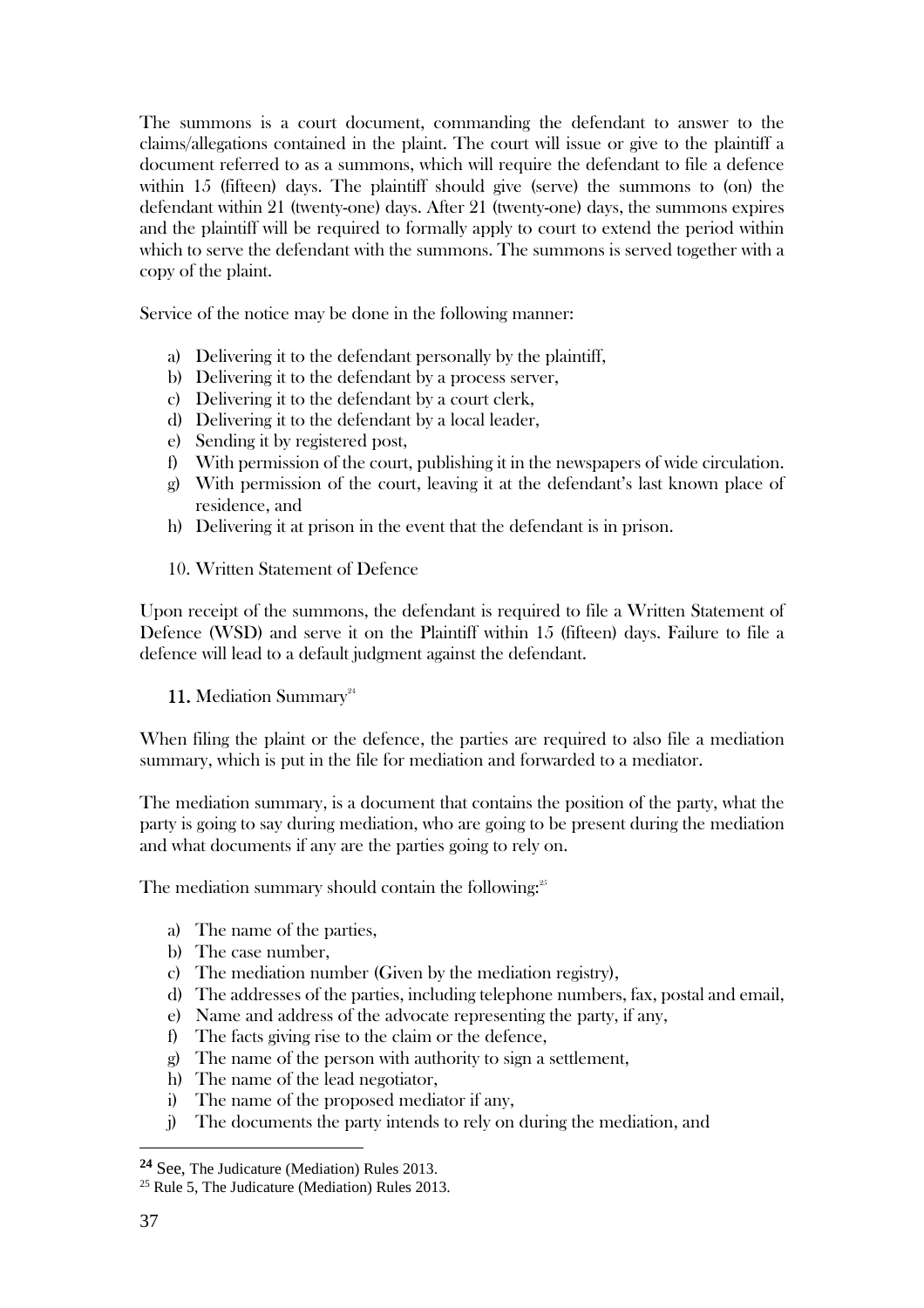k) Remedies and reliefs being sought by the complainant / plaintiff.

### 12. Court-Connected Mediation

The parties are required by law<sup>26</sup> to start with court-connected mediation before going for litigation. When the parties enter into an agreement during mediation, they will sign a mediation agreement and, once endorsed by a judicial officer, it becomes a Consent Judgment and the case ends there. If they fail to reach an agreement, the file will be referred to a judge and litigation will commence.

The process of court-connected mediation involves the following: $^{\mathit{27}}$ 

- a) Introduction of the people present,
- b) Opening statement of the mediator and the parties to the suit,
- c) Points of agreement: these are areas that both the plaintiff and the defendant agree,
- d) Points of disagreement: these are areas where the plaintiff and the defendant do not agree,
- e) Negotiation between the plaintiff and the defendant,
- f) Plenary: This is bringing the parties together in the same venue for discussion.
- g) Private meetings: this is where the mediator meets the plaintiff and the defendant separately.
- h) Settlement: this entails recording the settlement terms, and
- i) Termination: this is ending the mediation process.

### 13. Mediation Report

The mediator is obligated to write a report to the judicial officer, indicating the outcome of the mediation. The report should be very brief, only indicating whether the mediation succeeded in full or partly, or whether it failed. This is not intended to bias the judicial officer. Upon receipt of the report, the judicial officer will close the file if mediation succeeded or proceed with litigation if mediation failed.

### 14. Scheduling of the Case

The scheduling is the first meeting between the parties to the case and the judicial officer who is going to hear their case. Sometimes scheduling is referred to as the pre-trial conferencing. It is the time when the parties agree on how they will conduct the trial. During the scheduling of the case, the parties do the following:

- a) The plaintiff will present the facts of their case,
- b) The defendant(s) will also present the facts of their case and the remedies that are being sought from court,
- c) The parties mention the witnesses they intend to rely on during the trial,

<sup>26</sup> The Judicature (Mediation) Rules 2013.

<sup>&</sup>lt;sup>27</sup> See, Julius Ojok, (October 2014). Contributing to business for peace in Uganda, a guide for mediators, Uganda, KACITA funded by International Alert; and Commercial Court of Uganda, Mediation Training, Trainers Manual.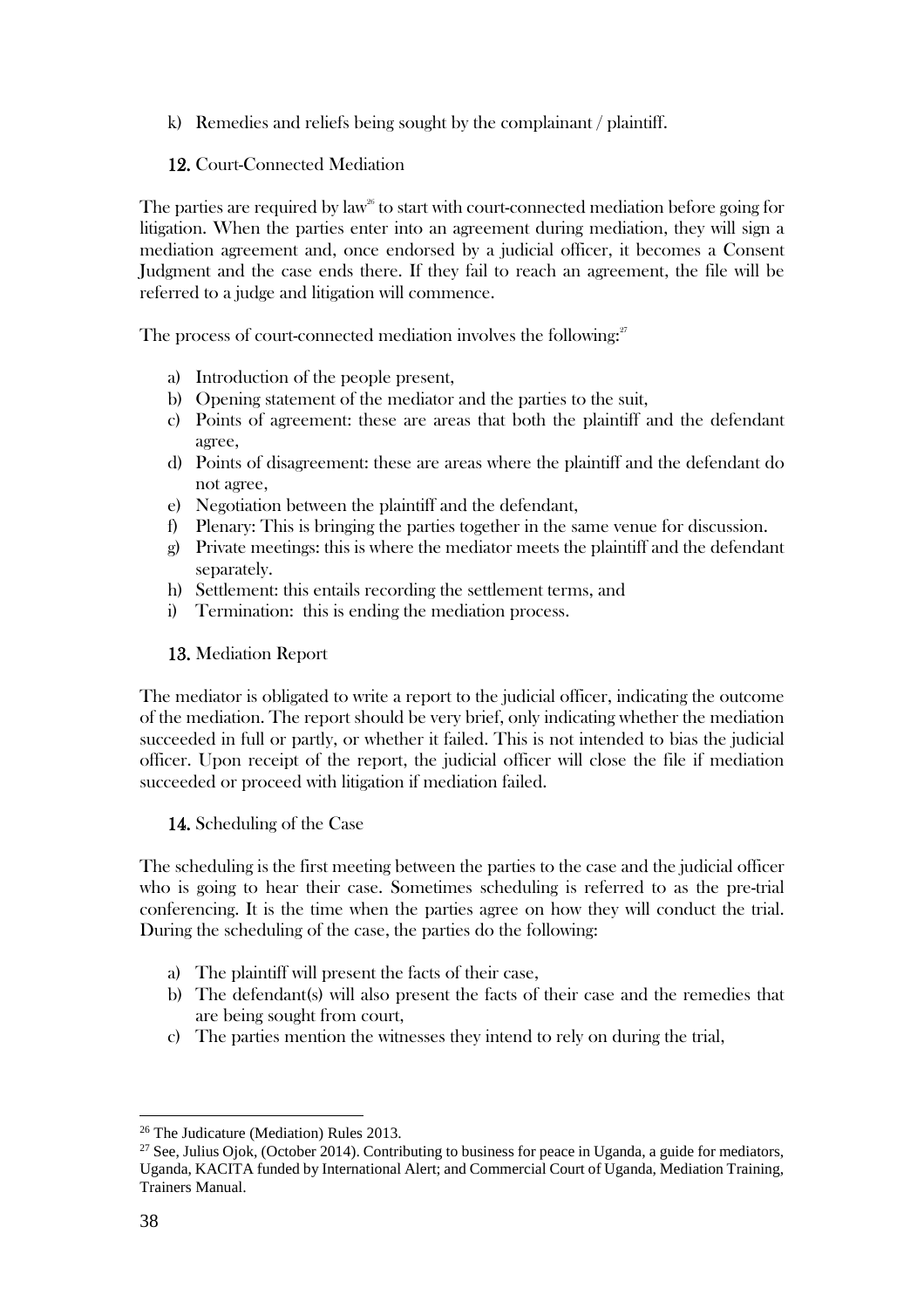- d) The documents that the parties intend to produce during the trial will also be mentioned and if they are not contested, they will be admitted into evidence and marked as exhibits,
- e) The parties will state how long the trial is likely to take, and
- f) The parties will name the advocates who will be involved during the trial.

The parties may choose to do all the above orally before the judicial officer or they may file a written scheduling memorandum stating what has been discussed.

During the scheduling, the judge may also find out whether the parties have explored all avenues of Alternative Dispute Resolution (ADR). Mediation is mandatory. If the parties have not undergone mediation they will be referred back for mediation. If the judge in his or her opinion is of the view that arbitration and other ADR might help he or she may refer them for arbitration but the judge is at liberty to proceed with a case if the parties attempted mediation.

After the scheduling, the judicial officer will then set a date for hearing the case. The plaintiff will state their case and the defendant will reply to the case.

### 15. Presentation of Evidence

This is the time when the parties shall present their witnesses and documents in court to form the official record of the court proceedings. It involves each side producing their own evidence and documents and being questioned by the other side and, if need be, the side that called the witness may re-examine the witness produced to clarify to court what the other side might have asked their witness.

a. Hearing of the Plaintiff's Case

This part is the giving of testimony in court by the plaintiff. Usually the plaintiff is the first to testify and thereafter he or she will call those witnesses that support his version of the case. Each witness will testify and will there and then be asked questions by the defendant or his or her advocate.

The defendant or his or her lawyer will have the opportunity to ask the plaintiff and his or her witnesses questions that will test the truthful of the case.

After the questioning by the defence advocate, the plaintiff's advocate will clarify what could not have come out clearly during the questioning by the defence advocate.

#### b. Hearing of the Defendant's Case

The Defendant will testify and will call his or her witnesses who will there and then be asked by the Plaintiff or his or her lawyers.

The Plaintiff or his or her advocate will have the opportunity to ask the Defendant and his or her witnesses questions that will test the truthfulness of the case.

After the questioning by the Plaintiff's advocate, the defence's advocate will clarify what could not have come out clearly during the questioning by the Plaintiff's lawyer.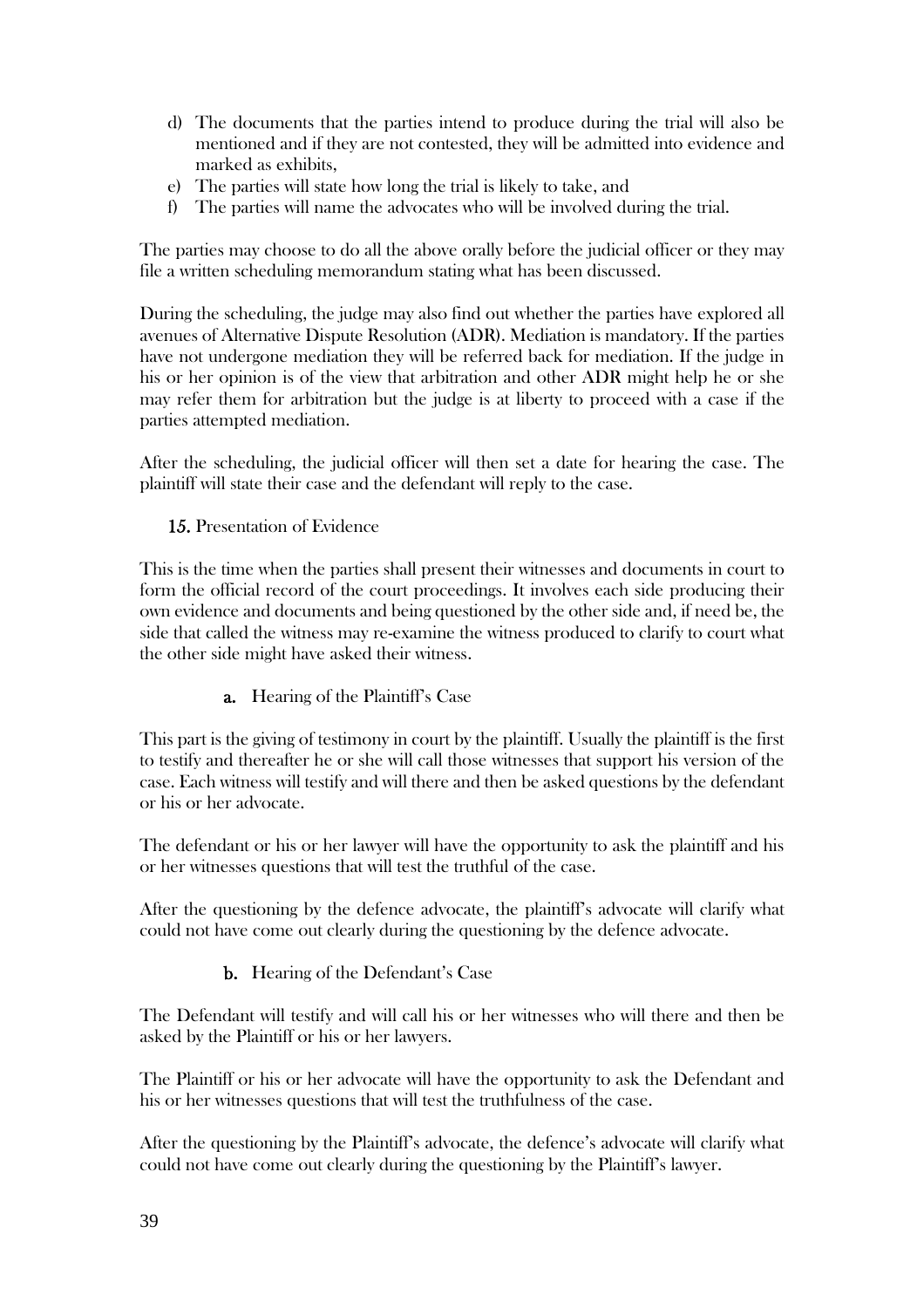### 16. Final Arguments

This is the opportunity for the parties to tell the judge their case in full. $^{\mathrm{28}}$  If the parties are represented, their lawyers will get to argue on their behalf. Here they tell the whole story. The persuasive qualities of the lawyers must come out. They are allowed to draw inferences and make arguments.

The parties will:

- State the facts of their case,
- State the law (both statutory and case law),
- Distinguish the law,
- Credit their witnesses,
- Rely on their documents, and
- Make their prayers.
	- a. Argument by the Plaintiff

The Plaintiff or his or her Advocate will argue and persuade the judicial officer to decide in his or her favour, based on the law and facts adduced by the witnesses.

b. Argument by the Defendant

The Plaintiff or his or her advocate will argue and persuade the judicial officer to decide in his or her favour, based on the law and facts adduced by the witnesses.

After the submission by the Defendant, the Plaintiff is allowed to reply, and the judicial officer will give a date for Judgment.

### 17. Judgment of Court

This is a reasoned decision, which the plaintiff should win or lose. It sets out the facts of the case, the position of the law and the reason why the judicial officer is of the opinion that the plaintiff should win or not.

### 18. Taxation of Costs

The successful party shall prepare an itemized expenses incurred during the prosecution of the case and present it to court and the other party. The court will fix a date for hearing and the court will decide how much the successful party should be paid by the party that lost the case.

### 19. Appeal by the Unsuccessful Party

The unsuccessful party has 30 days to appeal to a higher court if he or she is not satisfied with the judgment of court.

<sup>28</sup> Modern Trial Advocacy, Steven Lubert, second edition, law school edition p. 387 ff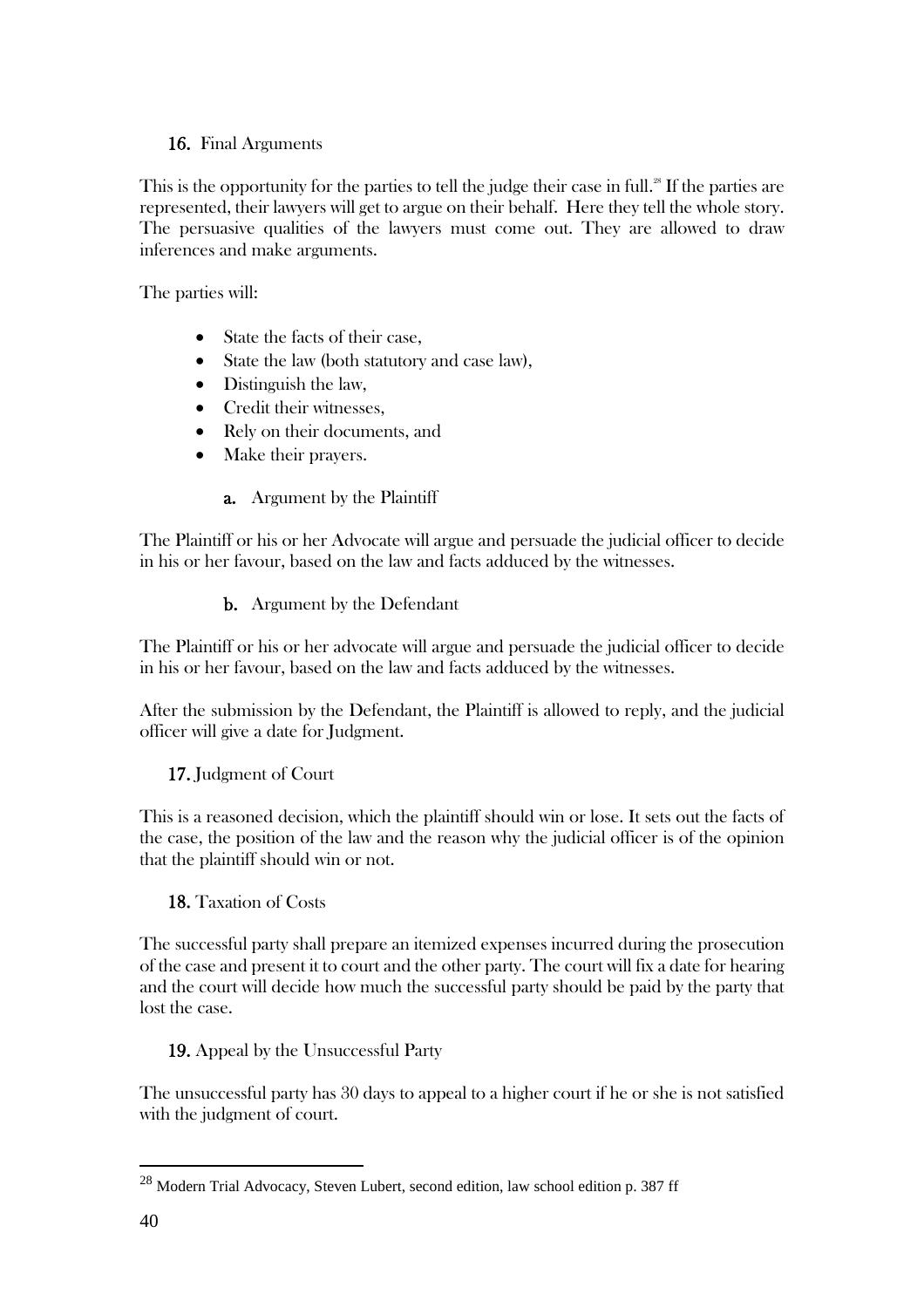### 20. Enforcement

If the unsuccessful party chooses not to appeal or if the appeal is dismissed, the successful party is entitled to recover from the unsuccessful party by instructing court bailiffs to seize the property of the unsuccessful party to pay for the amount awarded by court.

## <span id="page-50-0"></span>b) Criminal Litigation

There must be a criminal act for the wrong doer to be criminally prosecuted. Criminal act means an act that is specified in the law as wrong. With regards to land, this may include trespass, which is entering somebody's land without permission.

1) Report to Police.

The complainant reports to the police what wrong has been committed. His or her complaint is entered in the police book and given a reference number. The victim records a statement at the police giving details of what happened.

2) The Police Conducts Investigation

The suspects are summoned by police to record a statement and the police visits the scene of crime or where the crime is alleged to have happened. If more suspects or the wrong doers are identified, they are arrested and detained in police or are given criminal summons to appear at a police station at a given date and time.

3) Sanctioning the file

The record of the police investigations is taken to the office of director of public prosecutions and if they find that there is enough evidence against the suspect to warrant taking the suspect to court, then the state attorney will sign the charge sheet for the suspect to be produced in court to answer charges for the wrong he has committed.

4) The Suspect is Charged in Court

When the police form that view that the suspect is the one who could have committed the offence, when they are arrested or come to the police, they are taken to court and the charges are read to the suspect by a judicial officer and the suspect is asked to say whether they committed the offence or not. If they deny committing the offence then the trial will procced but if the agree or plead guilty they are convicted and sentenced.

Once the suspects deny the offence, they are informed by the judicial officer of their right to bail. This will permit them to leave jail and attend their trial while coming from home.

5) Engaging a lawyer

In criminal cases, the State is the prosecutor and the complainant is just a witness to give testimony against the accused person. The lawyer is of the State (Uganda). They are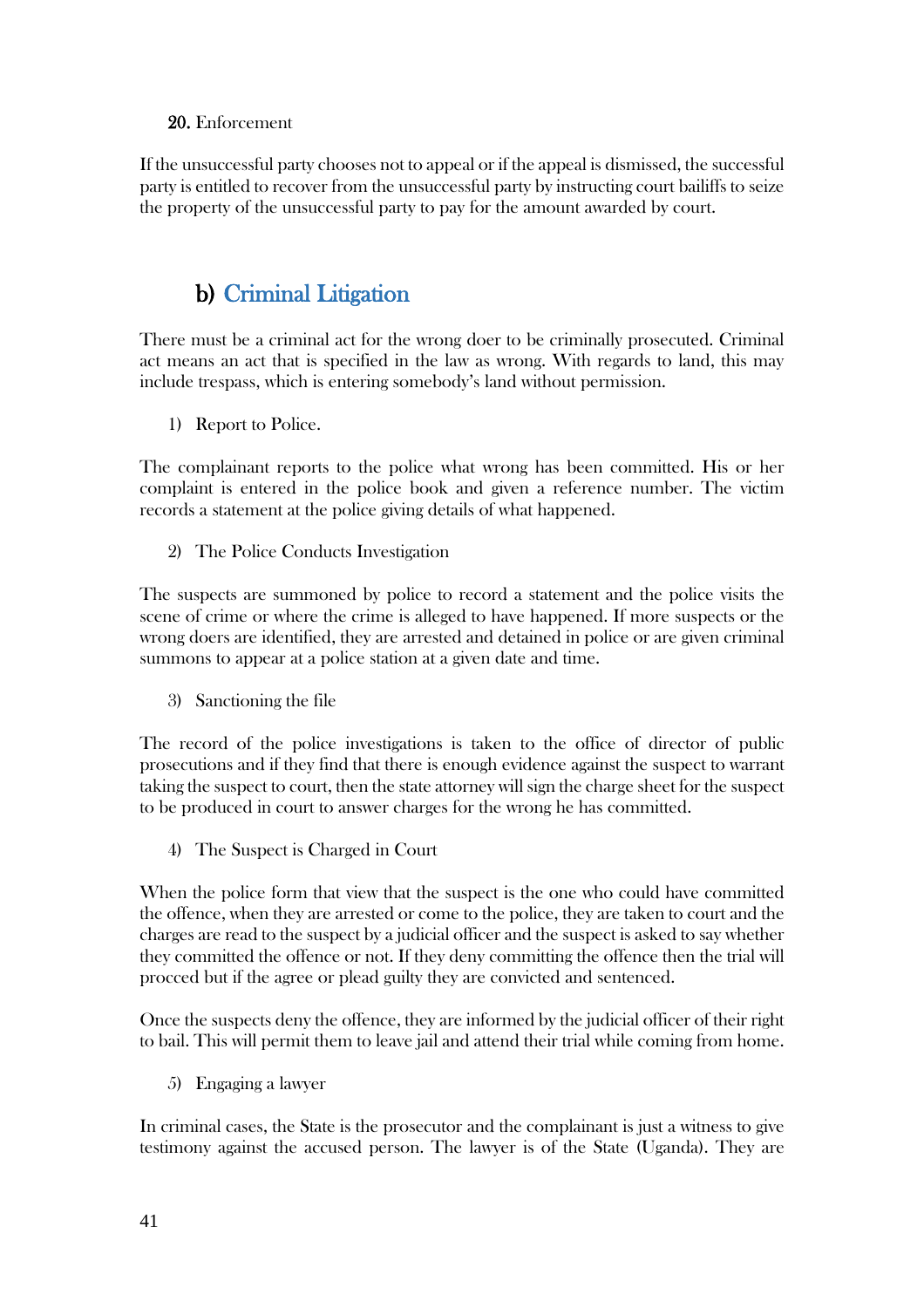specifically, employed by the state in the office of Director of Public Prosecutions (DPP) to only conduct prosecution of accused persons on behalf of the State.

6) Presentation of Evidence

This is the time when the parties shall present their witnesses and documents in court to form the official record of the court proceedings. It involves each side producing their own evidence and documents and being questioned by the other side and, if need be, the side that called the witness may re-examine the witness produced to clarify to court what the other side might have asked their witness.

### a. Hearing of the Prosecution's Case

This part is the giving of testimony in court by the prosecution. Usually the complainant is the first to testify and thereafter the State will call those witnesses that support the case this will include eye witnesses and police investigators. Each witness will testify and will there and then be asked questions by the defence or the accused person or his or her advocate.

The defence or the accused person or his or her lawyer will have the opportunity to ask the Complainant and other witnesses questions that will test the truthful of the case.

After the questioning by the defence advocate, the prosecutor will clarify what could not have come out clearly during the questioning by the defence advocate.

b. Hearing of the Defence's Case

The accused will testify and will call his or her witnesses who will there and then be asked by the prosecutor.

The prosecutor will have the opportunity to ask the Defendant and his or her witnesses questions that will test the truthfulness of the case.

After the questioning by the prosecutor, the defence's advocate will clarify what could not have come out clearly during the questioning by the prosecutor.

7) Submissions

This is the opportunity for the parties to tell the judge their case in full. $^{29}$  The prosecution will make their arguments followed by the defence lawyer. Here they tell the whole story. The persuasive quality if the lawyers must come out. They are allowed to draw inferences and make arguments.

Each side will:

- State the fact of their case,
- State the law (both statutory and case law),
- Distinguish the law,

<sup>29</sup> Modern Trial Advocacy, Steven Lubert, second edition, law school edition p. 387 ff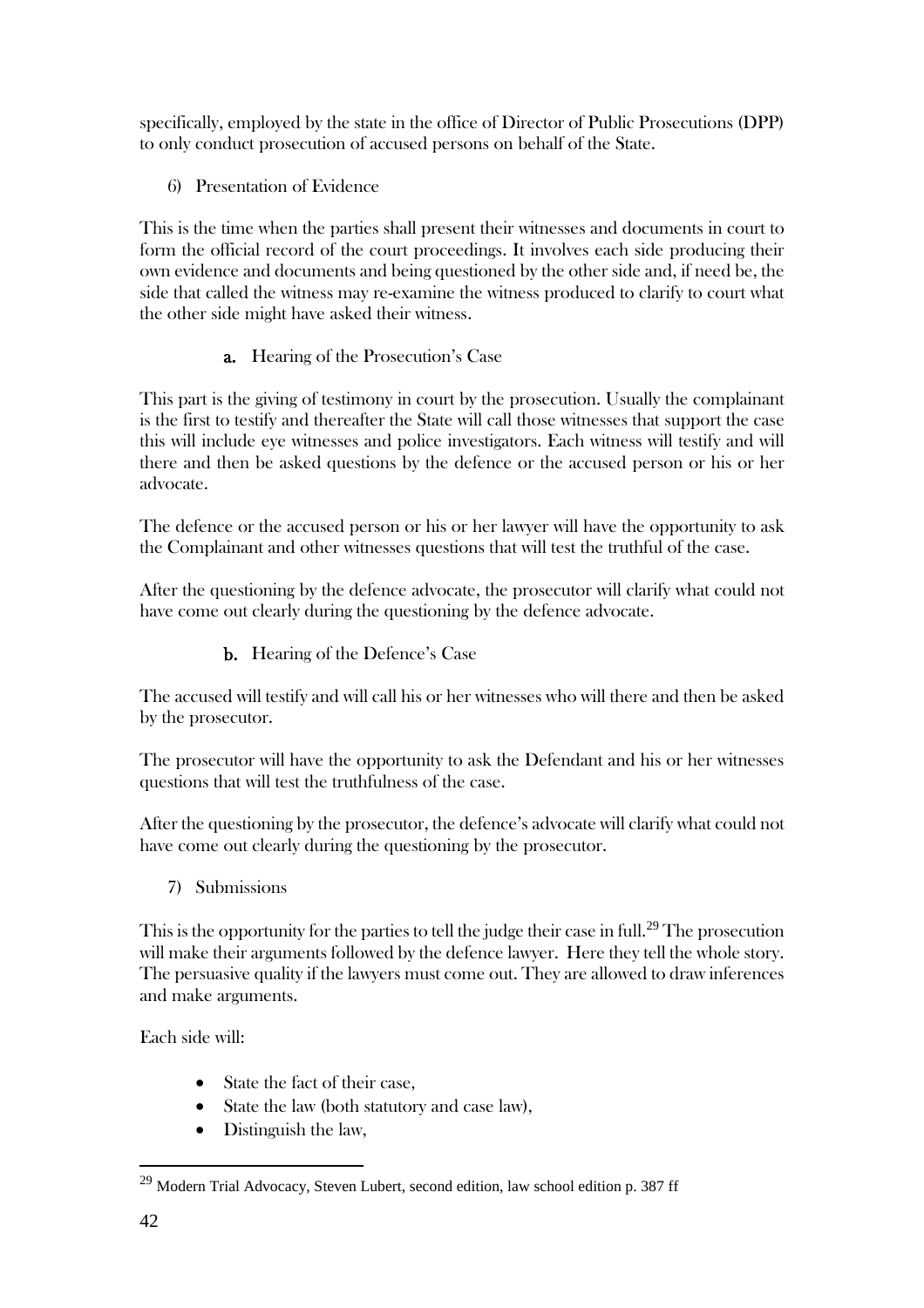- Credit their witnesses,
- Rely on their documents, and
- Request for the remedy being sought
	- a. Argument by the Prosecution

The Prosecution will argue and persuade the judicial officer to decide in their favour, based on the law and facts adduced by the witnesses and to convict the accused person.

b. Argument by the Defence

The Defence will argue and persuade the judicial officer to decide in their favour, based on the law and facts adduced by the witnesses and acquit the accused person.

After the submission by the Defence, the Prosecution is afforded an opportunity to reply, and the judicial officer will give a date for Judgment.

8) Judgment of Court (Judge or Magistrate)

This is a reasoned decision, which will state whether the accused person should be convicted or acquitted. It sets out the facts of the case, the position of the law and the reason why the judicial officer is of the opinion that the accused person should be acquitted or convicted.

9) Sentencing

After finding the accused person guilty, the convict is given the opportunity to tell court what should considered when the court is deciding what sentence to give to the accused persons. This may include considerations that the accused if a first offender, he is remorseful, he has a family and is the only bread winner etc.

10) Appeal

After judgment the court will explain to the parties the opportunity to appeal the decision of the court.

| <u>DISI O I D'IGSOLIO I ION I OROM HI (D'IMDOILLE MOME</u> |             |             |             |           |              |             |            |
|------------------------------------------------------------|-------------|-------------|-------------|-----------|--------------|-------------|------------|
|                                                            | Poro lok    | Riyo tal    | Negotiation | Mediation | Conciliation | Arbitration | Litigation |
| <b>Won</b><br>Ot,                                          | $\mathbf x$ | $\mathbf X$ | X           | X         |              |             |            |
| Paco<br><b>or</b>                                          |             |             |             |           |              |             |            |
| Gang                                                       |             |             |             |           |              |             |            |
| Rwot Kweri                                                 |             | $\mathbf x$ |             | X         | $\mathbf X$  |             |            |
| or Okoro                                                   |             |             |             |           |              |             |            |
| Ludito Kaka                                                | $\mathbf x$ | $\mathbf x$ | Х           | X         |              |             |            |
| Rwot Moo                                                   | $\mathbf X$ | $\mathbf x$ | X           | X         |              |             |            |
| $_{\rm LC}$                                                |             | $\mathbf x$ |             | X         |              |             | X          |
| Land                                                       |             |             |             |           |              |             | X          |
| Tribunal                                                   |             |             |             |           |              |             |            |
| Mediation                                                  |             | X           |             | X         |              |             |            |
| Centres                                                    |             |             |             |           |              |             |            |

#### DISPUTE RESOLUTION FORUM AND MECHANISM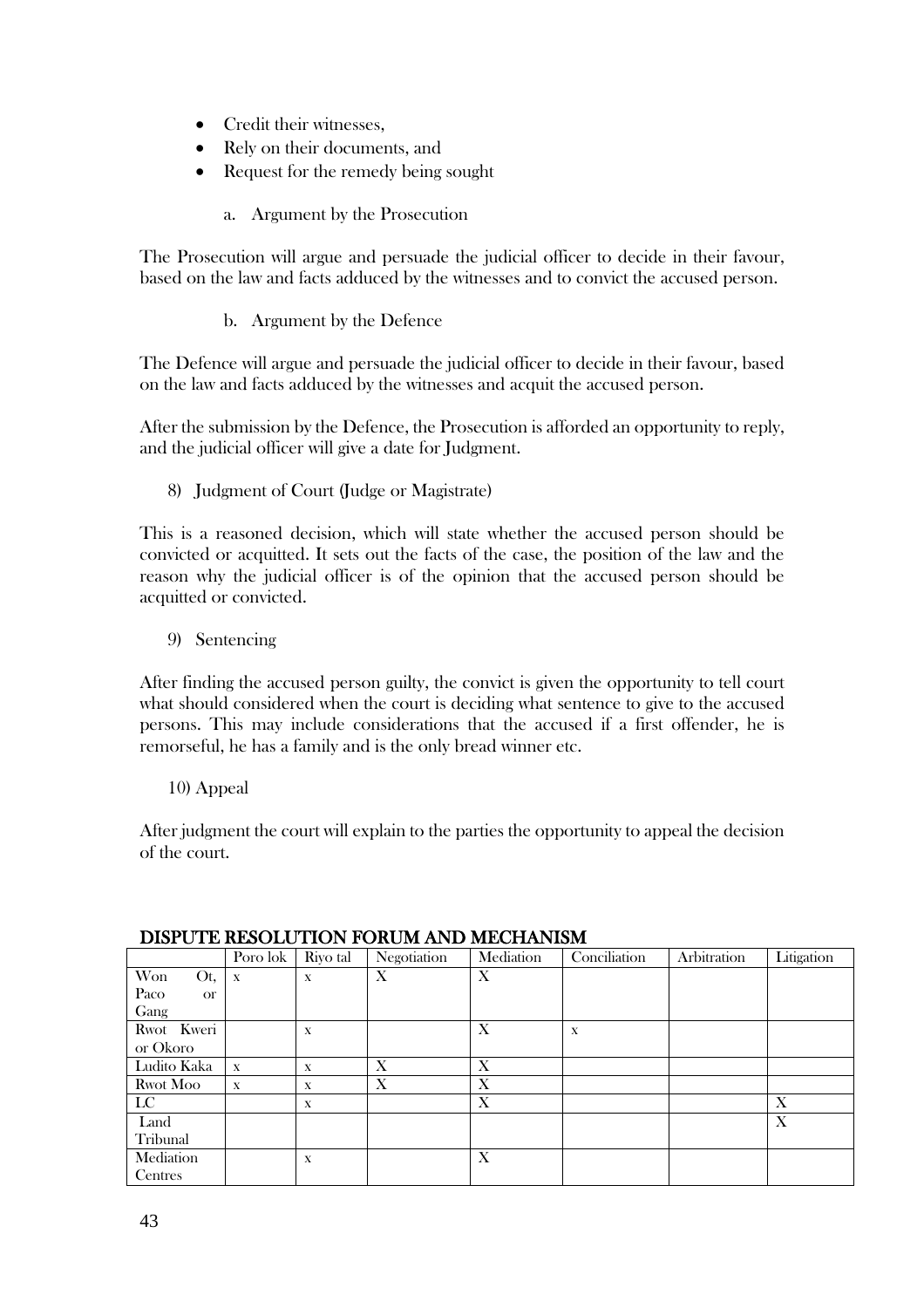| \rbitration   |  |  | $\overline{\phantom{a}}$ | $\overline{1}$ |                |
|---------------|--|--|--------------------------|----------------|----------------|
| <b>entres</b> |  |  |                          |                |                |
| Court         |  |  |                          |                | $\overline{1}$ |

### CHOICE OF DISPUTE RESOLUTIONS FORUM AND MECHANISM

|                                 | Poro lok | Riyo tal    | Negotiation | Mediation | Conciliation | Arbitration | Litigation  |
|---------------------------------|----------|-------------|-------------|-----------|--------------|-------------|-------------|
| Legitimacy                      | X        | $\mathbf X$ | X           | Х         |              |             |             |
| Accessibility                   | X        | $\mathbf x$ |             | Х         |              |             |             |
| Affordability                   | X        | $\mathbf x$ | X           | X         |              |             |             |
| Possibility<br>of               |          |             |             |           |              | X           | X           |
| Corruption                      |          |             |             |           |              |             |             |
| Enforceability of $\mid X \mid$ |          | X           | X           | X         | X            | X           | $\mathbf X$ |
| Decision                        |          |             |             |           |              |             |             |
| Confidentiality                 | X        |             | X           | X         | X            | X           |             |
| Community                       |          | X           |             |           |              |             |             |
| Involvement                     |          |             |             |           |              |             |             |
| Possibility<br>of               |          | $\mathbf x$ |             |           |              |             | $\mathbf X$ |
| appeal                          |          |             |             |           |              |             |             |